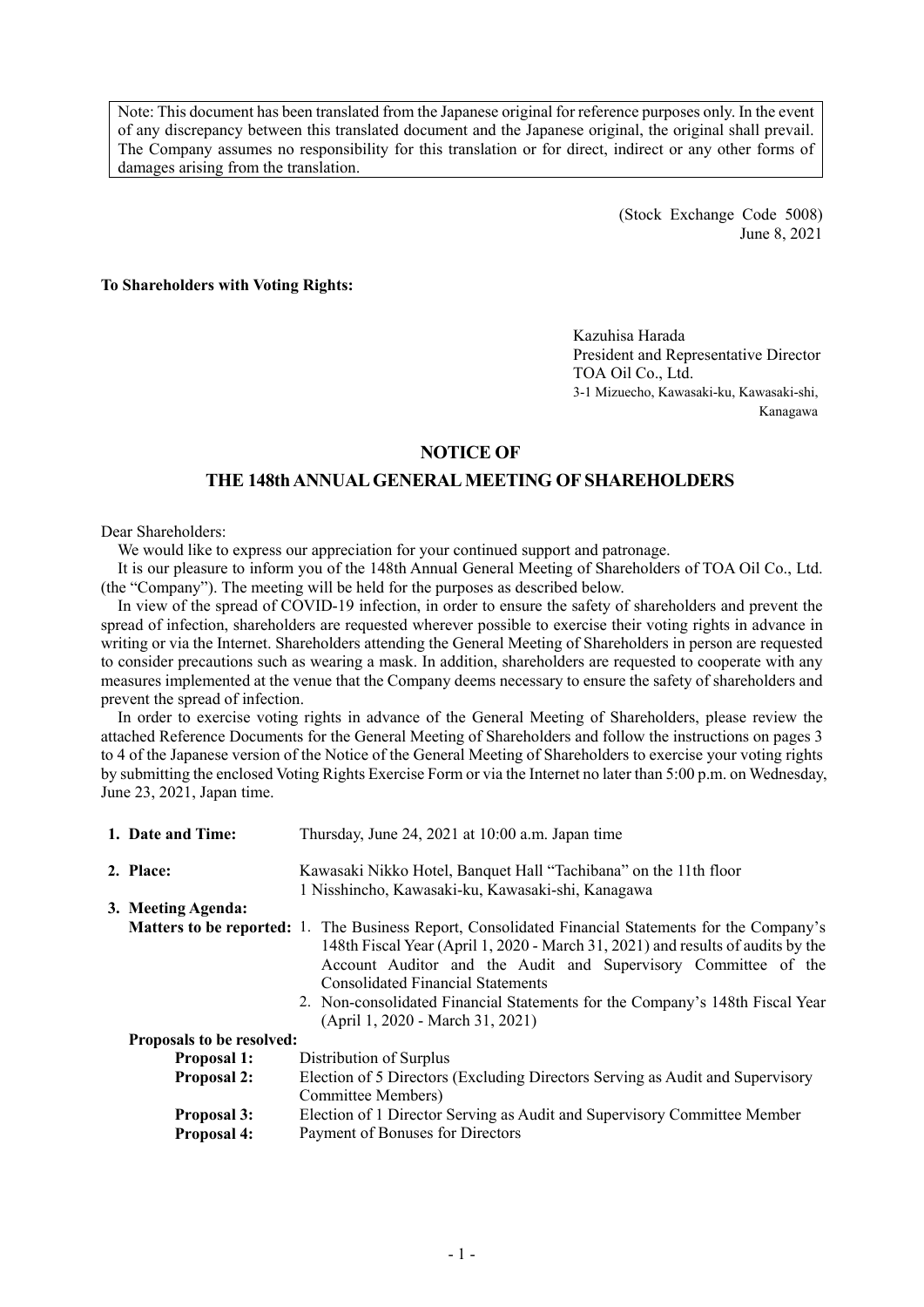(Appendix)

### **Business Report**

(April 1, 2020 - March 31, 2021)

### **1. Overview of the Corporate Group**

#### **(1) Business Progress and Results**

During the current consolidated fiscal year, the Japanese economy faced extremely harsh conditions, with stagnant economic activities and sluggish personal consumption due to the impact of the COVID-19 pandemic on a global scale. Despite an expectation for economic recovery resulting from various governmental policies and improvements in overseas economies, the economic outlook remains uncertain due to concerns about downside risks in both Japanese and overseas economies due to the reemergence of the COVID-19 infections.

In the petroleum industry, the decline in demand for petroleum products is accelerating as a result of structural factors such as improved fuel efficiency, in addition to the declining demand for fuels for automobiles and aircraft due to the impact of the spread of COVID-19. Furthermore, fossil fuels are expected to face rising headwinds in the future as the government issues guidelines related to carbon neutrality, and in addition to reduced demand, the industry will be required to take measures for decarbonization, including the reduction of  $CO<sub>2</sub>$  emissions and conversion to green energy.

Crude oil prices began at 24 dollars per barrel in April 2020 for Dubai Crude, affected by the impact of the spread of COVID-19, and hovered around 20 dollars until mid-May. After that, prices began to recover due to the resumption of economic activities in major countries and hovered around 40 dollars from June. Since November, prices rose due to high expectations for the proliferation of COVID-19 vaccines and the OPEC Plus agreement to cut oil production, and by the end of March 2021, prices returned to the pre-COVID-19 level of 62 dollars.

Under these circumstances, the Group engages in business focused on the operational pillars of the refining business and generation business. In the refining business, the Group conducts contracted refining under a contracted refining agreement with Idemitsu Kosan Co., Ltd., and in the generation business, the Group supplies power under a contracted power generation agreement with Idemitsu Kosan Co., Ltd. and a power interchange contract with TEPCO Energy Partner, Incorporated.

In the refining business, oil refinery facility generally maintained stable operations throughout the year. However, from the first quarter to the second quarter, domestic demand for petroleum products such as automobile and aircraft fuels declined sharply due to the impact of COVID-19, resulting in production adjustments that included reducing the operating rate of oil refinery facility. From the third quarter onward, the demand for petroleum products has been on a trend of recovery, and production volumes have gradually increased, resulting in the processing volume of crude oil and feedstock amounting to 3,908 thousand kL for the current consolidated fiscal year.

During the current consolidated fiscal year, oil refinery facility was shut down following the fire accident in the flexicoker that occurred in the previous consolidated fiscal year on December 24, 2019, but repairs were completed in April 2020 and the facility resumed operations.

Net sales and operating profit in the refining business were 22,898 million yen and 1,522 million yen, respectively.

In the generation business, power generator generally maintained stable operations throughout the year. However, from the first quarter to the second quarter, as a result of production adjustments made at oil refinery facility due to the impact of COVID-19, the operating rate of the Company's power generator, which is fueled with byproduct gas generated in the oil refining process, also declined. From the third quarter onward, the Company increased the amount of power generated as operations were increased at oil refinery facility, and from mid-December 2020 to January 2021, in response to strains in the power supply-demand chain caused by continued cold weather, etc., we generated power at a level that exceeded initial plans. In the current consolidated fiscal year, the Company traded 1,268 million kWh of power.

During the current consolidated fiscal year, the power generator was shut down due to the fire accident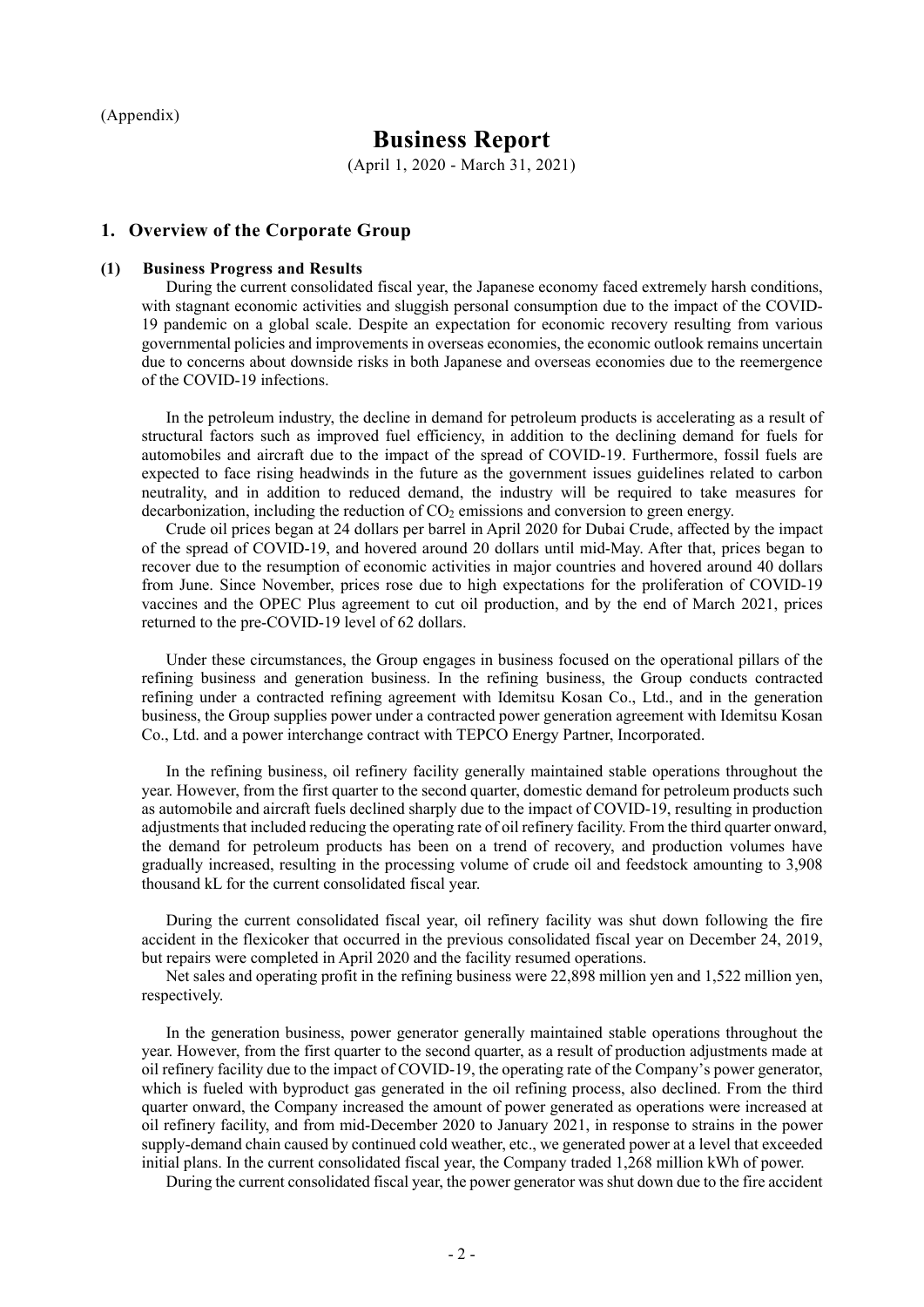that occurred in the refining business in the previous consolidated fiscal year, but resumed operations in conjunction with the resumption of operations at oil refinery facility in April 2020.

Net sales and operating profit in the generation business were 6,186 million yen and 1,211 million yen, respectively.

As a result of the above, in the current consolidated fiscal year, net sales were 28,506 million yen, operating profit was 2,733 million yen, ordinary profit was 2,699 million yen, and profit attributable to owners of parent was 1,962 million yen.

The Company changed the last day of the fiscal year from December 31 to March 31 due to the resolution at the 146th Annual General Meeting of Shareholders held on March 27, 2019.

As a result of this change, the previous consolidated fiscal year became a 15-month period from January 1, 2019 to March 31, 2020, and therefore the Business Report for the current consolidated fiscal year omits the description of year-on-year changes in business performance.

Regarding the tender offer for the Company's shares by Idemitsu Kosan Co., Ltd., the parent company of the Company, which was started on December 16, 2020, the Company stated its opinion that it approved of this tender offer and recommend that shareholders apply for the tender offer in accordance with the Company's belief that becoming a wholly-owned subsidiary of Idemitsu Kosan Co., Ltd. through the tender offer would result in faster decision making, enable the Company to respond flexibly to the drastically changing business environment, and contribute to increasing the corporate value of the Group. However, this tender offer was not completed successfully and was terminated on February 15, 2021. Despite the fact that this tender offer was not completed successfully as described above, the Company will continue, as it has in the past, to make efforts to enhance the corporate value of the Group over the medium to long term, thereby enhancing the common interests of shareholders in turn.

#### **(2) Capital Investments, etc.**

- 1) Major facilities completed during the current consolidated fiscal year Not applicable
- 2) New installation and expansion of major facilities during the current consolidated fiscal year Not applicable
- 3) Sales, removal and loss of important non-current assets Not applicable

#### **(3) Financing**

There were no share issuances or new long-term borrowings within the Group during the current consolidated fiscal year.

#### **(4) Issues to be Addressed**

The future of the Japanese economy is uncertain due to the impact of the spread of COVID-19. In the oil industry as well, in addition to the existing structural decline in domestic product demand, the decline in product demand is further accelerating due to the spread of COVID-19. Furthermore, the government has issued guidelines on carbon neutrality, and it is evident that the current environment requires efforts for decarbonization while still ensuring the relative competitiveness of refineries.

The Group is facing a major generational shift, as many skilled employees with technical capabilities and knowledge based on personal experience are reaching retirement age and the employees taking over for them are much younger, and issues related to employee allocation and passing on skills to future generations have become apparent, including the decrease in opportunities to gain experience due to the extension of periodic repair cycles.

In addition, many of the Group's facilities have been operating for several decades and maintenance costs are increasing due to the aging of the facilities, while the operating rate of the facilities is declining due to decreasing demand for petroleum products. Now more than ever, it is important to focus on improving production efficiency and controlling costs.

Under these circumstances, in order to beat out the competition in refineries, the Group has established goals for the four areas of "safety," "facility reliability," "efficiency," and "employee satisfaction," and is working to achieve its ideal vision to be "the company with the best efficiency rates, refining costs, and facility reliability in greater Tokyo, fortified with highly motivated employees and a deeply rooted culture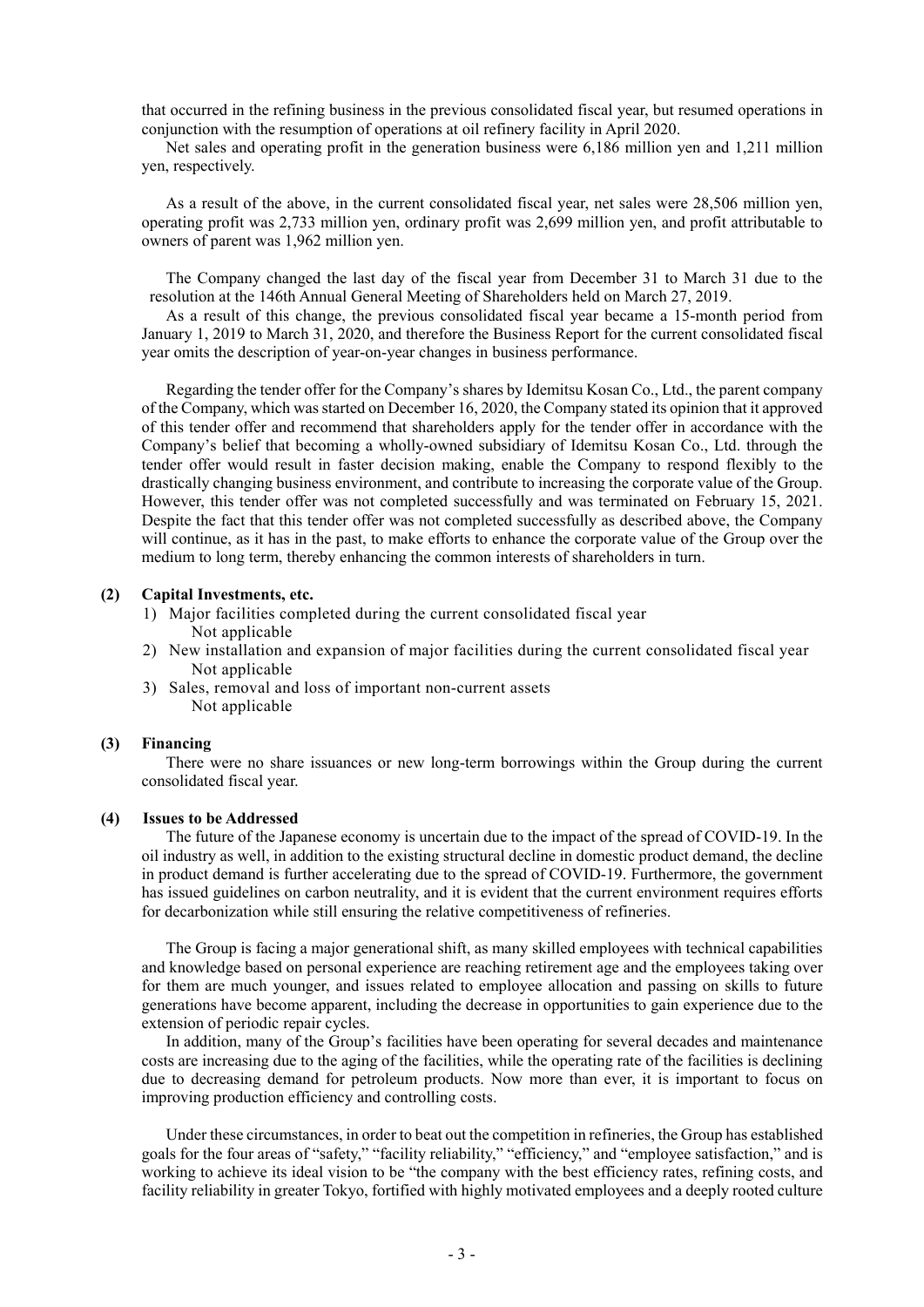of safety." In doing so, we will provide the energy required by society as an expert in oil refining and power generation that plays a key role of providing stable supply of energy for greater Tokyo.

#### 1) Safety

As the Company operates large-scale, advanced facilities such as refineries and power plants that handle hazardous materials, safety is the cornerstone of our management, and we have made the assurance of health, safety, security and the environment (HSSE) the first priority of our management philosophy. In addition to continuing efforts focusing on achieving zero accidents, zero disasters, zero environmental problems, and zero quality issues, in order to maintain an advanced culture of safety as we face the population of employees growing younger and other generational changes, the Company will strengthen the foundations for each individual employee to steadily implement safety initiatives under the slogan of "leading by example," through which managers and supervisors demonstrate compliance with rules through their own conduct.

In response to the spread of COVID-19, health management for employees working for the Group has become more important. The Group will improve working environments to prevent the outbreak of cluster infections and promote the introduction of health and productivity management.

In order to earn the trust and favorable response from our stakeholders, we comply with laws and regulation and practice highly ethical conduct. In addition, from the viewpoint of achieving sustainable growth and increasing corporate value over the medium to long term, we will strive to enhance corporate governance through initiatives that include strengthening the supervisory functions for executives.

#### 2) Facility reliability

The mission of the Group is to provide a stable supply of energy, and society requires the reliability of energy-producing facilities to be maintained at a high level. As facilities continue to age, we will focus on implementing systematic and efficient maintenance and actively introducing latest technologies such as IT, thereby stabilizing production and detecting potential defects in equipment at early stages, improving the reliability of our facilities.

In addition, to address issues such as generational changes and decreasing opportunities to gain experience, we will maintain and improve technical capabilities and facility reliability by actively hiring experienced personnel, developing forward-looking personnel and training plans, and enhancing the support structures provided by administrative departments.

By improving facility reliability, we will be able to provide a stable supply of energy by maximizing the utilization of our strengths of "facility configurations for higher added value" and "prime location in the heart of the central Keihin area."

#### 3) Efficiency

In order to increase profit in an environment of intensifying competition with factors including declining demand for petroleum products, we will seek not only increased added value through capital investment, but also flexible and prompt implementation of measures to increase added value in daily operations with energy conservation and reduced production loss, and thorough cost management with consideration for relevant priorities.

In addition, we will promote initiatives not only regarding profitability, but also to automate operations and improve daily operational efficiency through appropriate personnel allocation and the introduction of advanced technology.

#### 4) Employee satisfaction

In order to achieve our vision to become "the company with the best efficiency rates, refining costs, and facility reliability in greater Tokyo, fortified with a deeply rooted culture of safety," we believe that it is important for all employees working for the Group to feel a true sense of motivation and fulfillment in undertaking their roles.

The Group is currently facing a situation where various measures are required in response to changes in the environment, which include declining demand for petroleum products and measures for carbon neutrality. Through increasing opportunities for management to distribute information and exchange opinions on management to employees, we will aim to become a company of open communication and sustainable development by making each individual aware of their role in working for the Group and increasing their senses of security and satisfaction.

In addition, as new work styles such as remote work promotion and human resource mobilization become widespread throughout the world, the Group will strive to improve work environments without being bound by preconceived notions.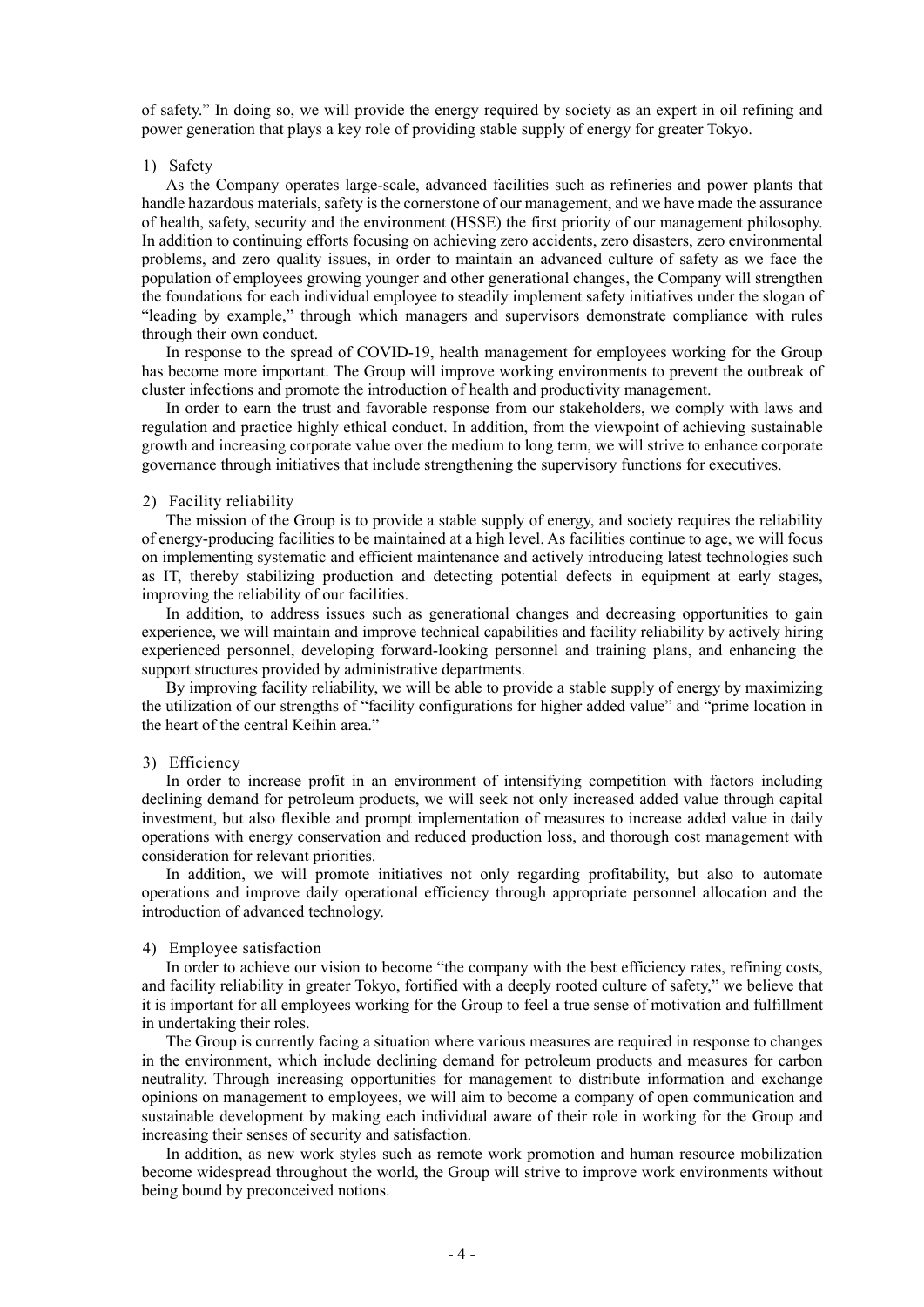The Group will strive to achieve our vision to become "the company with the best efficiency rates, refining costs, and facility reliability in greater Tokyo, fortified with highly motivated employees and a deeply rooted culture of safety" by improving employee satisfaction and creating an environment where employees can feel a true sense of motivation and fulfillment as they engage in operations.

The Group sincerely asks our shareholders for their continued support and cooperation in the Group's efforts to further increase corporate value.

| Item                                                                      | FY 2017<br>The 145th fiscal<br>year | FY 2018<br>The 146th fiscal<br>year | FY 2019<br>The 147th fiscal<br>year | FY 2020<br>The 148th fiscal<br>year<br>(Current)<br>consolidated fiscal<br>year) |
|---------------------------------------------------------------------------|-------------------------------------|-------------------------------------|-------------------------------------|----------------------------------------------------------------------------------|
| Net sales<br>(millions of yen)                                            | 29,979                              | 30,760                              | 34,596                              | 28,506                                                                           |
| Ordinary profit (loss)<br>(millions of yen)                               | 3,147                               | 4,169                               | (400)                               | 2,699                                                                            |
| Profit (loss)<br>attributable to owners<br>of parent<br>(millions of yen) | 2,472                               | 2,775                               | (1,421)                             | 1,962                                                                            |
| Profit (loss) per share<br>(ven)                                          | 198.77                              | 223.11                              | (114.28)                            | 157.74                                                                           |
| Total assets<br>(millions of yen)                                         | 89,203                              | 94,947                              | 81,326                              | 94,567                                                                           |
| Total net assets<br>(millions of yen)                                     | 29,365                              | 28,667                              | 26,706                              | 28,221                                                                           |

### **(5) Trends in Assets and Profit/Loss**

(Notes) 1. Profit per share is calculated by dividing profit by the average number of outstanding shares for the current fiscal year (excluding treasury shares).

 2. The Company conducted a reverse stock split on October 1, 2018, at a ratio of 1 share for every 10 shares of common stock. Profit per share is calculated on the assumption that the said reverse stock split was conducted at the beginning of the 145th fiscal year.

 3. Since the last day of the fiscal year was changed from December 31 to March 31 due to the resolution at the 146th Annual General Meeting of Shareholders held on March 27, 2019, the 147th fiscal year is a 15 month period from January 1, 2019, to March 31, 2020.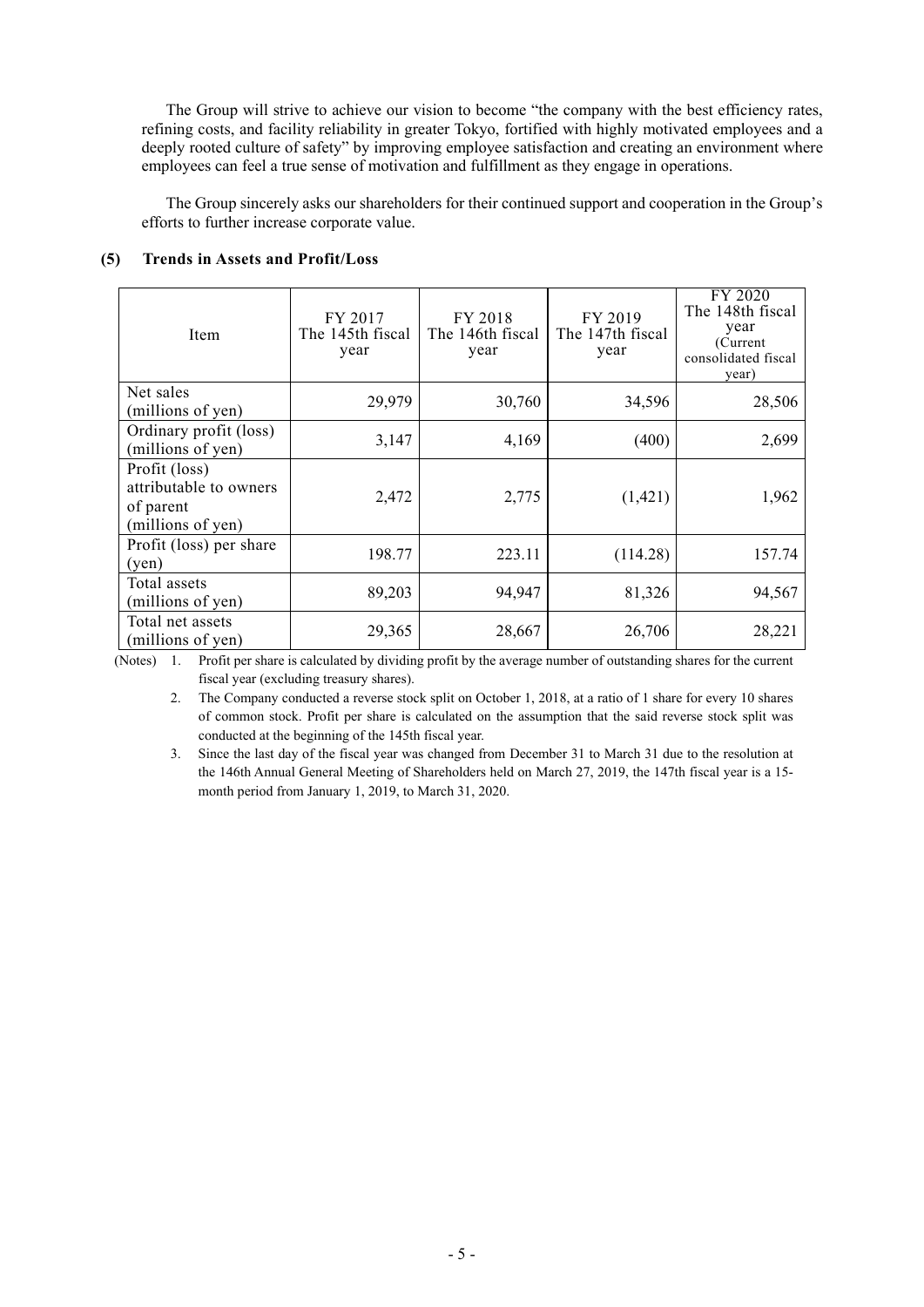### **(6) Material Parent Company and Subsidiaries**

1) Status of parent company

The Company's parent company is Idemitsu Kosan Co., Ltd., and said company owns 6,234,000 shares of the Company (investment ratio of 50.1%).

The Company has concluded a contracted refining agreement with Idemitsu Kosan Co., Ltd., under which the Company refines crude oil and feedstock procured by said company at the Company's oil refinery facility, and supplies the petroleum products to said company. The Company's compensation for contracted refining is determined by distributing the value added in the oil refining process between the Company and said company, which is calculated by assessing the value of the petroleum products that are produced and the value of the crude oil and feedstock that were received, in accordance with the value of crude oil, feedstock and petroleum products calculated based on market prices, and subtracting the Company's costs related to oil refining from the difference between these two values. In the distribution of compensation, the Company has established a system to mitigate risk that the value added in oil refining might temporarily be significantly negative due to sudden fluctuations in crude oil prices.

In addition, the Company has concluded a contracted power generation agreement with said company, under which the Company uses byproduct gases from the oil refining process as fuel, and supplies the power generated at the Company's power generator to said company. The Company's compensation for contracted power generation is determined in the same way as in contracted refining, by distributing the value added in the power generation process between the Company and said company, which is calculated by assessing the value of the power generated by the Company and the value of the fuel used in the process, in accordance with the value of power and the fuel for power generation calculated based on the market prices for power and oil, and subtracting the Company's costs related to power generation calculated on the assumption of a certain operating rate from the difference between these two values. In contracted power generation as well, the Company has established a system to mitigate risk that the value added in power generation might be negative due to fluctuations in power market prices, etc.

Furthermore, the Company has concluded a financial transaction agreement with said company, under which the working capital of the Company is procured through group financing by said company.

In conducting these transactions with the parent company, the Company determines reasonable transaction terms based on transparent values such as market prices. In addition, when the Company and the parent company conclude an important contract, the Board of Directors deliberates on the matter from the viewpoint of protecting the minority shareholders, and the Board of Directors furthermore reviews contracts that have already been concluded periodically or as necessary. In the process of deliberation by the Board of Directors, the Audit and Supervisory Committee Members, mainly composed of Outside Directors, monitor the terms of transactions between the Company and the parent company to ensure fairness.

2) Status of material subsidiaries

| Company name       | Capital        | The Company's<br>percentage of equity<br>participation | Principal business                                  |
|--------------------|----------------|--------------------------------------------------------|-----------------------------------------------------|
| TOA TECS CO., LTD. | 40 million yen | 100%                                                   | Contracted works in the<br>Company's premises, etc. |

- 3) Specified wholly-owned subsidiaries Not applicable
- 4) Other

The main companies with which the Company has a partnership, such as technical assistance, etc. are ExxonMobil Catalysts and Licensing, LLC in the United States; and NIKKI-UNIVERSAL CO., LTD. and Idemitsu Kosan Co., Ltd. in Japan.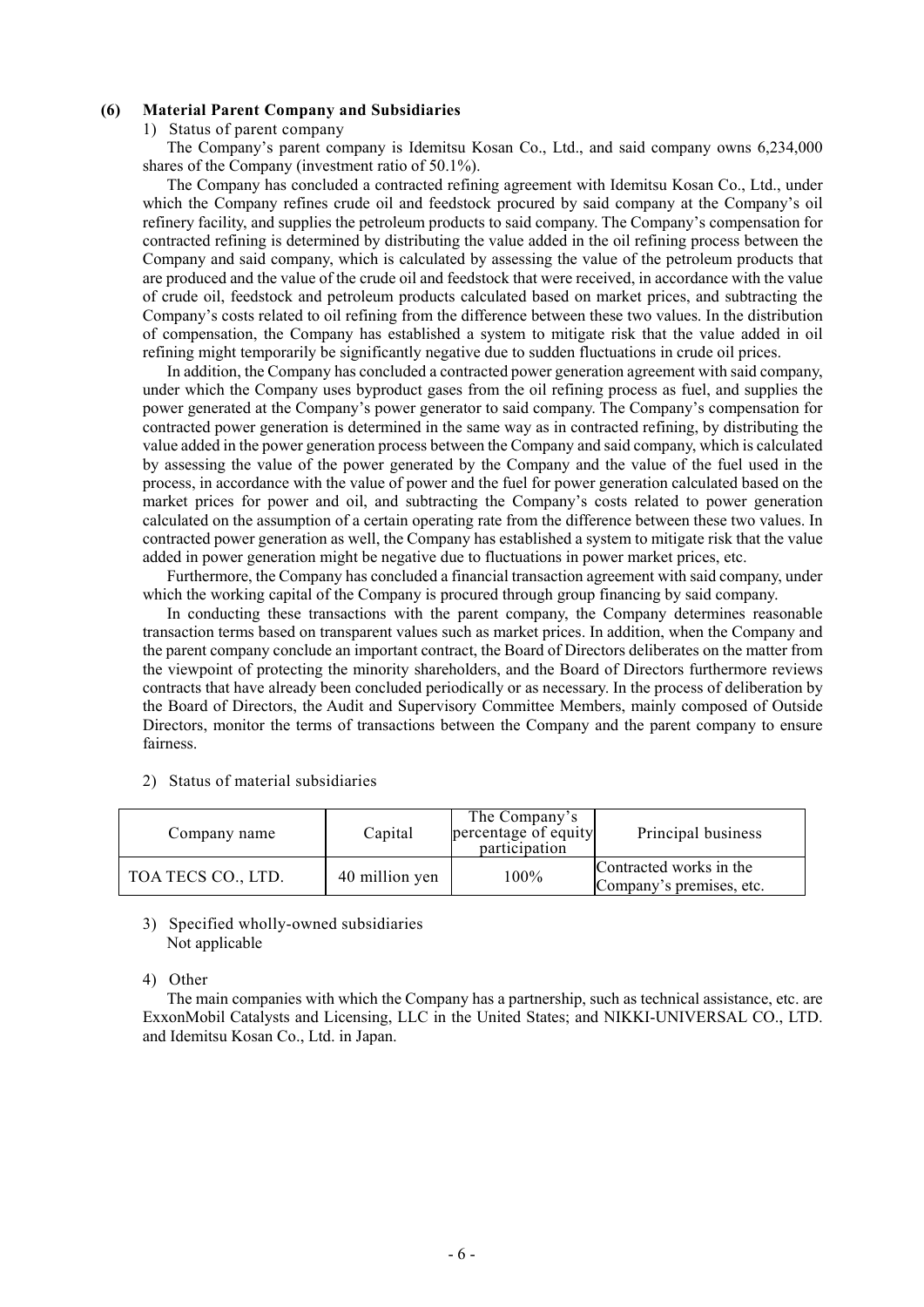### **(7) Principal Business**

| <b>Business</b>            | Principal products (business activities)                                                                                                                                              |
|----------------------------|---------------------------------------------------------------------------------------------------------------------------------------------------------------------------------------|
| <b>Refining Business</b>   | The contracted refining business of crude oil and feedstock under a<br>contracted refining agreement with Idemitsu Kosan Co., Ltd.                                                    |
| <b>Generation Business</b> | The power supply business under a contracted power generation<br>agreement with Idemitsu Kosan Co., Ltd. and a power interchange<br>contract with TEPCO Energy Partner, Incorporated. |

(Note) In light of the nature of the Group's business, business activities instead of principal products are listed in the table above.

In the generation business, since the power interchange contract with TEPCO Energy Partner, Incorporated expired on March 31, 2021, the Company has been operating the power supply business under the contracted power generation agreement with Idemitsu Kosan Co., Ltd. from April 1, 2021.

### **(8) Principal Offices and Plants**

| Name                                  | Location                                                                                   |
|---------------------------------------|--------------------------------------------------------------------------------------------|
| Corporate Headquarters of the Company | [3-1 Mizuecho, Kawasaki-ku, Kawasaki-shi, Kanagawa]                                        |
| Keihin Refinery of the Company        | 3-1 Mizuecho, Kawasaki-ku, Kawasaki-shi, Kanagawa                                          |
|                                       | Mizue Thermal Power Plant of the Company 3-1 Mizuecho, Kawasaki-ku, Kawasaki-shi, Kanagawa |

### **(9) Employees (As of March 31, 2021)**

| <b>Business</b>            | Number of employees | Increase from previous<br>consolidated fiscal year-end |
|----------------------------|---------------------|--------------------------------------------------------|
| <b>Refining Business</b>   | 168                 |                                                        |
| <b>Generation Business</b> |                     |                                                        |
| Total                      | 500                 |                                                        |

(Notes) 1. The number of employees is the number of persons in employment and does not include employees seconded outside the Company, but includes employees seconded to the Company.

 2. The number of employees does not include temporary employees (part-timers), whose annual average number (8-hour conversion) is 16 persons.

### **(10) Major Lenders (As of March 31, 2021)**

| ender                     | ∠oan                                  |
|---------------------------|---------------------------------------|
| Ltd.<br>Idemitsu Kosan Co | <br>0.999 <sub>1</sub><br>million ven |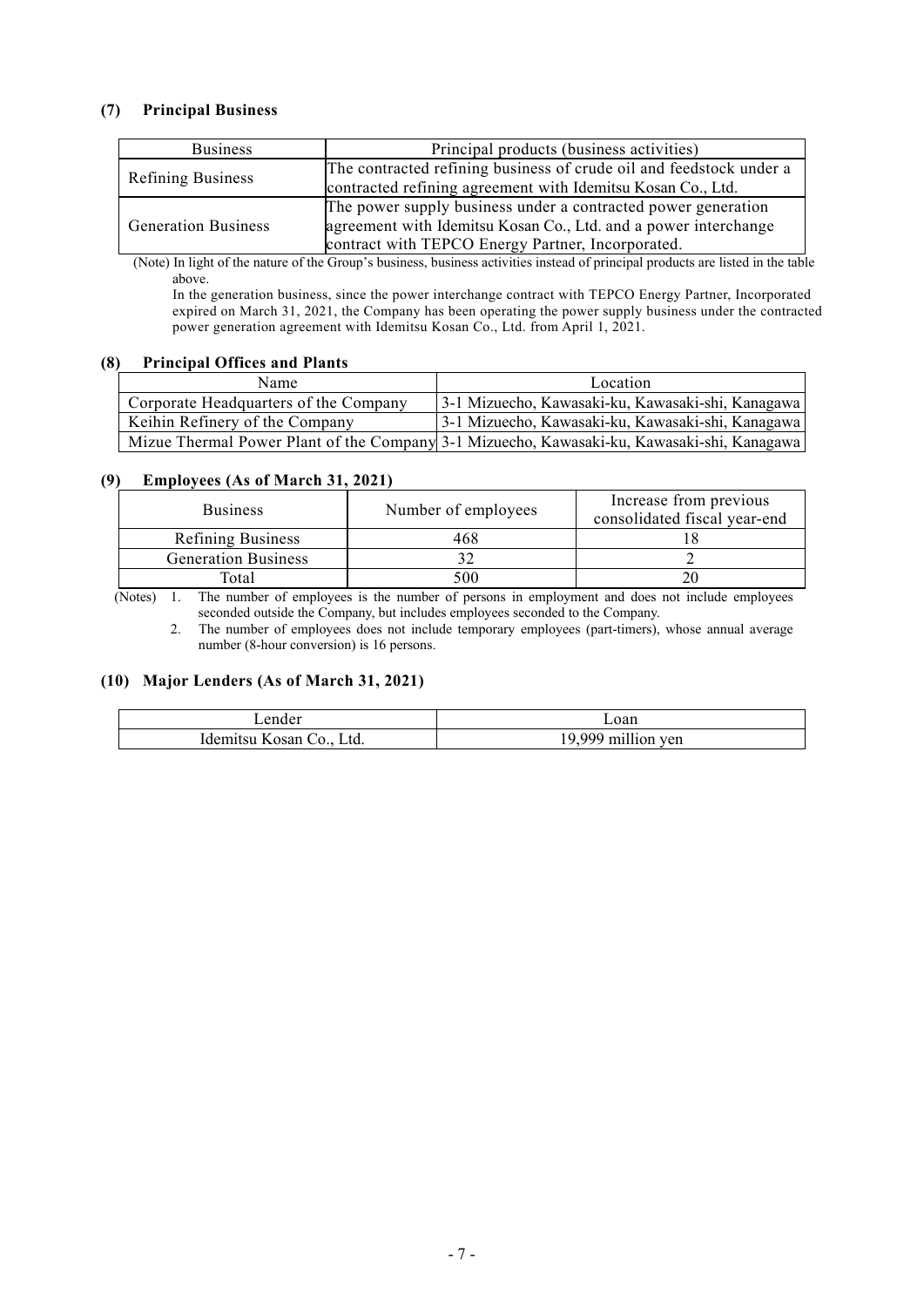### **2. Status of Shares of the Company**

### **(1) Total Number of Shares Authorized to be Issued** 30,000,000 shares

### **(2) Total Number of Shares Outstanding** 12,439,437 shares

# (excluding 4,063 treasury shares)

### **(3) Number of Shareholders** 1,824 persons

### **(4) Major Shareholders (Top 10)**

| Shareholder name                                          | Number of shares | Shareholding ratio |
|-----------------------------------------------------------|------------------|--------------------|
|                                                           | thousand shares  | $\frac{0}{0}$      |
| Idemitsu Kosan Co., Ltd.                                  | 6,234            | 50.1               |
| BNYM AS AGT/CLTS NON TREATY JASDEC                        | 3,393            | 27.3               |
| <b>CORNWALL MASTER LP</b>                                 | 400              | 3.2                |
| Tokio Marine & Nichido Fire Insurance Co., Ltd.           | 218              | 1.8                |
| Custody Bank of Japan, Ltd. (Trust Account 4)             | 142              | 1.1                |
| SMBC Nikko Securities Inc.                                | 126              | 1.0                |
| DFA INTL SMALL CAP VALUE PORTFOLIO                        | 123              | 1.0                |
| <b>GOLDMAN SACHS &amp; CO. REG</b>                        | 115              | 0.9                |
| UBS AG LONDON A/C IPB SEGREGATED CLIENT<br><b>ACCOUNT</b> | 104              | 0.8                |
| Mitsui Sumitomo Insurance Company, Limited                | 100              | 0.8                |

(Notes) 1. The number of shares less than one thousand is rounded down.<br>2. Treasury shares (4.063 shares) were excluded in the calculation

2. Treasury shares (4,063 shares) were excluded in the calculation of shareholding ratio.

### **(5) Other Important Information Concerning Shares** Not applicable

**3. Stock Acquisition Rights, etc. of the Company** Not applicable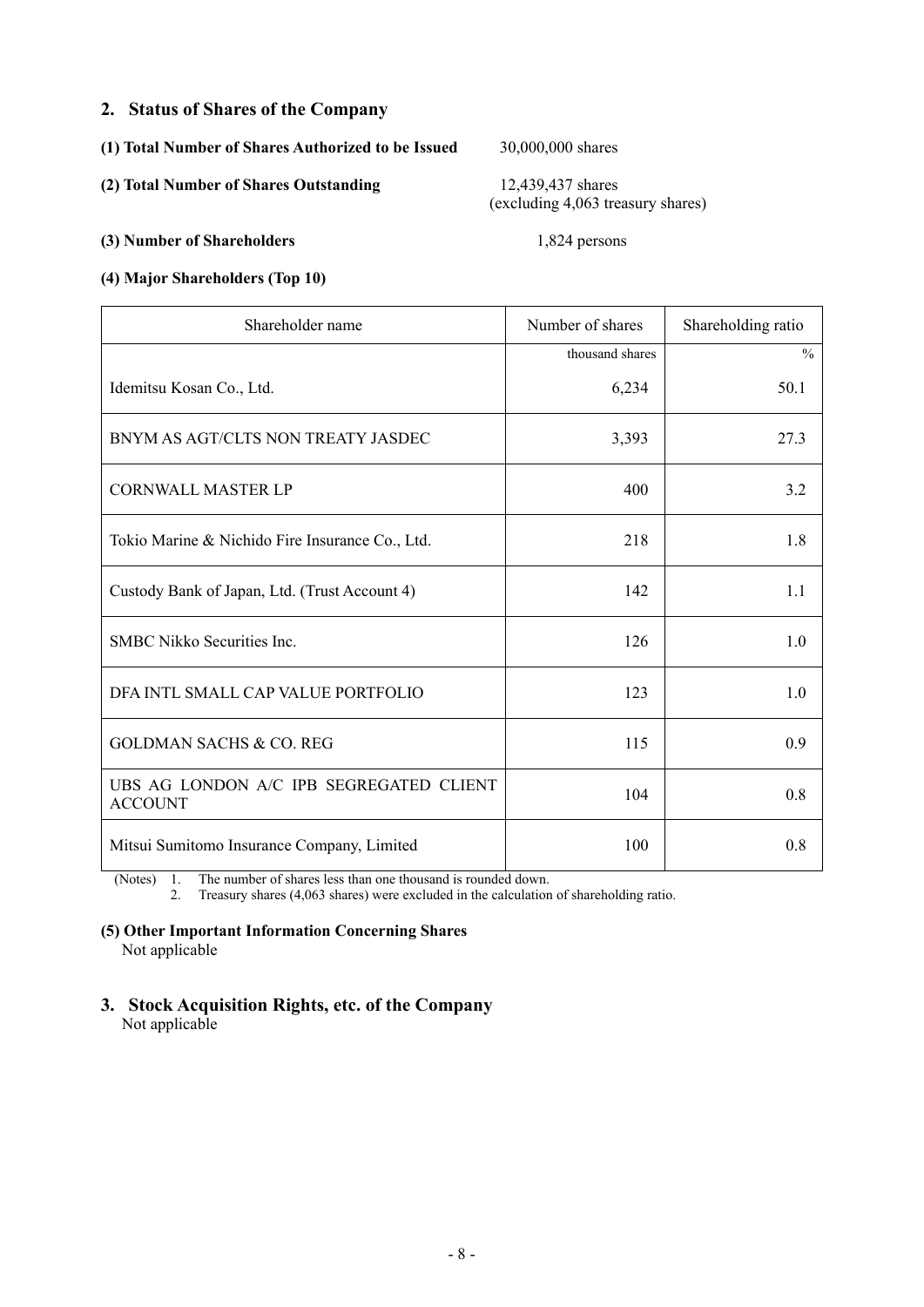### **4. Corporate Officers**

### **(1) Directors (As of March 31, 2021)**

| Position and areas of responsibility within<br>Name<br>the Company |                                                                                                                                                            | Significant concurrent positions                                                                              |
|--------------------------------------------------------------------|------------------------------------------------------------------------------------------------------------------------------------------------------------|---------------------------------------------------------------------------------------------------------------|
| Kazuhisa Harada                                                    | President and Director (Representative<br>Director)                                                                                                        |                                                                                                               |
| Kaoru Shiraki                                                      | Vice President and Director<br>(Representative Director)                                                                                                   |                                                                                                               |
| Akihiko Hashi                                                      | Director (in charge of Keihin Refinery<br>and Mizue Thermal Power Plant,<br>Manager of Keihin Refinery)                                                    |                                                                                                               |
| Yasuyuki Shishido                                                  | Director (in charge of personnel and<br>general affairs, accounting and finance,<br>management planning, information<br>systems, and environmental safety) |                                                                                                               |
| Hiroshi Maezawa                                                    | Director                                                                                                                                                   | Managing Executive Officer,<br>Idemitsu Kosan Co., Ltd.                                                       |
| Masanori Kumasaka                                                  | Director (Audit and Supervisory<br>Committee Member)                                                                                                       |                                                                                                               |
| Shigeru Kimura                                                     | Director (Audit and Supervisory<br>Committee Member)                                                                                                       | Outside Director, eREX Co.,<br>Ltd.                                                                           |
| Arata Nakamura                                                     | Director (Audit and Supervisory<br>Committee Member)                                                                                                       | Attorney (Ginza South Law<br>Office)                                                                          |
| Keiichi Kubo                                                       | Director (Audit and Supervisory<br>Committee Member)                                                                                                       | Certified Public Accountant<br>(Keiichi Kubo CPA Office)<br><b>Outside Director, Success</b><br>Holders, inc. |

(Notes) 1. The President is in charge of the Principles of Conduct. The Audit Ethics Office is under the direct control of the President.

2. Directors Mr. Shigeru Kimura, Mr. Arata Nakamura, and Mr. Keiichi Kubo are Outside Directors.<br>3. Directors Mr. Shigeru Kimura, Mr. Arata Nakamura, and Mr. Keiichi Kubo are Independent D Directors Mr. Shigeru Kimura, Mr. Arata Nakamura, and Mr. Keiichi Kubo are Independent Directors who do not have a conflict of interest with general shareholders and are required by the Tokyo Stock Exchange to be designated.

4. The Company has appointed Audit and Supervisory Committee Member Mr. Masanori Kumasaka as a fulltime Audit and Supervisory Committee Member in order to strengthen the auditing and supervisory functions of the Audit and Supervisory Committee, enhance information gathering, and work closely with the Audit Ethics Office.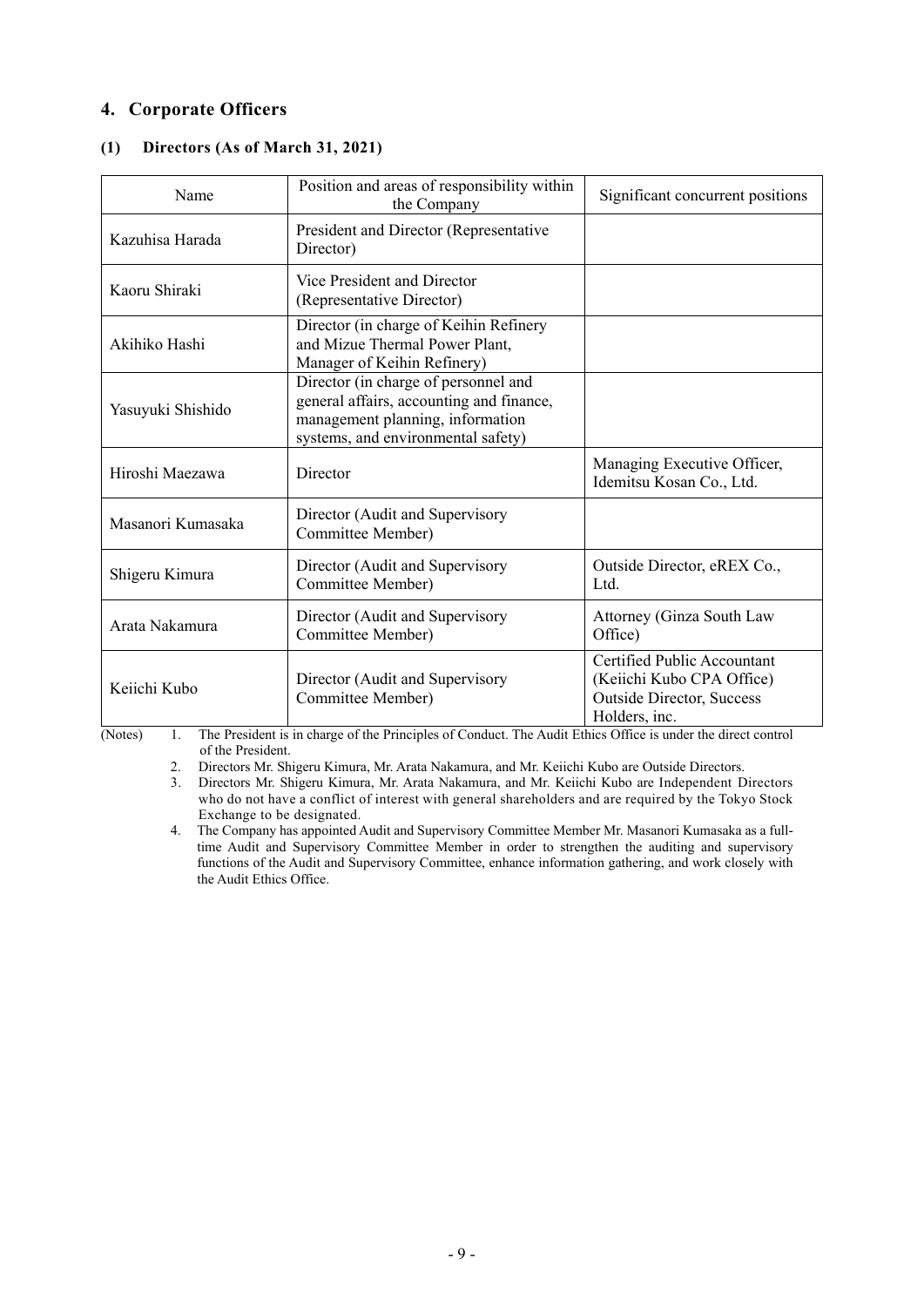### **(2) Compensation, etc. of Directors**

|  |  |  |  |  |  | 1) Total amount, etc. of compensation, etc. of Directors |
|--|--|--|--|--|--|----------------------------------------------------------|
|--|--|--|--|--|--|----------------------------------------------------------|

|                                                                                                  |                                              | Compensation, etc. by type (millions of yen) |                                    |                                                     |
|--------------------------------------------------------------------------------------------------|----------------------------------------------|----------------------------------------------|------------------------------------|-----------------------------------------------------|
| Title                                                                                            | Number of eligible<br>Directors<br>(persons) | Fixed compensation                           | Performance-linked<br>compensation | Compensation, etc.<br>(Millions of Japanese<br>Yen) |
|                                                                                                  |                                              | Monthly compensation                         | <b>Bonus</b>                       |                                                     |
| Directors (excluding Audit and<br>Supervisory Committee Members)<br>(of which Outside Directors) |                                              |                                              | $\qquad \qquad \longleftarrow$     | 80                                                  |
| Directors (Audit and Supervisory<br>Committee Members)<br>(of which Outside Directors)           | (3)                                          | 42<br>(25)                                   | $\qquad \qquad \longleftarrow$     | 42<br>(25)                                          |
| Total                                                                                            |                                              | 115                                          | b                                  | 122                                                 |

(Notes) 1. Compensation, etc. of Directors does not include the amount equivalent to the employee salary for Directors who concurrently serve as employees of 20,400 thousand yen.

2. The above performance-linked compensation is bonuses for Directors to be resolved at the 148th Annual General Meeting of Shareholders to be held on June 24, 2021.

3. The above number of eligible Directors and compensation, etc. of Directors include two Directors who retired at the conclusion of the 147th Annual General Meeting of Shareholders held on June 23, 2020.

4. There is no compensation received by the Company's Outside Officers from the Company's parent company, etc. or subsidiaries of the parent company, etc., and therefore this information is omitted.

2) Matters concerning performance-linked compensation, etc.

Bonuses are paid as performance-linked compensation, etc. to Directors (excluding Directors serving as Audit and Supervisory Committee Members) in order to achieve a sustainable increase in corporate value by increasing motivation of Directors (excluding Directors serving as Audit and Supervisory Committee Members) to improve business performance.

The performance indicators selected as the basis for calculation of performance-linked compensation include consolidated operating profit, consolidated net profit, and business performance such as the operation status, etc. of oil refinery facility and power generator. These performance indicators were selected because they provide an objective measure of results of efforts to improve business performance and the provision of energy as required by society during the fiscal year.

Performance-linked compensation is calculated through a comprehensive calculation that takes into account the business environment, including domestic energy market conditions, based on these performance indicators and past payments.

Trends in consolidated operating profit and consolidated net profit, including those for the current fiscal year, are described in 1. (5) Trends in Assets and Profit/Loss, and the operation status of oil refinery facility and power generator in the current fiscal year are described in 1. (1) Business Progress and Results.

### 3) Matters concerning resolutions of the General Meeting of Shareholders regarding compensation, etc. of Directors

The total amount of compensation for Directors (excluding Directors serving as Audit and Supervisory Committee Members) is set to be within 192 million yen per annum (however, this does not include employee salaries for Directors who concurrently serve as employees) due to the resolution at the 143rd Annual General Meeting of Shareholders held on March 28, 2016. The number of Directors (excluding Directors serving as Audit and Supervisory Committee Members) was five as of the passing of this resolution. In addition, compensation for Directors serving as Audit and Supervisory Committee Members consists only of monthly compensation as fixed compensation, and the total amount is set to be within 48 million yen per annum due to the resolution at the 143rd Annual General Meeting of Shareholders held on March 28, 2016. The number of Directors serving as Audit and Supervisory Committee Members was three as of the passing of this resolution. In addition, the number of Directors serving as Audit and Supervisory Committee Members was increased to four due to the resolution at the 146th Annual General Meeting of Shareholders held on March 27, 2019, but the total amount of compensation for Directors serving as Audit and Supervisory Committee Members remained unchanged. The calculation of the amount of monthly compensation to be provided is determined through discussions of the Audit and Supervisory Committee.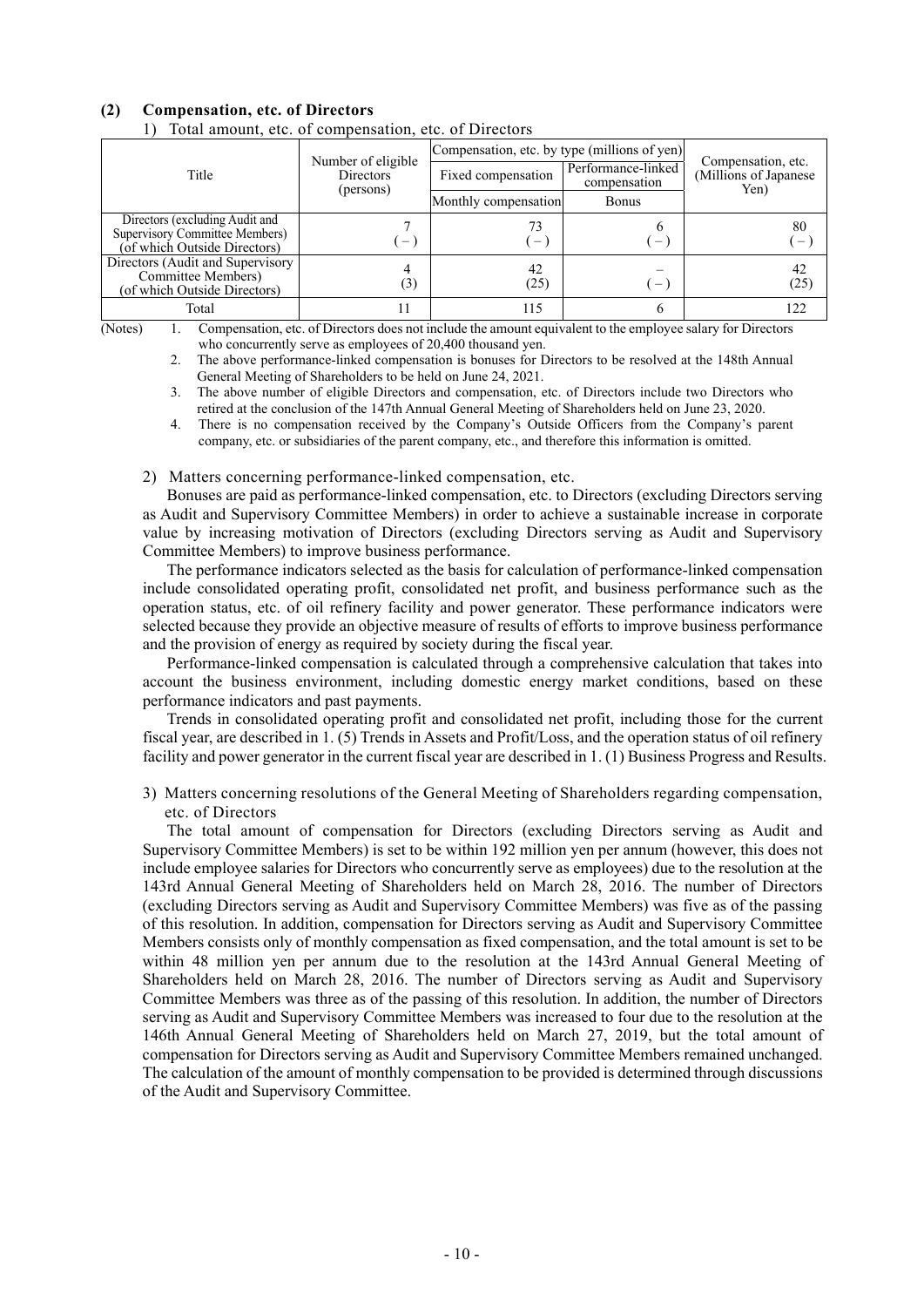4) Matters Concerning the Policy for Determining the Details of Compensation, etc. of Individual **Directors** 

The Company has established a policy for determining the details of compensation, etc. for individual Directors (hereinafter referred to as the "Determination Policy"). In summary, the Company has established a compensation system linked to shareholder interests to sufficiently function as incentive to achieve a sustainable increase in corporate value. In determining the compensation of individual Directors, our basic policy is to set compensation at an appropriate level in accordance with the scope and duties of the fields for which the Director is responsible. Compensation for Executive Directors (excluding Audit and Supervisory Committee Members) consists of basic compensation (monetary compensation) as fixed compensation and performance-linked compensation (monetary compensation). Compensation for Directors serving as Audit and Supervisory Committee Members who are responsible for supervisory functions shall consist of basic compensation only, from the viewpoint of ensuring their independence. The amount of individual compensation, etc. in basic compensation is detailed as follows. For Executive Directors (excluding Directors serving as Audit and Supervisory Committee Members), basic compensation consists of monthly fixed compensation, and is determined based on a comprehensive assessment to be within the scope of the total amount of compensation resolved at the General Meeting of Shareholders in accordance with their position, responsibilities, years in office, etc. taking into consideration the levels of other companies, the Company's performance, and the levels of employee salaries. For Directors serving as Audit and Supervisory Committee Members, basic compensation consists only of fixed compensation, and is determined to be within the scope of compensation resolved at the General Meeting of Shareholders taking into consideration the division of duties in the Audit and Supervisory Committee. Performance-linked compensation is cash compensation that reflects the performance indicators established for Executive Directors (excluding Directors serving as Audit and Supervisory Committee Members) for every fiscal year to increase motivation to achieve a sustainable increase in corporate value. The payment amount is calculated through a comprehensive calculation based on consolidated operating profit, consolidated net profit, and business performance such as the operation status, etc. of oil refinery facility and power generator for each fiscal year, taking into account domestic energy market conditions and other factors in the business environment, and this amount shall be recognized as bonuses for Directors as determined by a resolution of the General Meeting of Shareholders based on an objective evaluation of the executory responsibilities of the Executive Directors (excluding Directors serving as Audit and Supervisory Committee Members), and any payments to be made shall be provided in July of each year.

In addition, the Determination Policy was decided by resolution at the Board of Directors meeting held on March 24, 2021, after explaining the Determination Policy to the Independent Outside Directors and obtaining their advice as appropriate prior to the Board of Directors meeting.

5) Matters concerning the delegation of the determination of the details of compensation, etc. of individual Directors

In the current fiscal year, a resolution was passed at the Board of Directors meeting held on June 23, 2020, to delegate the authority to determine the specific details of the amount of compensation for individual Directors to Representative Director Mr. Kazuhisa Harada. This authority involves the evaluation and distribution of bonuses based on the amount of basic compensation of each Director and the performance of each Director in their relevant duties, and this authority was delegated because the Representative Director is the most suitable person to evaluate the relevant duties of each Director while maintaining an overlooking view of the Company's overall performance. In order to ensure that said authority is properly exercised by the President and Representative Director, the Board of Directors passed this resolution after providing an explanation to the Independent Outside Directors and obtaining their advice as appropriate prior to the resolution at the Board of Directors meeting. Since the resolution on the Determination Policy was also passed after obtaining advice as appropriate from the Independent Outside Directors, the Board of Directors has also determined that the details of individual compensation, etc. for Directors for the current fiscal year are in line with the Determination Policy.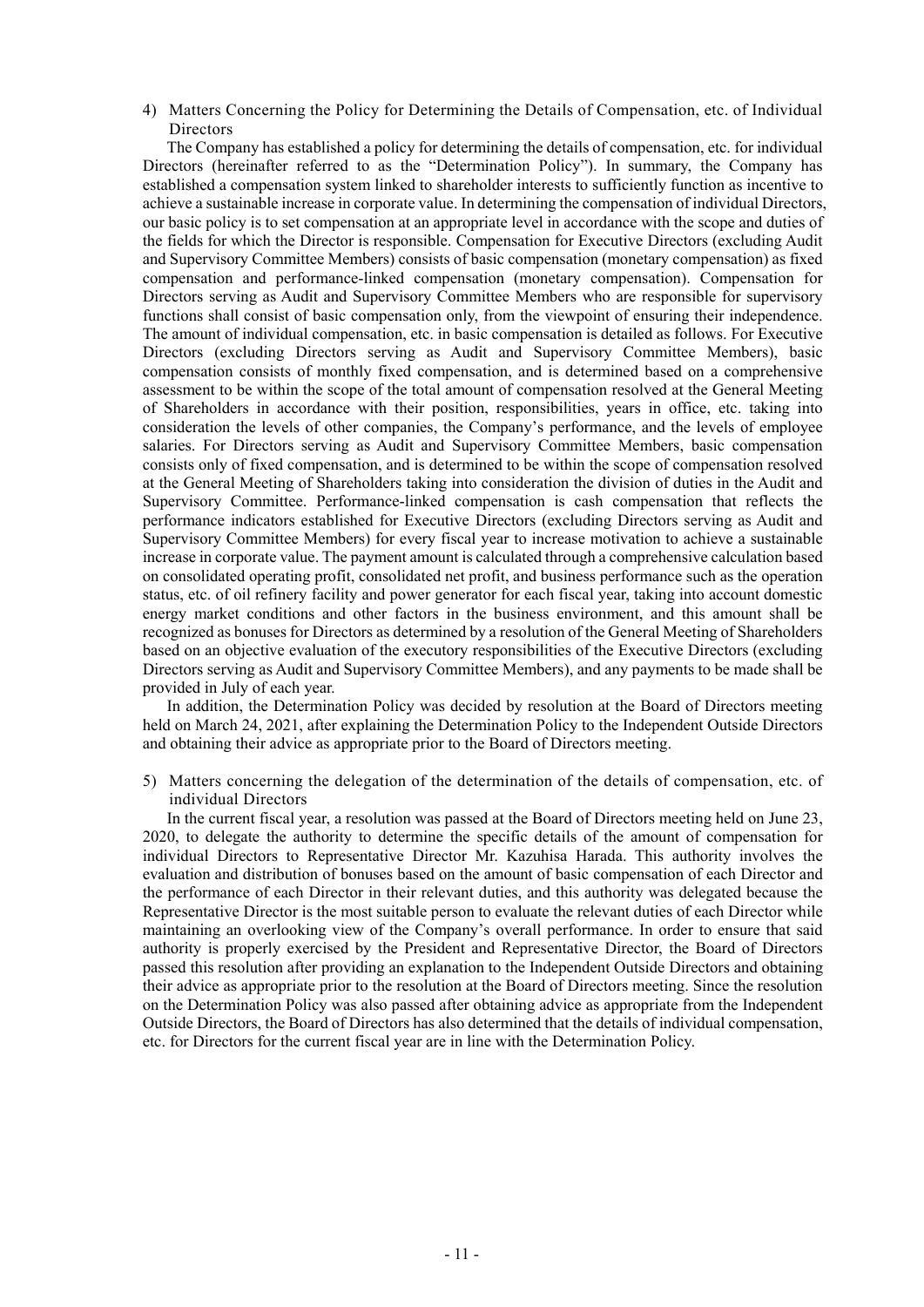### **(3) Outside Officers**

1) Relationship between the Company and other companies where Outside Officers hold significant concurrent positions Not applicable

| Title               | Name           | Main activities                                                                                                                                                                                                                                                                                                                                             |
|---------------------|----------------|-------------------------------------------------------------------------------------------------------------------------------------------------------------------------------------------------------------------------------------------------------------------------------------------------------------------------------------------------------------|
| Outside<br>Director | Shigeru Kimura | He attended 10 of the 11 meetings of the Board of Directors and all 10<br>meetings of the Audit and Supervisory Committee held in the current<br>fiscal year. He provided advice on the Company's overall management<br>and appropriately expressed his opinions based primarily on his<br>extensive experience and broad knowledge as a corporate manager. |
| Outside<br>Director | Arata Nakamura | He attended all 11 meetings of the Board of Directors and all 10<br>meetings of the Audit and Supervisory Committee held in the current<br>fiscal year. He provided useful suggestions to the Company's<br>management and appropriately expressed his opinions based primarily<br>on his professional perspective as an attorney.                           |
| Outside<br>Director | Keiichi Kubo   | He attended all 11 meetings of the Board of Directors and all 10<br>meetings of the Audit and Supervisory Committee held in the current<br>fiscal year. He provided useful suggestions to the Company's<br>management and appropriately expressed his opinions based primarily<br>on his professional perspective as a certified public accountant.         |

2) Main activities during the current fiscal year

### **(4) Outline of the Agreement on Limitation of Liability**

The Company has concluded a liability limitation agreement with five Non-executive Directors (Mr. Hiroshi Maezawa, Mr. Masanori Kumasaka, Mr. Shigeru Kimura, Mr. Arata Nakamura, and Mr. Keiichi Kubo) in accordance with Article 427, Paragraph 1 of the Companies Act to limit the liability for damages as provided in Article 423, Paragraph 1 of the Companies Act. Under this agreement, the maximum liability for damages shall be the amount provided by laws and regulations.

### **(5) Outline, etc. of the Directors and Officers Liability Insurance Agreement**

The Company has concluded a directors and officers liability insurance agreement with an insurance company, as stipulated in Article 430-3, Paragraph 1 of the Companies Act, with all Directors (including Directors serving as Audit and Supervisory Committee Members) as the insured. The insurance agreement will cover damages to be borne by the insured, such as legal damages and litigation expenses. The outline, etc. of the insurance agreement is as follows:

1) Insured persons

The Company's Officers, Officers dispatched to other companies, and retired Officers.

- 2) Outline of the details of the insurance agreement
- (a) Actual ratio of premiums paid by the insured

The premiums are paid by the Company, including riders. Therefore, the insured does not bear the actual premiums.

- (b) Outline of events to be covered by the insurance agreement
	- The agreement, together with riders, will cover damages that may arise due to the insured Officers, etc. assuming liability for the execution of his or her duties or receiving a claim related to the pursuit of such liability. However, there are certain exemptions, such as in the case of actions taken with the recognition that such actions are in violation of laws and regulations.
- (c) Measures to ensure the appropriateness of the duties of Officers, etc. The insurance agreement has a deductible and does not cover damages up to the deductible amount.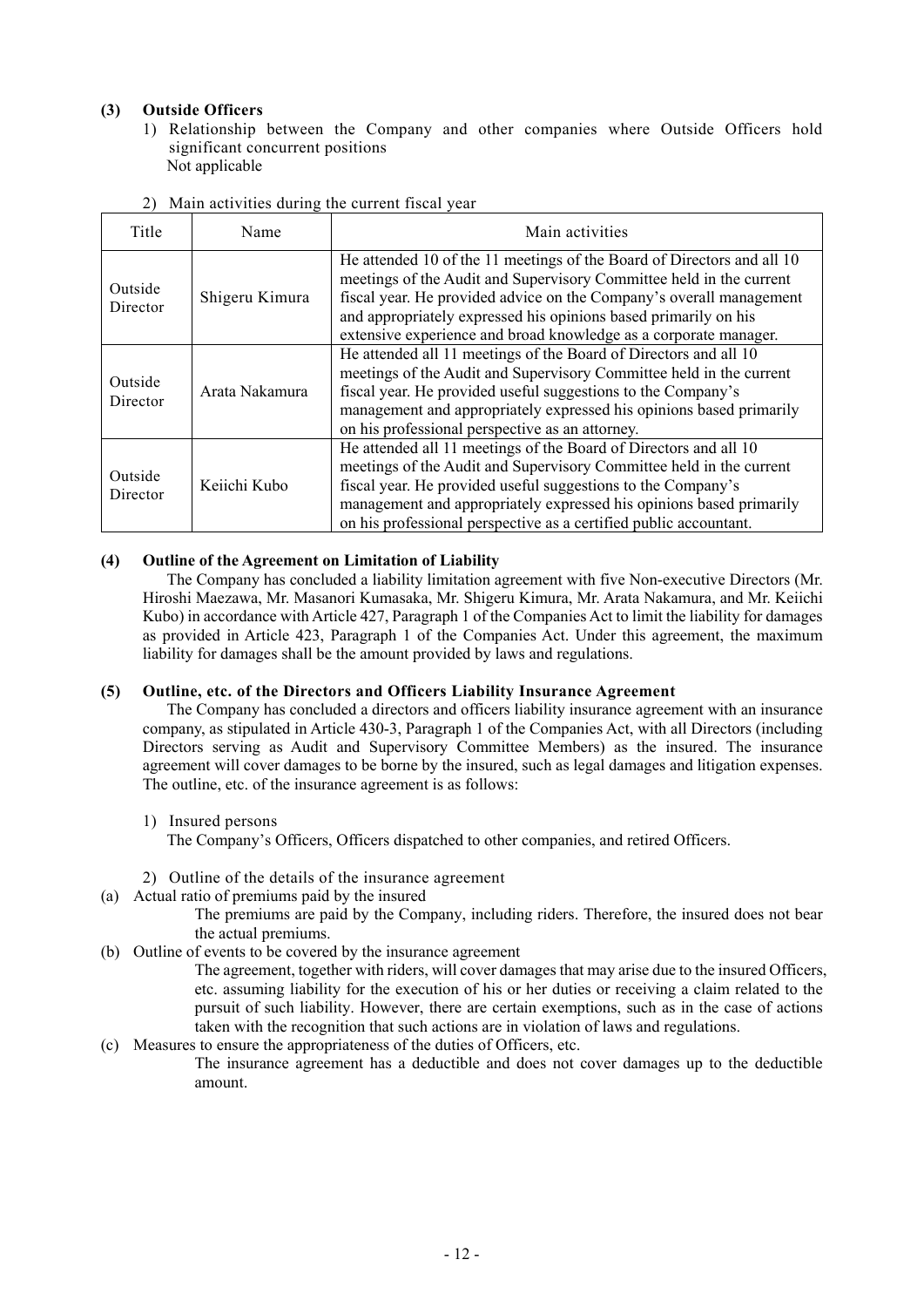### **5. Status of Account Auditor**

### **(1) Account Auditor's Name**

Deloitte Touche Tohmatsu LLC

### **(2) Account Auditor's Compensation, etc. for the Current Fiscal Year**

|                                                                                  | Compensation, etc.  |
|----------------------------------------------------------------------------------|---------------------|
| Account Auditor's compensation, etc., for the current fiscal year                | 34,710 thousand yen |
| Cash and other property benefit to be paid by the Company or its<br>subsidiaries | 34,710 thousand yen |

(Notes) 1. Under the audit agreement between the Company and its Account Auditor, the amounts of compensation, etc. for audits as Account Auditor pursuant to the Companies Act and audits pursuant to Financial Instruments and Exchange Act are not separated, and otherwise cannot be separated practically. Consequently, the above amount reflects total compensation.

2. The Audit and Supervisory Committee has confirmed the actual time required for audits and the amount of compensation by audit item and level in the audit plan for the previous fiscal year, as well as the status of the execution of duties by the Account Auditor, and reviewed the validity of the audit plan and the amount of compensation, etc. for the current fiscal year. As a result of this consideration, the Company has decided to agree to Article 399, Paragraph 1 of the Companies Act regarding the amount of compensation, etc. for the Account Auditor.

### **(3) Policy Regarding Determination of Termination or Nonrenewal of Appointment of Account Auditor**

In the event that the Account Auditor is deemed to have met the items set forth in the clauses of Article 340, Paragraph 1 of the Companies Act, the Audit and Supervisory Committee shall terminate the appointment of the Account Auditor subject to the unanimous consent of the Audit and Supervisory Committee Members. In this case, an Audit and Supervisory Committee Member selected by the Audit and Supervisory Committee will report the dismissal and the reasons for the dismissal at the first General Meeting of Shareholders to be convened after the dismissal.

In addition, should it be deemed necessary to change the Account Auditor, taking into consideration the status of the Account Auditor's performance of its duties and the Company's auditing system, etc., the Audit and Supervisory Committee will decide the details of the proposal for the dismissal or nonreappointment of the Account Auditor to be submitted to the General Meeting of Shareholders, and the Board of Directors will submit the said proposal to the General Meeting of Shareholders based on the said decision.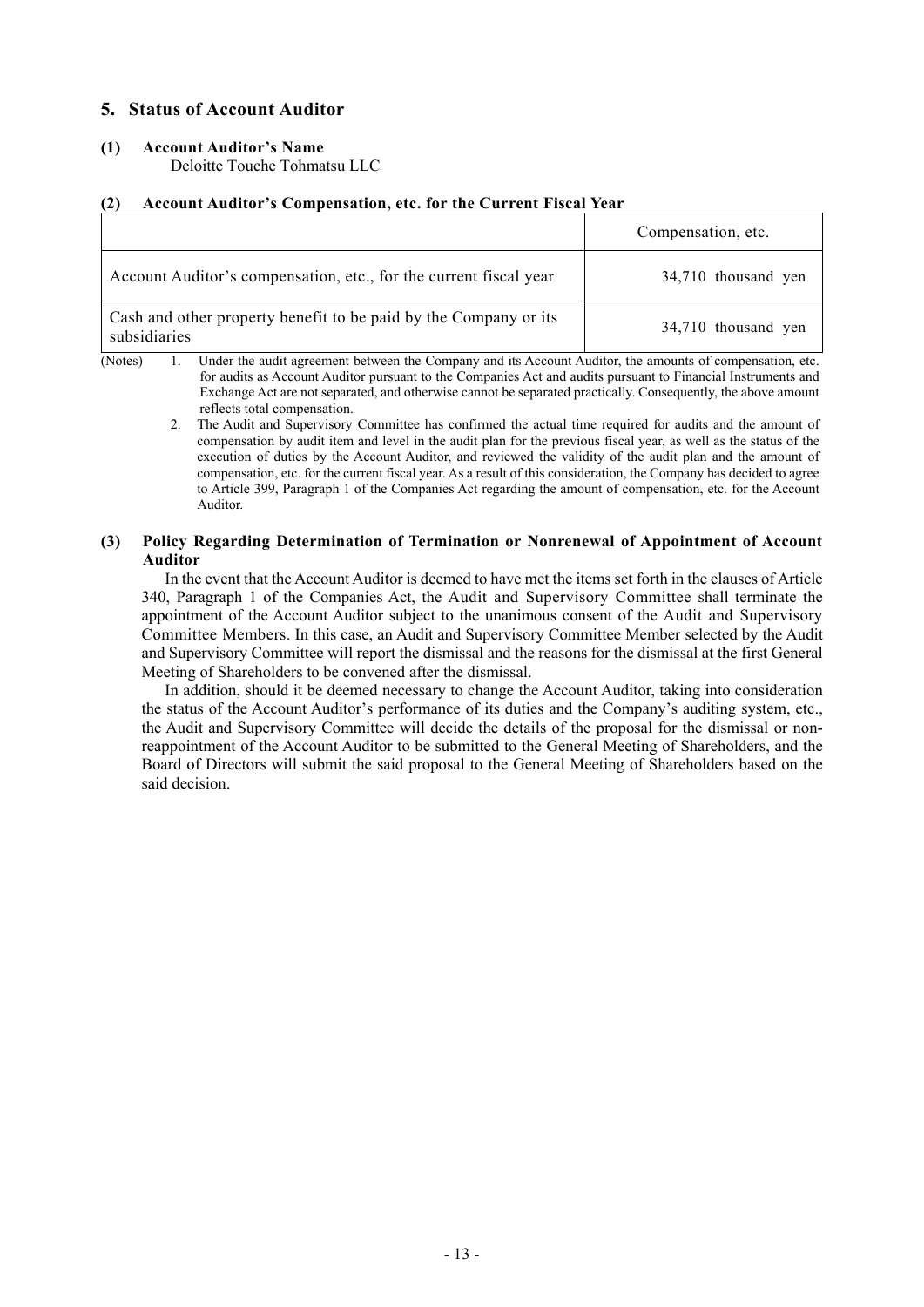### **6. Company's Systems and Policies**

### **(1) Outline of systems to ensure that the Directors execute their duties in compliance with laws and regulations and the Articles of Incorporation, other systems to ensure proper business execution, and their operational status**

The Company implements "Systems for Ensuring the Properness of Business Activities" as stipulated in the Companies Act and the Regulation for Enforcement of the Companies Act, which was resolved at a meeting of the Board of Directors, as follows.

In the current consolidated fiscal year, in order to improve awareness of compliance for individuals and organization, the Company has continued to provide educational programs including employee training and online courses to spread and promote awareness of compliance and IT security.

### 1. System to ensure that Directors and the employees execute their duties in compliance with the laws and regulations and the Articles of Incorporation

- 1) In order to have Directors and employees clearly recognize compliance with laws and regulations and responsibilities to society, regulations related to the Principles of Conduct, the Act on Prohibition of Private Monopolization and Maintenance of Fair Trade, Public Officials Bribery Prevention Act and other major laws and regulations will be established and initiatives will be taken to ensure compliance with laws and regulations.
- 2) In order to fulfill the responsibilities to all stakeholders, the Board of Directors decide important matters including management strategies and supervise business execution in accordance with laws and regulations, the Articles of Incorporation, Board of Directors Regulations and other internal regulations. Moreover, Directors (a majority of who are Outside Directors (Independent Directors)) serving as Audit and Supervisory Committee Members will be elected, and Audit and Supervisory Committee will be established to reinforce the supervisory function of the Board of Directors and to further enhance corporate governance.
- 3) The Directors serving as Audit and Supervisory Committee Members (hereafter, referred to as "Audit and Supervisory Committee Members") and the Audit and Supervisory Committee will oversee internal controls and audit the operational status, and regularly exchange information and opinions with the Directors (excluding Audit and Supervisory Committee Members).
- 4) A Director in charge of the Principles of Conduct will be assigned and department overseeing compliance matters will be set up so as to establish and control cross functional compliance systems.
- 5) Regarding the implementation status related to securing health, safety, security and the environment (HSSE), internal auditing will be conducted and the implementation status will be verified through various external audits.
- 6) The Audit Ethics Office, which is a department in charge of auditing, reports directly to the Representative Director, and regularly audits the control status of business executed by each department and effectiveness of the internal control system, as well as reports the results and subsequent improvements to the Audit and Supervisory Committee.
- 7) Regarding matters such as fairness of financial reporting and status of compliance, each Director (excluding Audit and Supervisory Committee Members), and department and section manager is requested to regularly submit documents such as written confirmations, and the President and Representative Director will assess and report the internal control status related to financial reporting.
- 8) In the event that employees feel there are issues in fulfilling responsibilities toward compliance or society, a whistleblower system (corporate ethics helpline and external consultation service) and a direct consultation system (open door policy) will be established where employees can directly consult with the Representative Director and Director in charge of the Principles of Conduct, and these systems will be made known to all employees. With regard to managing the process, rules will be established to strive for securing the confidentiality of those employees reporting the issue and to prevent them from getting unfavorable treatment.
- 9) The Company will have no relations whatsoever with antisocial forces that threaten social order and sound business activities, and the Personnel and General Affairs Department will be in charge of dealing with organizations and individuals posing a threat. The Company will take a tough stance dealing with these threats through close collaboration with police and other outside organizations in a systematic manner.

2) Rules regarding the protection of personal information will be established for safely storing and managing

<sup>2.</sup> System for storage and management of information related to the execution of duties of Directors

<sup>1)</sup> Rules concerning information security and information management will be established. Information will be appropriately created, stored and disposed, depending on the type of information and degree of importance.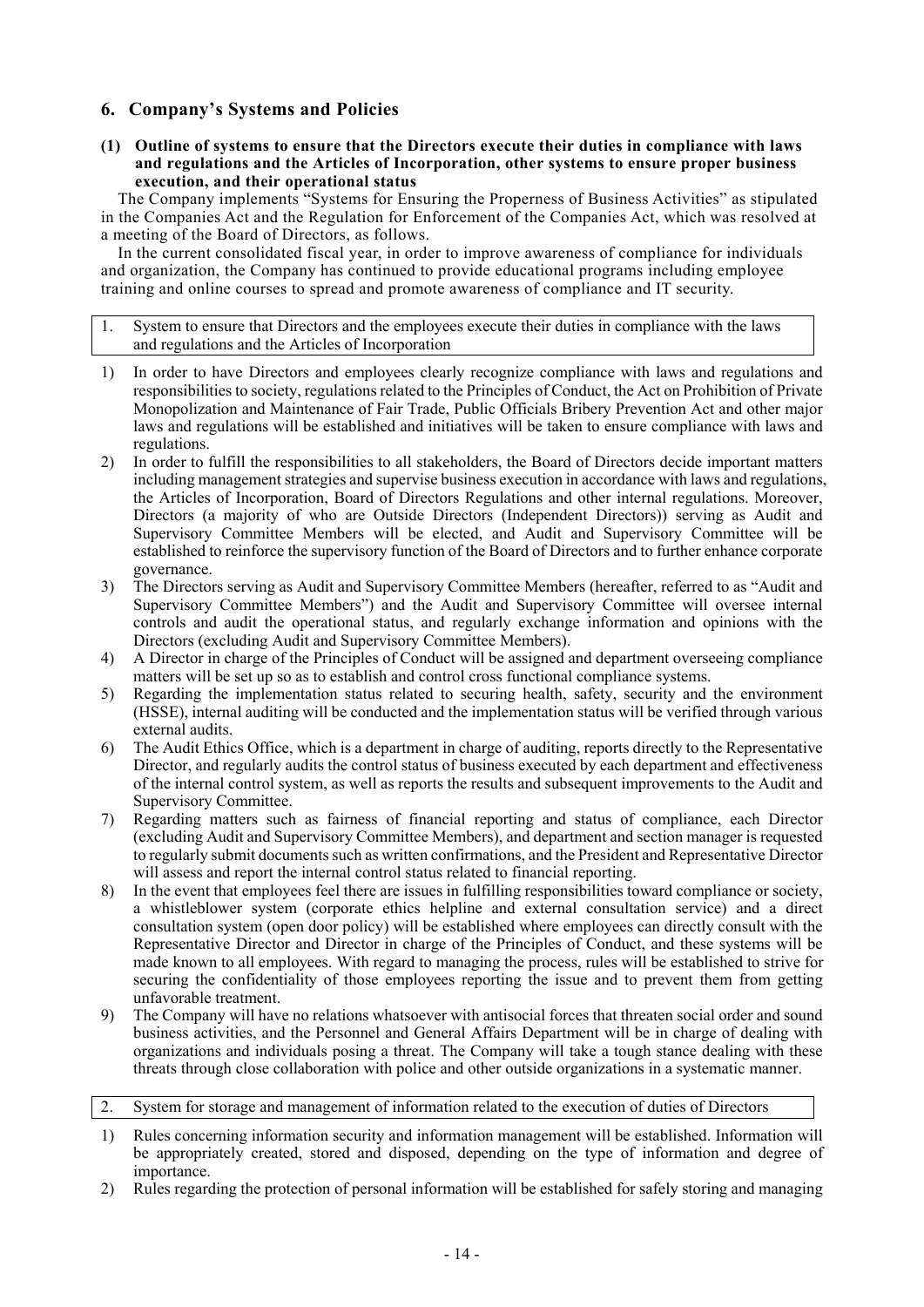information.

3) Rules regarding the disclosure of information will be established, and a system for disclosing information in a timely and appropriate manner will be established.

### 3. Regulations or any other systems for management of risk of loss

- 1) The HSSE basic policy (basic policy on health, safety, security and the environment) will be established with the President being the chairman of the HSSE Committee. Under the HSSE Committee, technical committees and sub-committees related to HSSE will be established to carry out activities on a companywide basis, and to regularly audit the control system to foster improvement.
- 2) Various potential risks surrounding the Company group will be specified and analyzed, measures taken based on the characteristics of those risks as well as the validity of those measures regularly assessed and revised as needed.
- 3) A contingency plan as well as a business continuity plan will be established and drills conducted regularly and reviewed so as to ensure continuity of important businesses even if an unforeseen incident such as a disaster or an accident occurs.

### 4. System to ensure that the execution of duties of Directors is efficient

- 1) In order to facilitate speedy decision making, an organization will be created eliminating multiple layers of hierarchy as much as possible, and important matters on business execution will be decided by the Board of Directors.
- 2) The authorities of the Board of Directors, Executive Management Committee and each Director (excluding Audit and Supervisory Committee Members) will be clearly defined, and authority delegated as needed to allow flexible decision making.
- 3) When making decisions on important matters, Board of Directors, Executive Management Committee and anyone with authorization will consult with certain committees that were organized providing advice so as to reflect opinions from an expert point of view of various departments.
- 4) Plans such as a medium-term business plan and annual budget plan will be formulated, the progress regularly reviewed and measures worked out for efficiently executing businesses.
- 5) In order to correctly and promptly understand and communicate management information, an IT environment will be created for ensuring information security and enhance operational efficiency.
- 5. System to ensure appropriateness of business execution of the corporate group consisting of the Company and its subsidiaries
- 1) The spirit on policies including the Company's Principles of Conduct, HSSE basic policy (basic policy on health, safety, security and the environment) and other important basic policies will be shared and put into practice together with the Company.
- 2) With respect to the autonomy and independence of the management of subsidiaries, "Rules of Management of Subsidiaries and Associates" related to management of subsidiaries will be established in order to appropriately and efficiently carry out operations of the Group's overall management.
- 3) In order to ensure appropriateness of operations of subsidiaries, a Director and Auditor will be dispatched as needed, and prior approval of the Company required for important matters related to business management of subsidiaries.
- 4) A department responsible for managing the subsidiaries will be established to specify and analyze various risks surrounding the subsidiaries, and response measures in line with the characteristics of the risk will be managed together with each subsidiary. The status will be reported to the Executive Management Committee as appropriate to oversee the risk of the Group as a whole.
- 5) The Audit Ethics Office will regularly audit the subsidiaries, and subsidiaries' control status of business execution, effectiveness of the control system, as well as report the results and subsequent improvement status to the Audit and Supervisory Committee.
- 6) Regarding the responsibilities of the subsidiaries and other affiliates, submission of a written confirmation on a regular basis will be requested on the implementation status of various measures including measures on fairness of financial reporting and compliance, and effectiveness of those measures confirmed as well as periodically reviewed. Furthermore, implementation status will be verified through business audits performed by the Audit Ethics Office and Audit and Supervisory Committee Members.
- 7) In the event that subsidiary employees feel there are problems in fulfilling responsibilities towards compliance or society, a whistleblower system (corporate ethics helpline and external consultation service) of the parent company (the Company) will be available to subsidiary employees.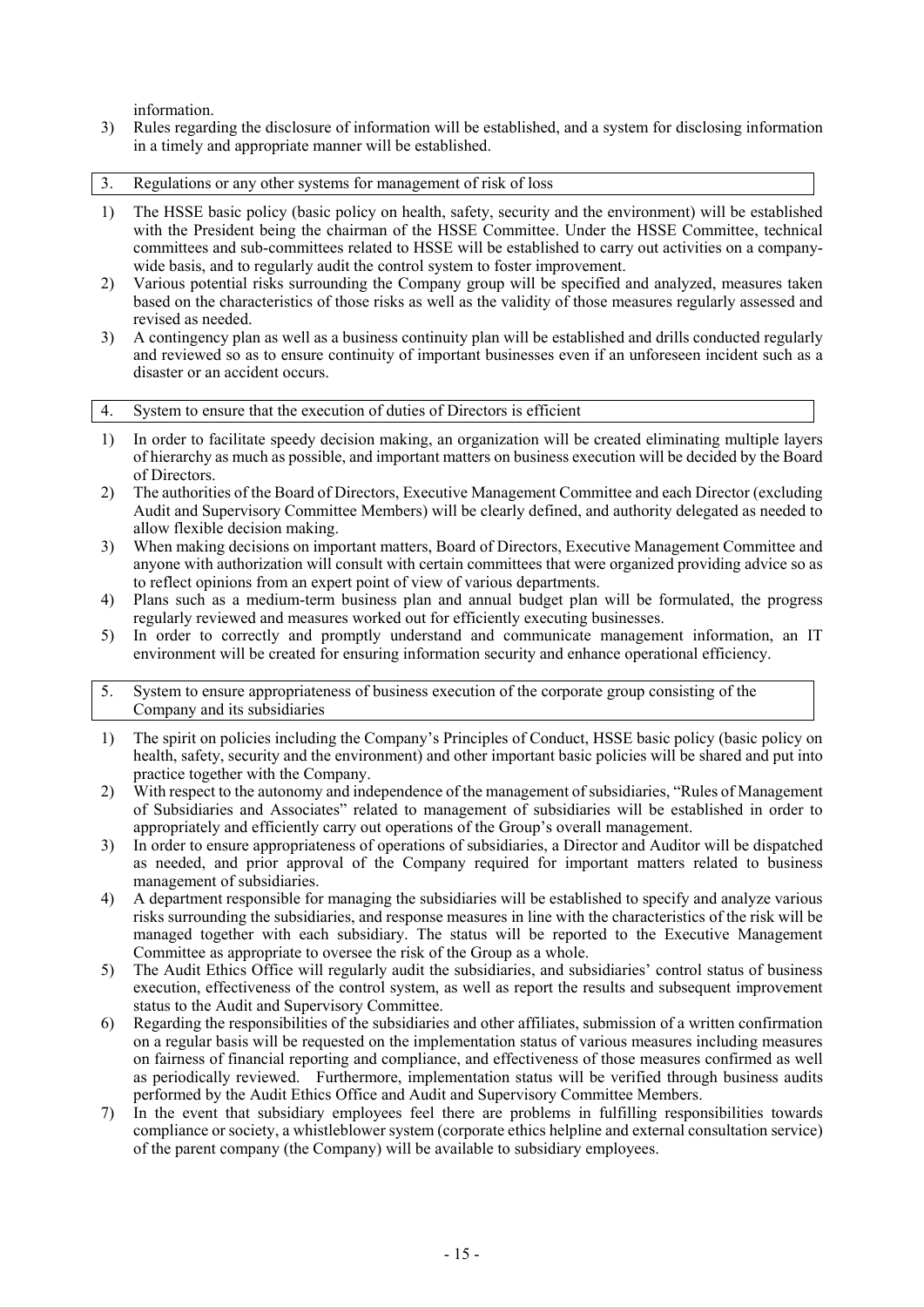- 6. Matters concerning employees requested by the Audit and Supervisory Committee Members to assist with their duties
- 1) Employees to assist the duties of the Audit and Supervisory Committee Members will be assigned as needed.
- 2) Concerning the employees prescribed in the previous paragraph, number of employees, selection of employees and other matters will be decided upon consultation with the Audit and Supervisory Committee Members.
- 7. Matters concerning independence of employees, set forth in the preceding item, from Directors (excluding Audit and Supervisory Committee Members) and on ensuring effectiveness of instructions by Audit and Supervisory Committee Members to the employees
- 1) The employees who will be assisting the duties of the Audit and Supervisory Committee Members are subject to orders and instructions of the Audit and Supervisory Committee Members. A consent by the Audit and Supervisory Committee is required with respect to transfer and treatment of the employees.
- 8. System for reporting by Directors and employees to the Audit and Supervisory Committee Members and other systems for reporting to Audit and Supervisory Committee Members
	- 1) If the Director or employee of the Company and subsidiaries, or those who received reports from the said parties were requested by the Audit and Supervisory Committee Members to report the status of business execution, or if events such as important matters and violation of compliance that significantly impact the Company's management occurred, they will be promptly reported to the Company's Audit and Supervisory Committee Members in accordance with the prescribed rules and regulations.
	- 2) It is prohibited to unfavorably treat those set forth in the preceding item who reported to the Company's Audit and Supervisory Committee Members, and ensure that this is communicated to all employees.
	- 3) The Company's Audit and Supervisory Committee Members and the Auditors of the subsidiary will regularly exchange information, and enhance the Group's overall audit system.
	- 4) Reporting status of the whistleblower system is reported regularly to the Audit and Supervisory Committee Members securing the confidentiality of those who reported.
- 9. Matters concerning the policy on processing expenses, etc. incurring from execution of duties by the Audit and Supervisory Committee Members
	- 1) As certain amount of budget will be allocated for bearing such expenses incurring from execution of duties by the Audit and Supervisory Committee Members. In the event that an Audit and Supervisory Committee Member requests advance payment for the expenses in connection with performance of his/her duties, excluding those expenses or payables related to the request which were proven to be unnecessary for executing the Audit and Supervisory Committee Member, the expenses or payables will be promptly processed.
- 10. Other systems to ensure that audits by the Audit and Supervisory Committee Members are effectively performed
	- 1) The Audit and Supervisory Committee Members are permitted to attend important meetings to understand the business execution status as needed. Moreover, if minutes of meetings are recorded, the secretariat will submit the minutes to the Audit and Supervisory Committee.
	- 2) The results of audit performed by the Audit Ethics Office or the Account Auditor and improvement status of audit findings will be reported to the Audit and Supervisory Committee Members and Audit and Supervisory Committee. Audit and Supervisory Committee Members, Audit and Supervisory Committee and the Audit Ethics Office will regularly exchange information with the Account Auditor.

### **(2) Basic Policy Regarding Control of the Company**

The Company is an oil refining company that plays a key role of providing stable supply of energy in the Idemitsu Kosan Group, and will enhance collaboration with the Group companies for sustainable business development.

**(3) Basic Policy for Determining Distribution of Surplus, etc.**  Not applicable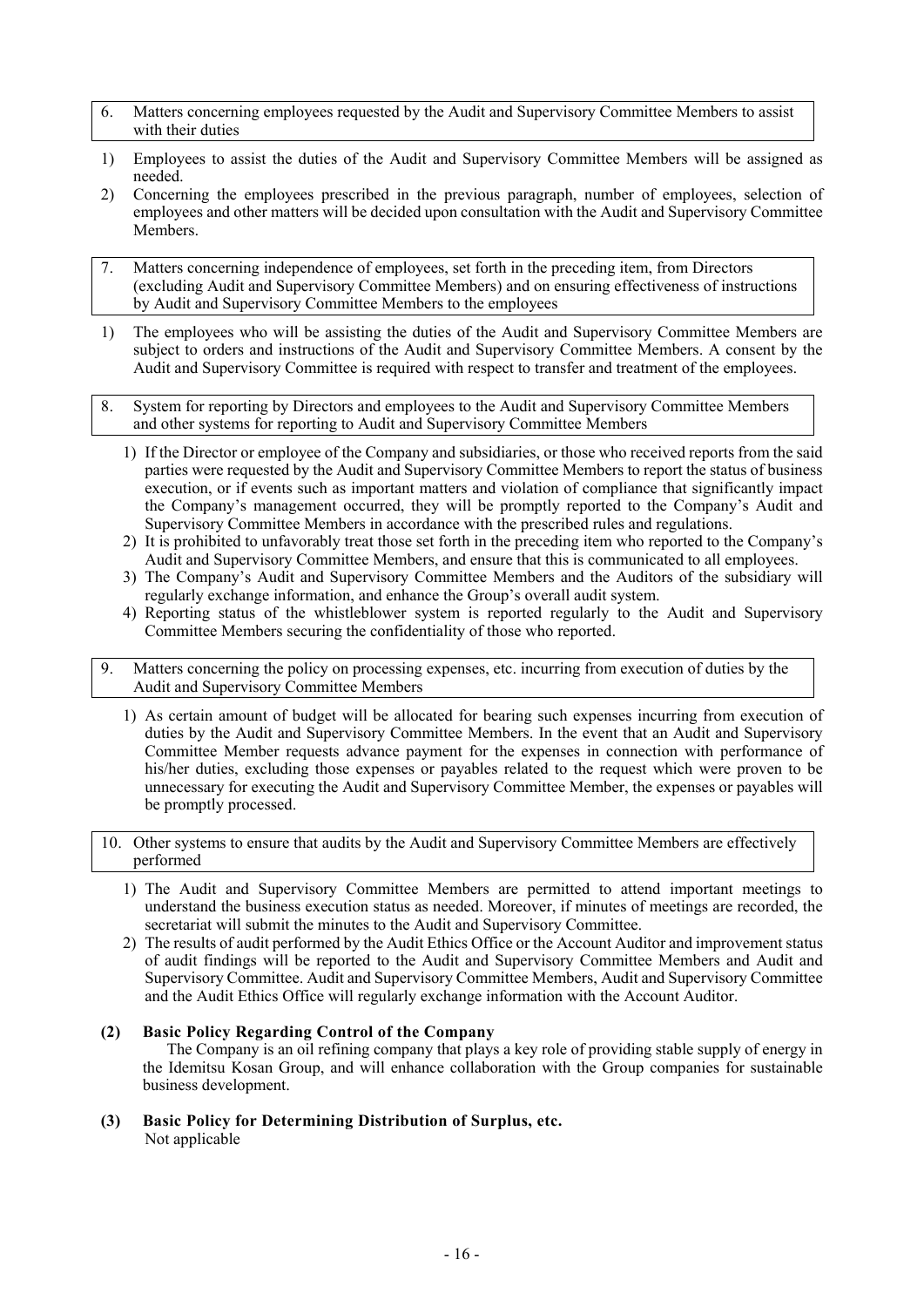# **Consolidated Balance Sheet**

(As of March 31, 2021)

| <b>Assets</b>                       |                 | <b>Liabilities</b>                                          |                 |
|-------------------------------------|-----------------|-------------------------------------------------------------|-----------------|
|                                     | Millions of yen |                                                             | Millions of yen |
| <b>Current assets</b>               | 39,842          | <b>Current liabilities</b>                                  | 56,849          |
| Cash and deposits                   | 460             | Accounts payable - trade                                    | 215             |
| Accounts receivable - trade         | 2,977           | Short-term borrowings                                       | 19,999          |
| Inventories                         | 4,713           | Accrued consumption taxes                                   | 6,309           |
| Advances paid for gasoline taxes    | 29,292          | Accrued gasoline taxes                                      | 26,629          |
| Other                               | 2,398           | Provision for bonuses                                       | 480             |
|                                     |                 | Provision for bonuses for directors<br>(and other officers) | 9               |
| <b>Non-current assets</b>           | 54,724          | Asset retirement obligations                                | 13              |
| Property, plant and equipment       | 48,921          | Other                                                       | 3,191           |
| <b>Buildings</b>                    | 3,776           |                                                             |                 |
| <b>Structures</b>                   | 5,953           | <b>Non-current liabilities</b>                              | 9,496           |
| Machinery and equipment             | 16,697          | Long-term accounts payable - other                          | 81              |
| Land                                | 19,943          | Provision for special repairs                               | 2,863           |
| Construction in progress            | 295             | Provision for periodic repairs                              | 4,257           |
| Other                               | 2,254           | Retirement benefit liability                                | 1,914           |
|                                     |                 | Asset retirement obligations                                | 184             |
| <b>Intangible assets</b>            | 383             | Other                                                       | 195             |
| <b>Investments and other assets</b> | 5,420           | <b>Total liabilities</b>                                    | 66,346          |
| Investment securities               | 1,182           | Net assets                                                  |                 |
| Retirement benefit asset            | 142             |                                                             | Millions of yen |
| Deferred tax assets                 | 3,908           | <b>Shareholders' equity</b>                                 | 28,261          |
| Other                               | 186             | Share capital                                               | 8,415           |
|                                     |                 | <b>Capital surplus</b>                                      | 4,323           |
|                                     |                 | <b>Retained earnings</b>                                    | 15,530          |
|                                     |                 | <b>Treasury shares</b>                                      | (7)             |
|                                     |                 | Accumulated other comprehensive<br>income                   | (39)            |
|                                     |                 | Valuation difference on available-for-<br>sale securities   | 82              |
|                                     |                 | <b>Remeasurements of defined benefit</b><br>plans           | (122)           |
|                                     |                 | <b>Total net assets</b>                                     | 28,221          |
| <b>Total assets</b>                 | 94,567          | <b>Total liabilities and net assets</b>                     | 94,567          |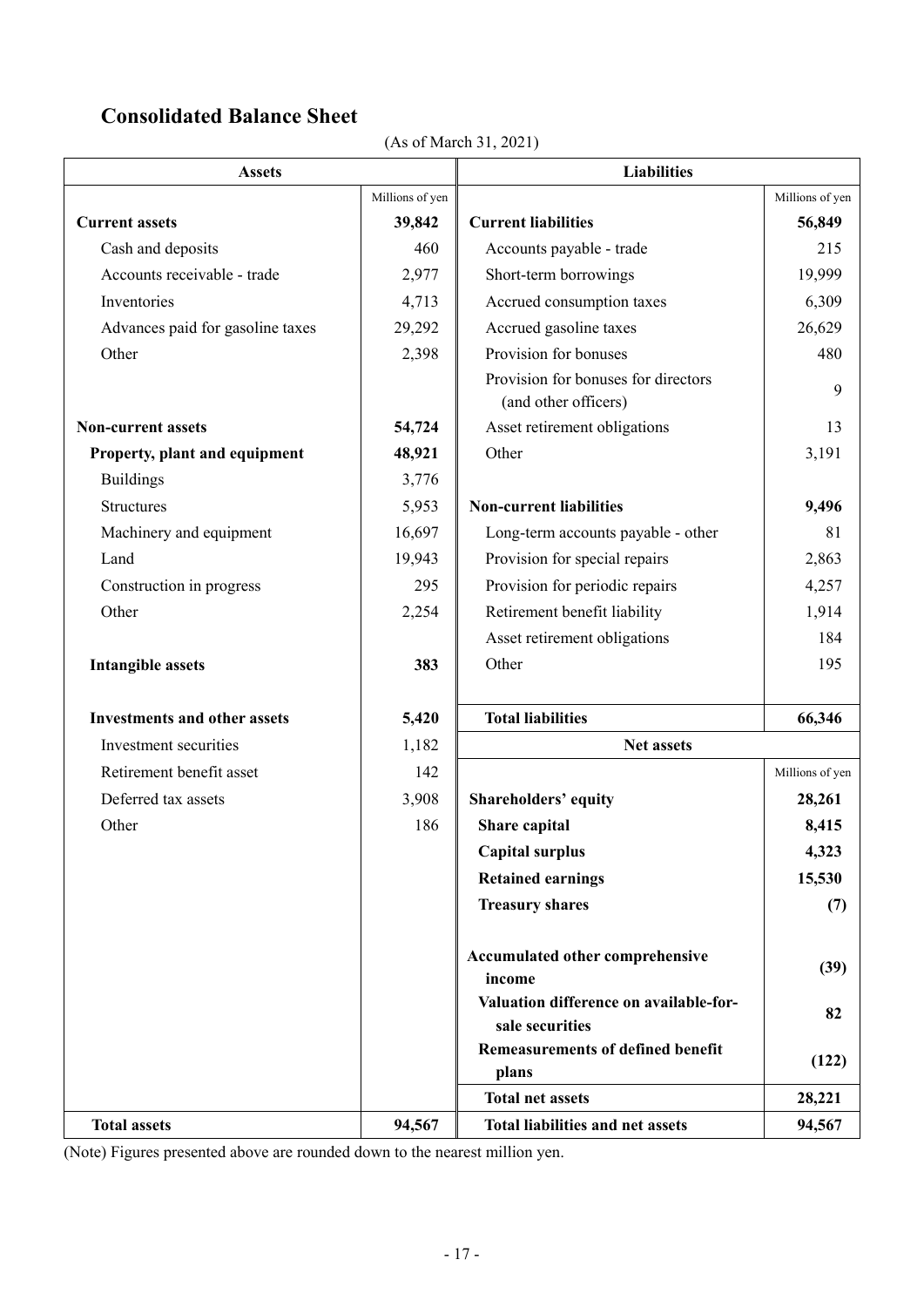# **Consolidated Statement of Income**

(April 1, 2020 - March 31, 2021)

|                                                      | Millions of yen | Millions of yen |
|------------------------------------------------------|-----------------|-----------------|
| <b>Net sales</b>                                     |                 | 28,506          |
| <b>Cost of sales</b>                                 |                 | 24,312          |
| <b>Gross profit</b>                                  |                 | 4,194           |
| Selling, general and administrative expenses         |                 | 1,461           |
| <b>Operating profit</b>                              |                 | 2,733           |
| Non-operating income                                 |                 |                 |
| Interest and dividend income                         | 8               |                 |
| Rental income                                        | 48              |                 |
| Guarantee commission received                        | 27              |                 |
| Other                                                | 14              | 98              |
| <b>Non-operating expenses</b>                        |                 |                 |
| Interest expenses                                    | 86              |                 |
| Loss on disposal of property, plant and<br>equipment | 11              |                 |
| Terminal usage fee                                   | 19              |                 |
| Other                                                | 15              | 132             |
| <b>Ordinary profit</b>                               |                 | 2,699           |
| <b>Extraordinary income</b>                          |                 |                 |
| Gain on sale of non-current assets                   | 62              |                 |
| Penalty income                                       | 156             | 218             |
| <b>Extraordinary losses</b>                          |                 |                 |
| Loss due to fire                                     | 129             | 129             |
| Profit before income taxes                           |                 | 2,789           |
| Income taxes - current                               | 587             |                 |
| <b>Income taxes - deferred</b>                       | 239             | 826             |
| Profit                                               |                 | 1,962           |
| Profit attributable to owners of parent              |                 | 1,962           |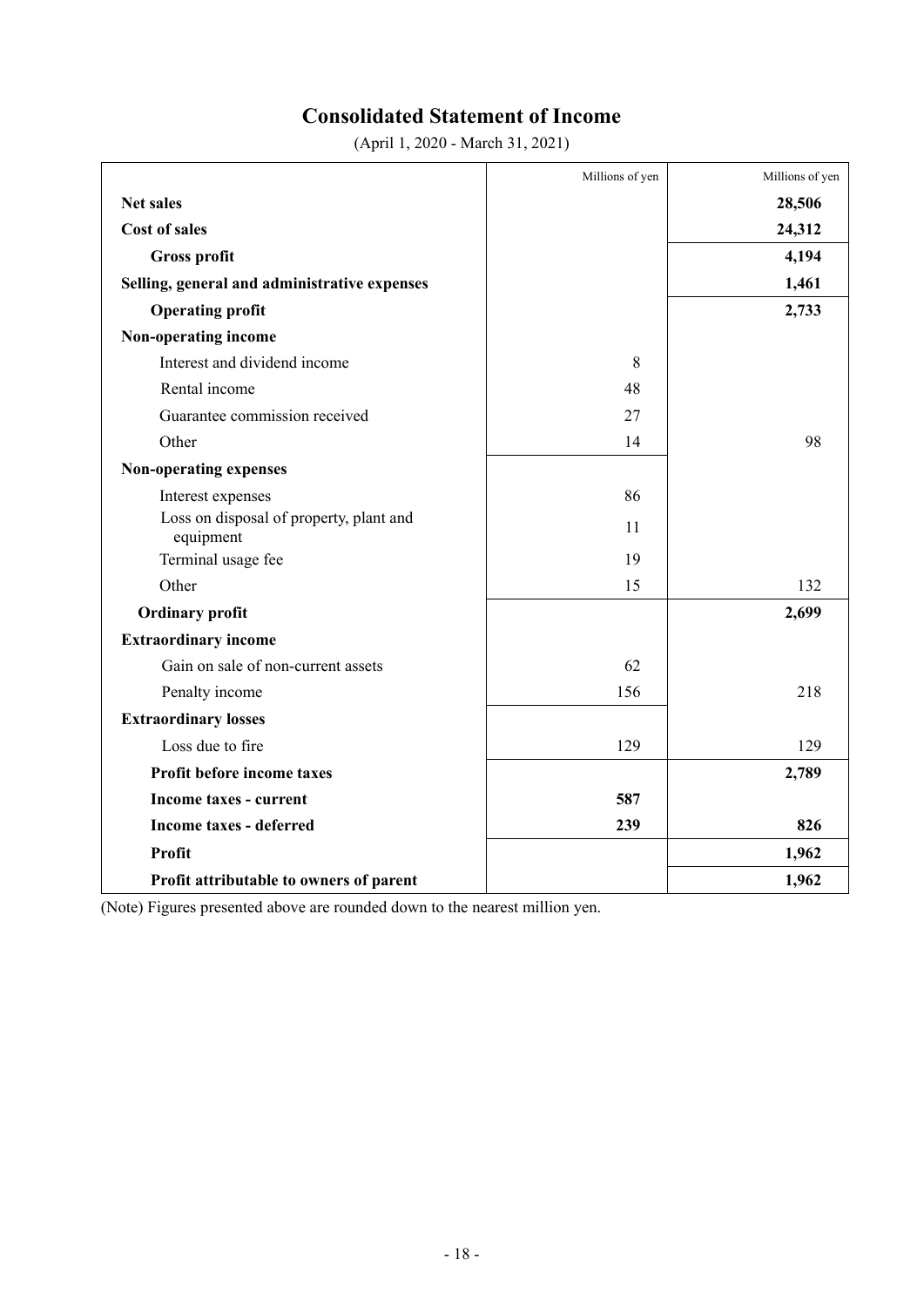# **Consolidated Statement of Changes in Equity**

(April 1, 2020 - March 31, 2021)

|                                                         | Shareholders' equity |                 |                   |                 |                                  |
|---------------------------------------------------------|----------------------|-----------------|-------------------|-----------------|----------------------------------|
|                                                         | Share capital        | Capital surplus | Retained earnings | Treasury shares | Total<br>shareholders'<br>equity |
|                                                         | Millions of yen      | Millions of yen | Millions of yen   | Millions of yen | Millions of yen                  |
| Balance as of April 1, 2020                             | 8,415                | 4,323           | 14,190            | (5)             | 26,922                           |
| Changes during period                                   |                      |                 |                   |                 |                                  |
| Distribution of surplus                                 |                      |                 | (621)             |                 | (621)                            |
| Profit attributable to owners of<br>parent              |                      |                 | 1,962             |                 | 1,962                            |
| Purchase of treasury shares                             |                      |                 |                   | (1)             | (1)                              |
| Net changes in items other than<br>shareholders' equity |                      |                 |                   |                 |                                  |
| Total changes during period                             |                      | —               | 1,340             | (1)             | 1,338                            |
| Balance as of March 31, 2021                            | 8,415                | 4,323           | 15,530            | (7)             | 28,261                           |

|                                                         |                                                             | Accumulated other comprehensive income     |                                                 |                     |  |
|---------------------------------------------------------|-------------------------------------------------------------|--------------------------------------------|-------------------------------------------------|---------------------|--|
|                                                         | Valuation difference on<br>available-for-sale<br>securities | Remeasurements of<br>defined benefit plans | Total accumulated other<br>comprehensive income | Total<br>net assets |  |
|                                                         | Millions of yen                                             | Millions of yen                            | Millions of yen                                 | Millions of yen     |  |
| Balance as of April 1, 2020                             | 78                                                          | (293)                                      | (215)                                           | 26,706              |  |
| Changes during period                                   |                                                             |                                            |                                                 |                     |  |
| Distribution of surplus                                 |                                                             |                                            |                                                 | (621)               |  |
| Profit attributable to owners of<br>parent              |                                                             |                                            |                                                 | 1,962               |  |
| Purchase of treasury shares                             |                                                             |                                            |                                                 | (1)                 |  |
| Net changes in items other than<br>shareholders' equity | 4                                                           | 171                                        | 175                                             | 175                 |  |
| Total changes during period                             | 4                                                           | 171                                        | 175                                             | 1,514               |  |
| Balance as of March 31, 2021                            | 82                                                          | (122)                                      | (39)                                            | 28,221              |  |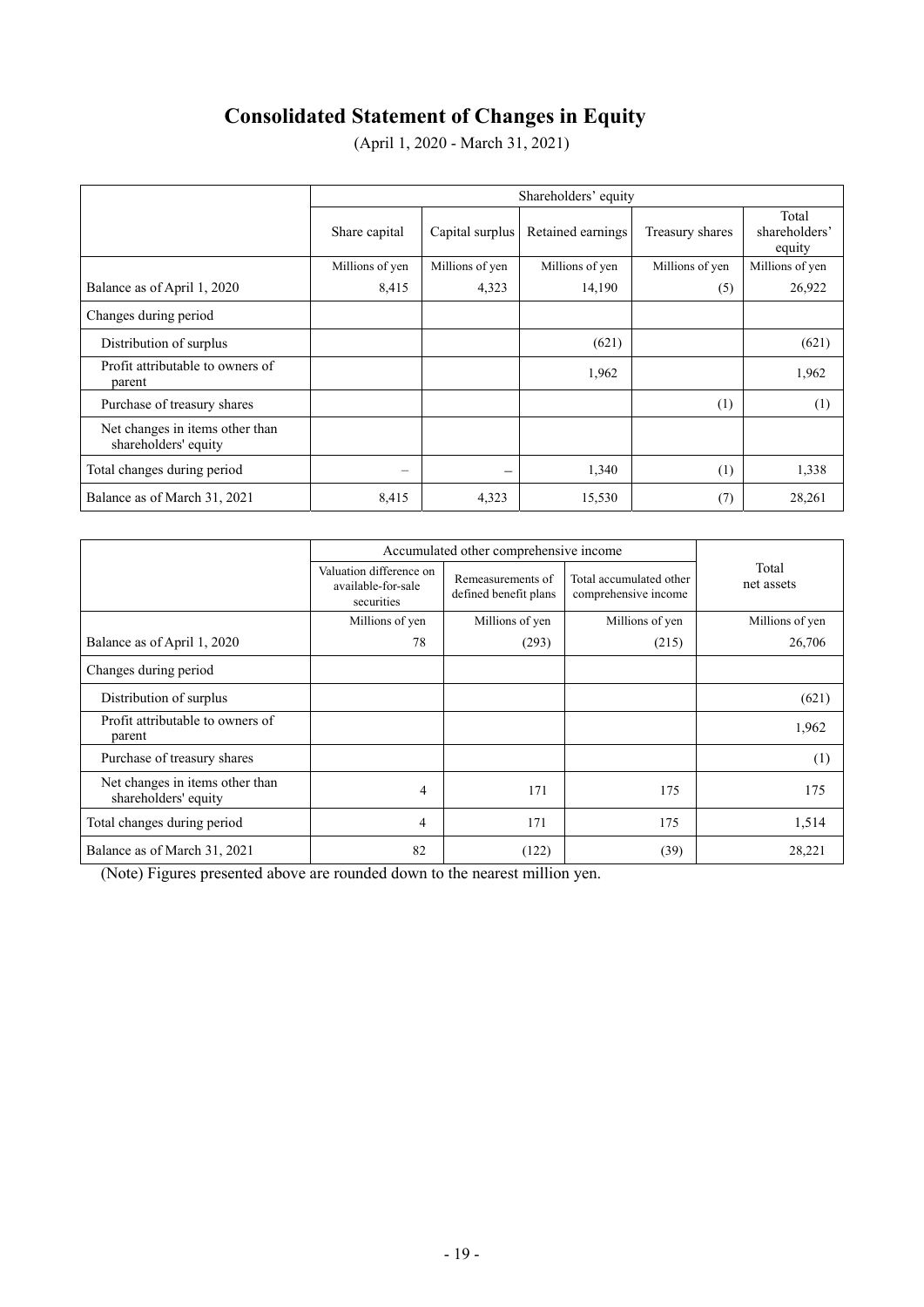### **Notes to the Consolidated Financial Statements**

### **1. Notes on the Basis for Preparation of Consolidated Financial Statements**

(1) Scope of consolidation

1) Number of consolidated subsidiaries and names of principal subsidiaries Number of consolidated subsidiaries 1 Names of principal subsidiaries TOA TECS Co., Ltd.

(2) Application of the equity method

- 1) Names of associates not accounted for by the equity method Ogishima Oil Terminal Co., Ltd.
- 2) Reason for not applying the equity method The non-equity-method company is excluded from the scope of the equity method because the impact of it on profit or loss (amount corresponding to equity), retained earnings (amount corresponding to equity), etc., is negligible, and is immaterial as a whole.
- (3) Accounting policies
	- 1) Standards and methods for valuation of important assets
		- i) Securities
			- A) Shares of subsidiaries and associates
				- Stated at cost using the moving-average method
			- B) Available-for-sale securities
				- Securities with market quotations
					- Stated at fair value based on the market price, etc., as of the fiscal year-end. (Valuation difference is reported as a component of net assets. The cost of sales is calculated using the moving average method.)
				- Securities without market quotations Stated at cost using the moving-average method
		- ii) Inventories Raw materials and supplies are stated at cost using the moving-average method (book value is written down according to decline in profitability)
	- 2) Depreciation or amortization method for important depreciable assets
		- i) Property, plant and equipment
		- Straight-line method
		- ii) Intangible assets
			- Straight-line method

Software used by the Group is amortized by the straight-line method based on the estimated useful life within the Group (five years).

- 3) Important standards of accounting for reserves
	- i) Allowance for doubtful accounts

In order to prepare for losses due to bad debts, allowance for doubtful accounts is provided based on the historical write-off rate for ordinary receivables, and the estimated amount of irrecoverable debt based on recoverability of individual cases for specified receivables such as doubtful accounts. As for the current fiscal year-end, the Company has not recorded allowance for doubtful accounts

because there is no historical write-off or balance of receivables that are expected to be irrecoverable. ii) Provision for bonuses

To prepare for the payment of bonuses to employees, provision for bonuses is provided based on the estimated amount of payment.

- iii) Provision for bonuses for directors (and other officers) To prepare for the payment of bonuses for directors (and other officers), provision for bonuses for directors (and other officers) is provided based on the estimated amount of payment.
- iv) Provision for special repairs In order to provide for the costs of inspections and repairs relating to oil tanks subject to mandatory regular open inspections under the Fire Service Act, the Company estimates the costs for open inspection and repair based on historical payments, and records a an amount recognized to be incurred at the end of the fiscal year.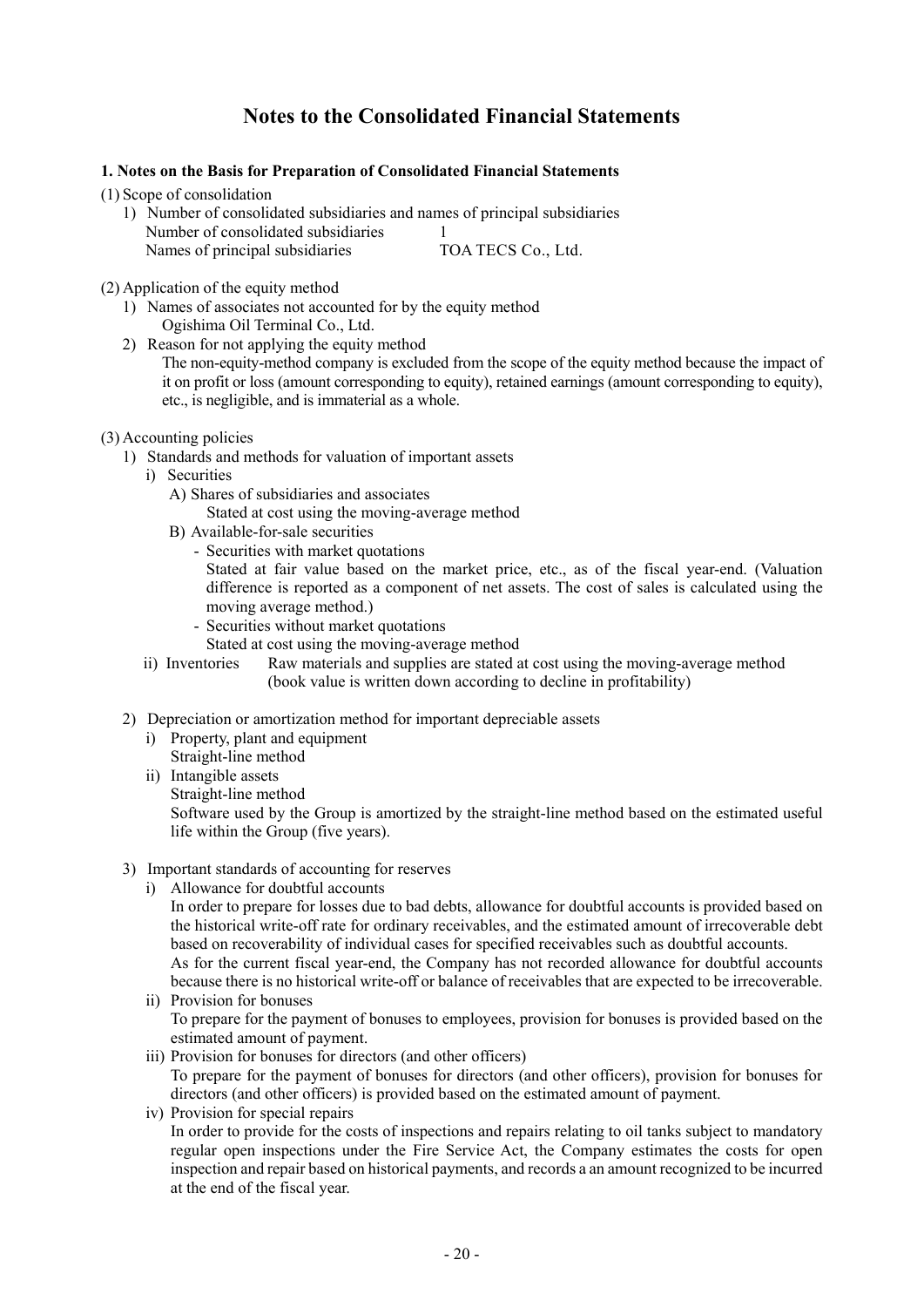v) Provision for periodic repairs

In order to provide for the costs for periodic repairs on machinery and equipment, the Company estimates costs for periodic repairs based on historical payments, and records an amount recognized to be incurred at the end of the fiscal year.

- 4) Other important matters for preparation of consolidated financial statements
	- i) Standards of accounting for retirement benefit liability

In order to provide for retirement benefits for employees, retirement benefit liability is recorded at an amount less plan assets, based on a projected amount at the end of the fiscal year. Projected benefit obligation is calculated using the benefit formula method to attribute projected retirement benefits to the period up to the end of the fiscal year.

Actuarial differences are recognized as expenses starting from the fiscal year following the year they were incurred, and amortized in the straight-line method by allocation over a period (13 years) within the average remaining service period of employees at the time of incurrence.

Prior service cost is recognized as expenses in the straight-line method over a period (13 years) within the average remaining service period of employees at the time of incurrence.

Unrecognized actuarial differences and unrecognized prior service cost are recognized as remeasurements of defined benefit plans under accumulated other comprehensive income in net assets, after adjustment for tax effect.

ii) Accounting method of consumption taxes, etc. Amounts are accounted for exclusive of consumption tax and local consumption tax.

### **2. Notes to Changes on Presentation**

(1) Application of the Accounting Standard for Disclosure of Accounting Estimates

The "Accounting Standard for Disclosure of Accounting Estimates" (ASBJ Statement No. 31, March 31, 2020) has been applied from the consolidated financial statements as of the end of the fiscal year under review, and therefore a note regarding accounting estimates is provided.

### **3. Notes to Accounting Estimates**

Items with amounts based on accounting estimates recorded in the consolidated financial statements for the fiscal year that may have a significant impact on the consolidated financial statements for the following fiscal year are as follows:

- (1) Provision for periodic repairs
	- 1) Amount recorded on the consolidated financial statements 4,257 million yen
	- 2) Other information on estimates to facilitate users' understanding of the consolidated financial statements In order to provide for the costs of periodic repair and inspection works on machinery and equipment, estimates on future expenses are recorded. Periodic repair and inspection works include statutory inspections, scheduled works that are pre-planned repair and inspection works, and unplanned works discovered to be required as a result of suspending facility operations for inspection. Scheduled works are estimates of prospective costs arising in the future based on actual expenses incurred and statutory inspection items, etc. Estimates for unplanned works are based on actual expenses incurred and the results of analysis of the cause of their occurrence. Any significant discrepancies between estimates and actual results due to factors such as more unplanned works arising than expected, a rise in works unit costs for arranging works on an emergency basis may lead to additional repair costs in the fiscal year the periodic repair and inspection works were conducted.
- (2) Provision for special repairs
	- 1) Amount recorded on the consolidated financial statements 2,863 million yen
	- 2) Other information on estimates to facilitate users' understanding of the consolidated financial statements In order to provide for the costs of inspections and repairs relating to oil tanks subject to mandatory regular open inspections under the Fire Service Act, the Company records estimated future costs. Costs for open inspection and repair are estimated based on historical payments. In the event of a significant discrepancy between estimates and actual cost, additional repair expenses may be incurred at the time the regular open inspection is conducted.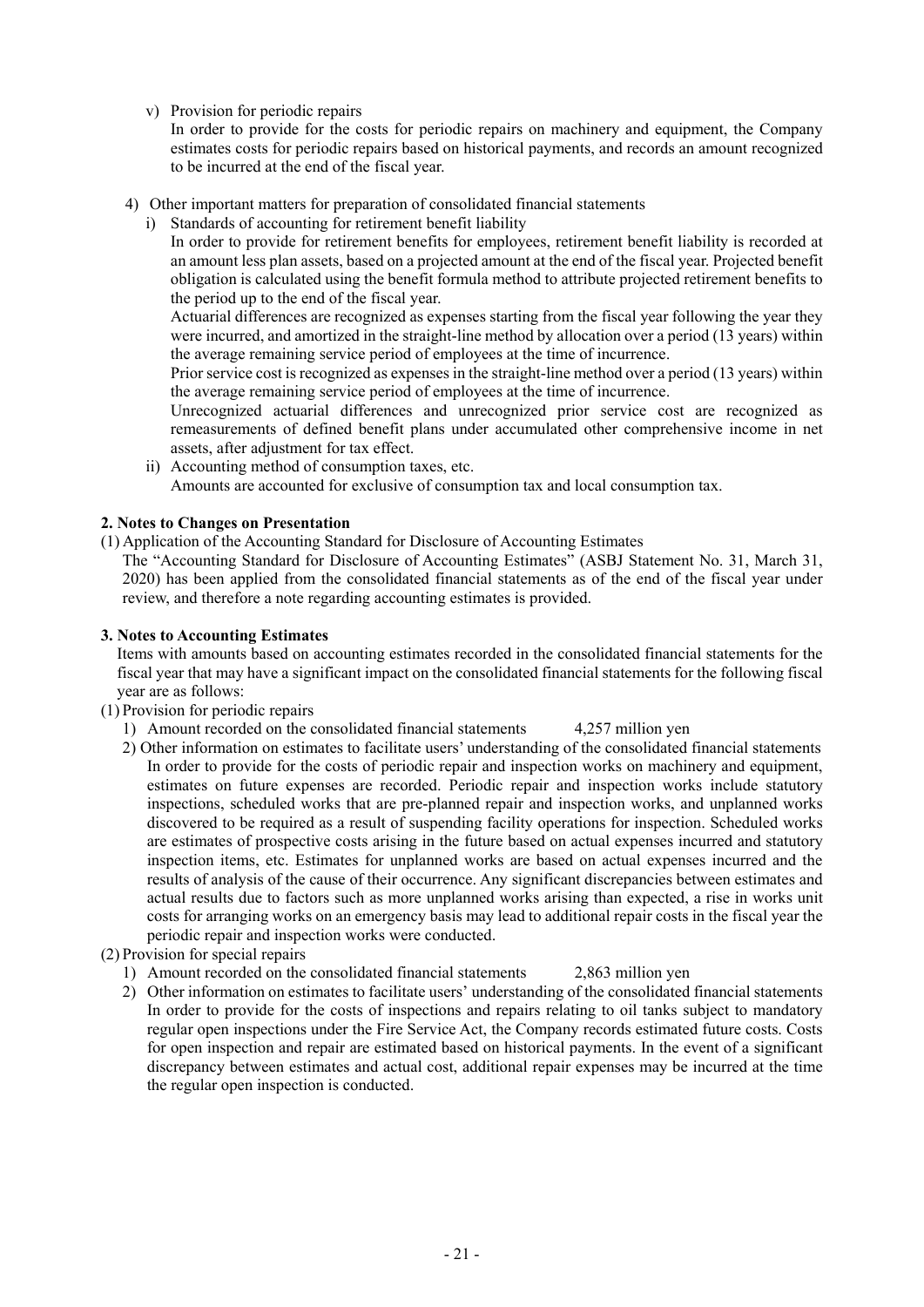### **4. Notes to Consolidated Balance Sheet**

|  | ri prissõis picagea as conaicial and scearca naonnies |                                                                 |                       |                                                     |                                                           |
|--|-------------------------------------------------------|-----------------------------------------------------------------|-----------------------|-----------------------------------------------------|-----------------------------------------------------------|
|  |                                                       | Assets pledged as collateral                                    |                       | Amount of secured liabilities                       |                                                           |
|  | Type                                                  | Book value at<br>end of the fiscal<br>year<br>(Millions of yen) | Type of<br>collateral | Contents                                            | Balance at end of the<br>fiscal year<br>(Millions of yen) |
|  | Land                                                  | 13,884                                                          | Mortgage              | Guarantee of<br>deferred payment<br>of gasoline tax | 14,182                                                    |

(1) Assets pledged as collateral and secured liabilities

### (2) Accumulated depreciation of assets

Accumulated depreciation of property, plant and equipment 226,651 million yen

### **5. Notes to Consolidated Statement of Changes in Equity**

(1) Total number of outstanding shares

| Class of stock           | Beginning of the<br>fiscal vear | Increase | Decrease | End of the fiscal<br>year |
|--------------------------|---------------------------------|----------|----------|---------------------------|
| Common stock<br>(stares) | 12,443,500                      |          |          | 12,443,500                |

### (2) Distribution of surplus

The following was resolved at the Annual General Meeting of Shareholders held on June 23, 2020.

| Total dividends     | 621 million yen                                                      |
|---------------------|----------------------------------------------------------------------|
| Source of dividends | Retained earnings                                                    |
| Dividend per share  | 50 yen                                                               |
| Record date         | March 31, 2020                                                       |
| Effective date      | June 24, 2020                                                        |
|                     | 그 사람들은 아이들의 사람들은 아이들의 사람들을 만들어 있다. 이 사람들은 아이들의 사람들은 아이들의 사람들을 하고 있다. |

The following will be submitted as a proposal to the Annual General Meeting of Shareholders to be held on June 24, 2021.

| Total dividends     | 497 million yen     |
|---------------------|---------------------|
| Source of dividends | Retained earnings   |
| Dividend per share  | $40 \,\mathrm{ven}$ |
| Record date         | March 31, 2021      |
| Effective date      | June 25, 2021       |

### **6. Notes on Financial Instruments**

(1) Status of financial instruments

The Group procures funding necessary for the capital investment plans to primarily operate the refining and generation businesses. Temporary surplus funds are invested in short-term deposits, etc. and shortterm working capital is procured as part of Group financing, etc. from the parent company.

Accounts receivable – trade and accounts receivable - other, etc. are exposed to customer credit risk, but they are settled in a short term.

Investment securities are mainly shares in companies with which we have business relationships, and listed shares with market quotations are exposed to market price-fluctuation risk.

Accounts payable - trade and accounts payable - other, etc. are mostly due within one year.

Borrowings are mainly made for the purpose of funding capital investment and procuring working capital.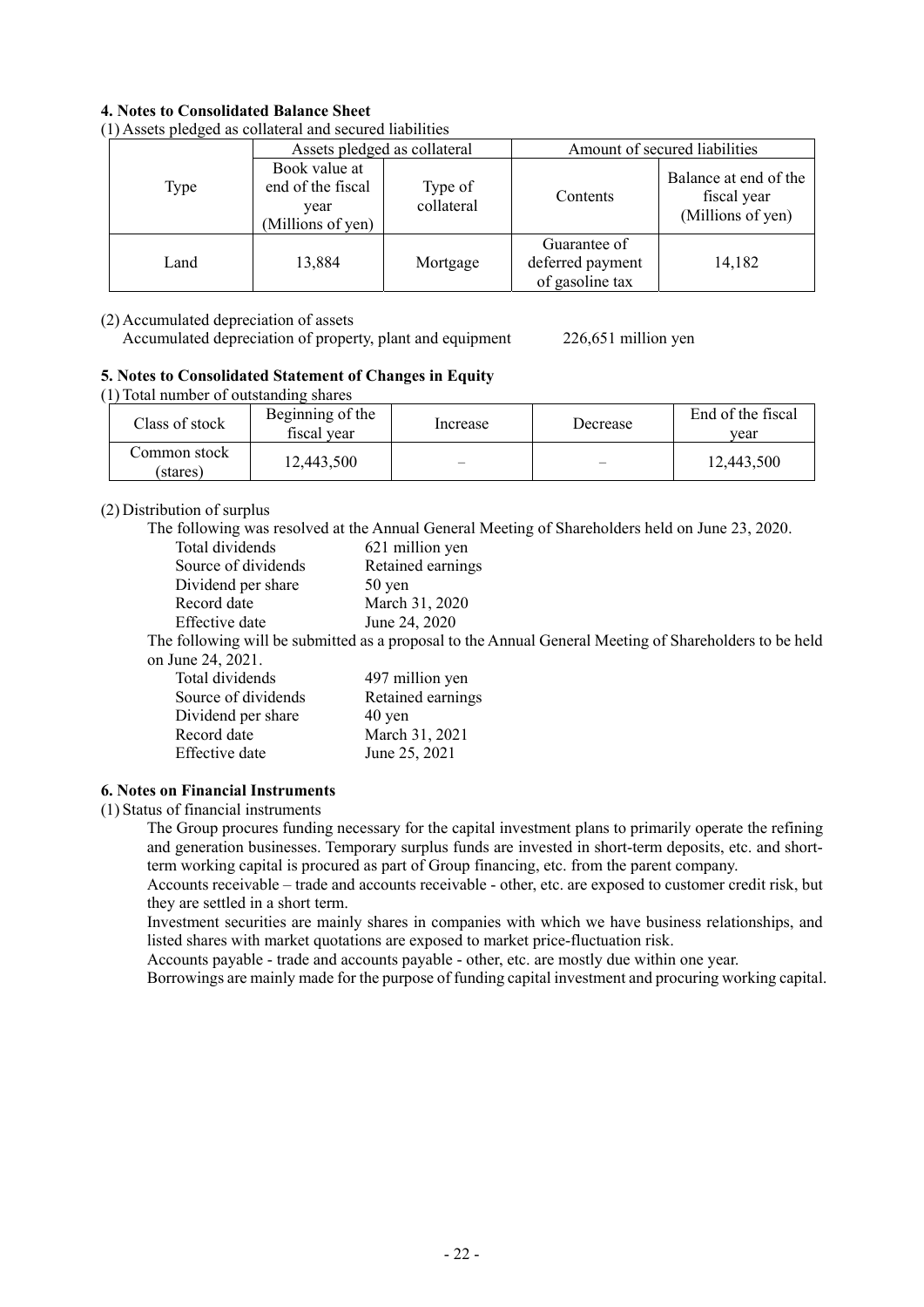(2) Fair value, etc., of financial instruments

The amounts recorded on the consolidated balance sheet, fair value and their differences as of March 31, 2021 are as follows:

|                                      | Consolidated balance<br>sheet amount $(*)$ | Fair value $(*)$ | Difference |
|--------------------------------------|--------------------------------------------|------------------|------------|
| (1) Advances paid for gasoline taxes | 29,292                                     | 29,292           |            |
| (2) Short-term borrowings            | (19,999)                                   | (19,999)         |            |
| (3) Accrued expenses                 | (2,102)                                    | (2,102)          |            |
| (4) Accrued gasoline taxes           | (26,629)                                   | (26, 629)        |            |

(\*) Amounts listed under liabilities are shown in parentheses.

(Note) Calculation method of the fair value of financial instruments

(1) Advances paid for gasoline taxes

As these are settled in a short period of time, their fair values approximate the book values. Therefore, the corresponding book value is used as fair value.

(Millions of yen)

(2)Short-term borrowings, (3) Accrued expenses and (4) Accrued gasoline taxes

As these are settled in a short period of time, their fair values approximate the book values. Therefore, the corresponding book value is used as fair value.

### **7. Notes to Per Share Information**

| Net assets per share     | 2,268.70 yen |
|--------------------------|--------------|
| Basic earnings per share | 157.74 yen   |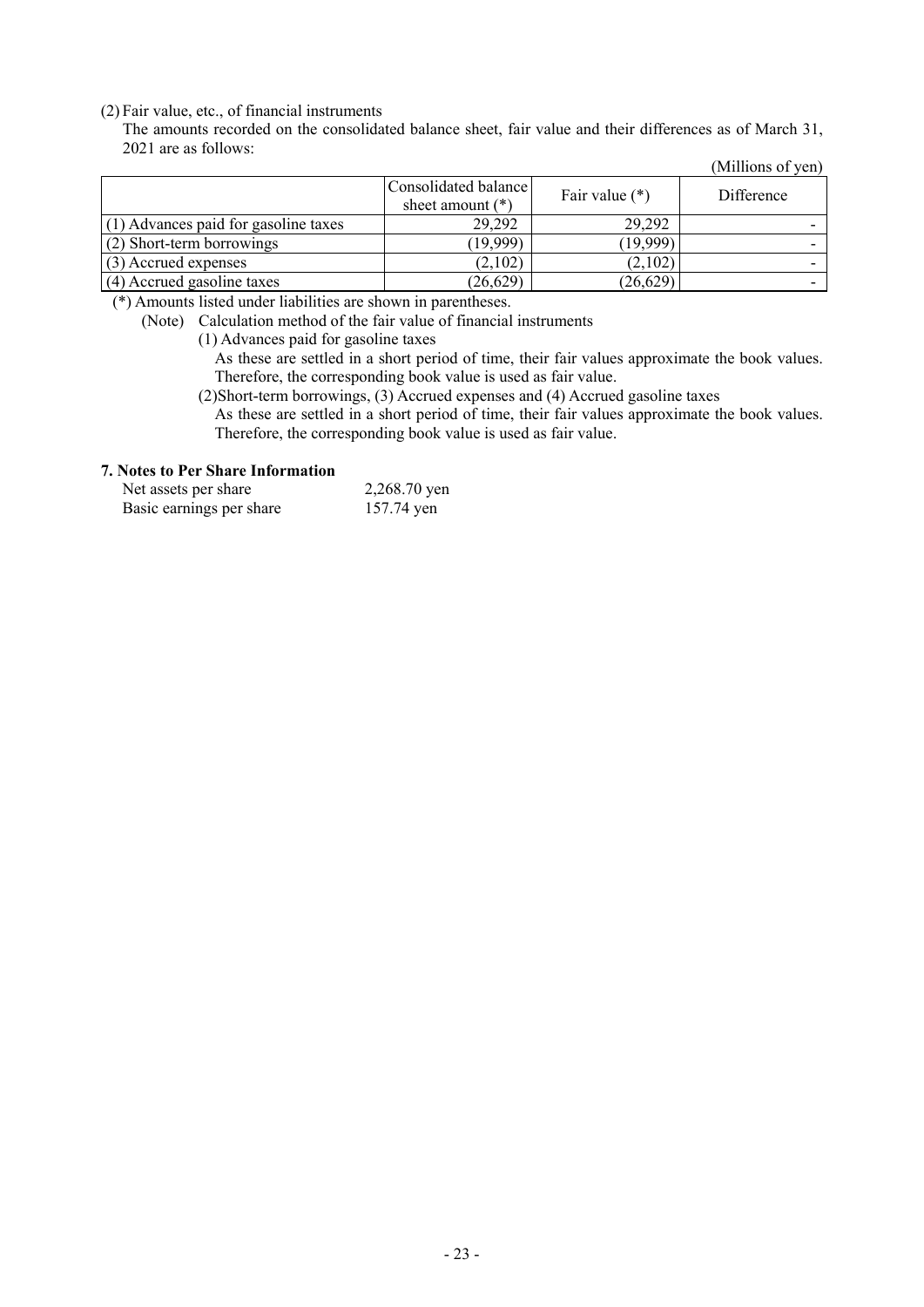## **Non-Consolidated Balance Sheet**

(As of March 31, 2021)

| <b>Assets</b>                                                   |                 | <b>Liabilities</b>                                               |                 |  |
|-----------------------------------------------------------------|-----------------|------------------------------------------------------------------|-----------------|--|
|                                                                 | Millions of yen |                                                                  | Millions of yen |  |
| <b>Current assets</b>                                           | 39,400          | <b>Current liabilities</b>                                       | 56,853          |  |
| Cash and deposits                                               | 20              | Accounts payable - trade                                         | 136             |  |
| Accounts receivable - trade                                     | 2,974           | Short-term borrowings                                            | 19,999          |  |
| Raw materials and supplies                                      | 4,713           | Accounts payable - other                                         | 272             |  |
| Advance payments to suppliers                                   | 187             | Accrued expenses                                                 | 2,227           |  |
| Prepaid expenses                                                | 307             | Income taxes payable                                             | 750             |  |
| Short-term loans receivable from<br>subsidiaries and associates | 130             | Accrued consumption taxes                                        | 6,301           |  |
| Accounts receivable - other                                     | 384             | Accrued gasoline taxes                                           | 26,629          |  |
| Advances paid for gasoline taxes                                | 29,292          | Provision for bonuses                                            | 455             |  |
| Other                                                           | 1,389           | Provision for bonuses for directors<br>(and other officers)      | 9               |  |
|                                                                 |                 | Asset retirement obligations                                     | 13              |  |
| <b>Non-current assets</b>                                       | 54,815          | Other                                                            | 58              |  |
| Property, plant and equipment                                   | 48,853          |                                                                  |                 |  |
| <b>Buildings</b>                                                | 3,776           | <b>Non-current liabilities</b>                                   | 9,478           |  |
| <b>Structures</b>                                               | 5,953           | Long-term accounts payable - other                               | 81              |  |
| Oil tanks                                                       | 1,729           | Provision for retirement benefits                                | 1,895           |  |
| Machinery and equipment                                         | 16,697          | Provision for special repairs                                    | 2,863           |  |
| Vehicles                                                        | 30              | Provision for periodic repairs                                   | 4,257           |  |
| Tools, furniture and fixtures                                   | 427             | Asset retirement obligations                                     | 184             |  |
| Land                                                            | 19,943          | Other                                                            | 195             |  |
| Construction in progress                                        | 295             | <b>Total liabilities</b>                                         | 66,331          |  |
|                                                                 |                 | <b>Net assets</b>                                                |                 |  |
| <b>Intangible assets</b>                                        | 380             |                                                                  | Millions of yen |  |
| Software                                                        | 375             | Shareholders' equity                                             | 27,801          |  |
| Other                                                           | 5               | Share capital                                                    | 8,415           |  |
|                                                                 |                 | <b>Capital surplus</b>                                           | 4,687           |  |
| <b>Investments and other assets</b>                             | 5,580           | Legal capital surplus                                            | 4,687           |  |
| Investment securities                                           | 682             | <b>Retained earnings</b>                                         | 14,706          |  |
| Shares of subsidiaries and<br>associates                        | 540             | Legal retained earnings                                          | 499             |  |
| Long-term prepaid expenses                                      | 80              | Other retained earnings                                          | 14,206          |  |
| Prepaid pension costs                                           | 344             | Reserve for tax purpose reduction<br>entry of non-current assets | 638             |  |
| Deferred tax assets                                             | 3,829           | Retained earnings brought forward                                | 13,567          |  |
| Other                                                           | 104             | <b>Treasury shares</b>                                           | (7)             |  |
|                                                                 |                 | Valuation and translation adjustments                            | 82              |  |
|                                                                 |                 | Valuation difference on available-for-                           |                 |  |
|                                                                 |                 | sale securities                                                  | 82              |  |
|                                                                 |                 | <b>Total net assets</b>                                          | 27,883          |  |
| <b>Total assets</b>                                             | 94,215          | <b>Total liabilities and net assets</b>                          | 94,215          |  |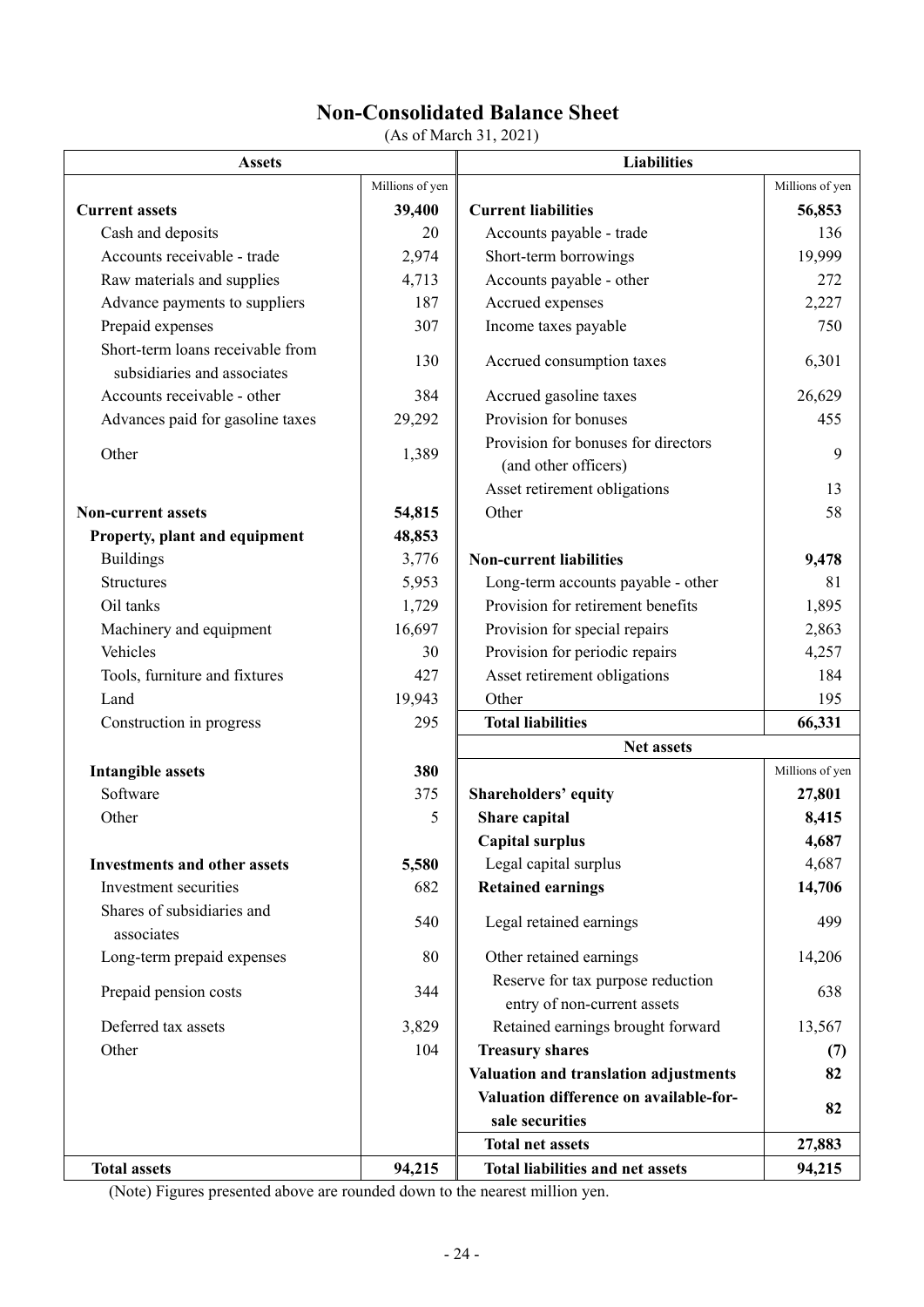## **Non-Consolidated Statement of Income**

(April 1, 2020 - March 31, 2021)

|                                                      | Millions of yen | Millions of yen |
|------------------------------------------------------|-----------------|-----------------|
| <b>Net sales</b>                                     |                 | 28,470          |
| <b>Cost of sales</b>                                 |                 | 24,330          |
| <b>Gross profit</b>                                  |                 | 4,140           |
| Selling, general and administrative expenses         |                 | 1,419           |
| <b>Operating profit</b>                              |                 | 2,721           |
| Non-operating income                                 |                 |                 |
| Interest and dividend income                         | 8               |                 |
| Rental income                                        | 48              |                 |
| Guarantee commission received                        | 27              |                 |
| Other                                                | 14              | 98              |
| Non-operating expenses                               |                 |                 |
| Interest expenses                                    | 86              |                 |
| Loss on disposal of property, plant and<br>equipment | 8               |                 |
| Terminal usage fee                                   | 19              |                 |
| Other                                                | 15              | 129             |
| <b>Ordinary profit</b>                               |                 | 2,689           |
| <b>Extraordinary income</b>                          |                 |                 |
| Gain on sale of non-current assets                   | 58              |                 |
| Penalty income                                       | 156             | 214             |
| <b>Extraordinary losses</b>                          |                 |                 |
| Loss due to fire                                     | 129             | 129             |
| Profit before income taxes                           |                 | 2,775           |
| <b>Income taxes - current</b>                        | 587             |                 |
| <b>Income taxes - deferred</b>                       | 234             | 821             |
| Profit                                               |                 | 1,953           |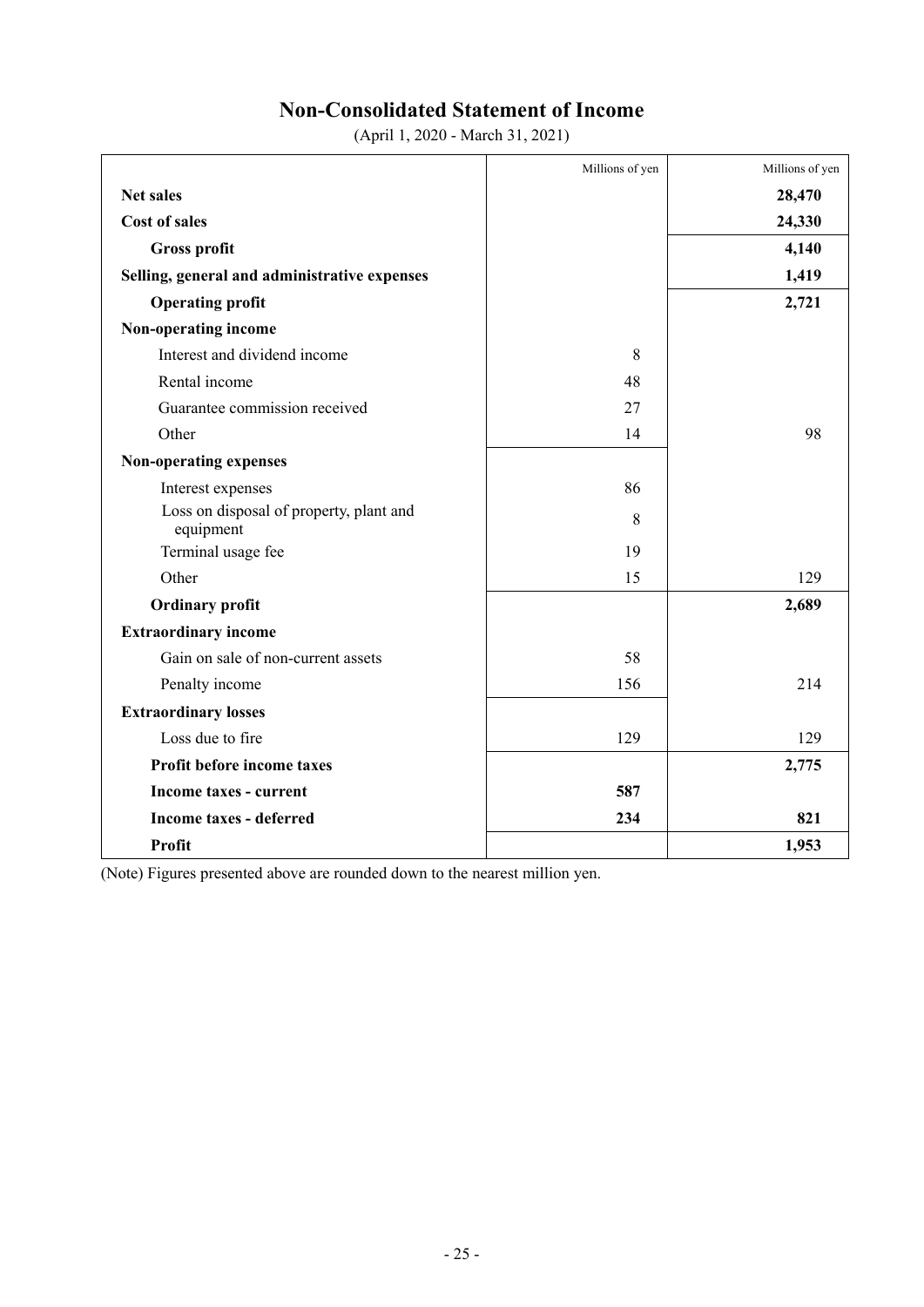# **Non-Consolidated Statement of Changes in Equity**

(April 1, 2020 - March 31, 2021)

|                                                         | Shareholders' equity     |                 |                          |                 |                      |                         |                 |
|---------------------------------------------------------|--------------------------|-----------------|--------------------------|-----------------|----------------------|-------------------------|-----------------|
|                                                         |                          | Capital surplus |                          |                 | Retained earnings    |                         |                 |
|                                                         |                          |                 |                          |                 |                      | Other retained earnings |                 |
|                                                         | Share                    | Legal capital   | Total capital            | Legal           | Reserve for tax      |                         | Total           |
|                                                         | capital                  | surplus         | surplus                  | retained        | purpose reduction    | Retained earnings       | retained        |
|                                                         |                          |                 |                          | earnings        | entry of non-current | brought forward         | earnings        |
|                                                         |                          |                 |                          |                 | assets               |                         |                 |
|                                                         | Millions of yen          | Millions of yen | Millions of yen          | Millions of yen | Millions of yen      | Millions of yen         | Millions of yen |
| Balance as of April 1, 2020                             | 8,415                    | 4,687           | 4,687                    | 499             | 733                  | 12,140                  | 13,374          |
| Changes during period                                   |                          |                 |                          |                 |                      |                         |                 |
| Distribution of surplus                                 |                          |                 |                          |                 |                      | (621)                   | (621)           |
| Provision of reserve for tax                            |                          |                 |                          |                 |                      |                         |                 |
| purpose reduction entry of                              |                          |                 |                          |                 |                      |                         |                 |
| non-current assets                                      |                          |                 |                          |                 |                      |                         |                 |
| Reversal of reserve for tax                             |                          |                 |                          |                 |                      |                         |                 |
| purpose reduction entry of                              |                          |                 |                          |                 | (95)                 | 95                      |                 |
| non-current assets                                      |                          |                 |                          |                 |                      |                         |                 |
| Profit                                                  |                          |                 |                          |                 |                      | 1,953                   | 1,953           |
| Purchase of treasury shares                             |                          |                 |                          |                 |                      |                         |                 |
| Net changes in items other than<br>shareholders' equity |                          |                 |                          |                 |                      |                         |                 |
| Total changes during period                             | $\overline{\phantom{0}}$ | -               | $\overline{\phantom{0}}$ | -               | (95)                 | 1,427                   | 1,331           |
| Balance as of March 31, 2021                            | 8,415                    | 4,687           | 4,687                    | 499             | 638                  | 13,567                  | 14,706          |

|                                                                                  |                    | Valuation and translation<br>Shareholders' equity<br>adjustments |                                                                |                                                   |                     |
|----------------------------------------------------------------------------------|--------------------|------------------------------------------------------------------|----------------------------------------------------------------|---------------------------------------------------|---------------------|
|                                                                                  | Treasury<br>shares | Total<br>shareholders'<br>equity                                 | Valuation<br>difference on<br>available-for-sale<br>securities | Total valuation<br>and translation<br>adjustments | Total<br>net assets |
|                                                                                  | Millions of yen    | Millions of yen                                                  | Millions of yen                                                | Millions of yen                                   | Millions of yen     |
| Balance as of April 1, 2020                                                      | (5)                | 26,470                                                           | 78                                                             | 78                                                | 26,549              |
| Changes during period                                                            |                    |                                                                  |                                                                |                                                   |                     |
| Distribution of surplus                                                          |                    | (621)                                                            |                                                                |                                                   | (621)               |
| Provision of reserve for tax<br>purpose reduction entry of<br>non-current assets |                    |                                                                  |                                                                |                                                   |                     |
| Reversal of reserve for tax<br>purpose reduction entry of<br>non-current assets  |                    |                                                                  |                                                                |                                                   |                     |
| Profit                                                                           |                    | 1,953                                                            |                                                                |                                                   | 1,953               |
| Purchase of treasury shares                                                      | (1)                | (1)                                                              |                                                                |                                                   | (1)                 |
| Net changes in items other than<br>shareholders' equity                          |                    |                                                                  | $\overline{\mathcal{A}}$                                       | 4                                                 | $\overline{4}$      |
| Total changes during period                                                      | (1)                | 1,330                                                            | $\overline{\mathbf{4}}$                                        | 4                                                 | 1,334               |
| Balance as of March 31, 2021                                                     | (7)                | 27,801                                                           | 82                                                             | 82                                                | 27,883              |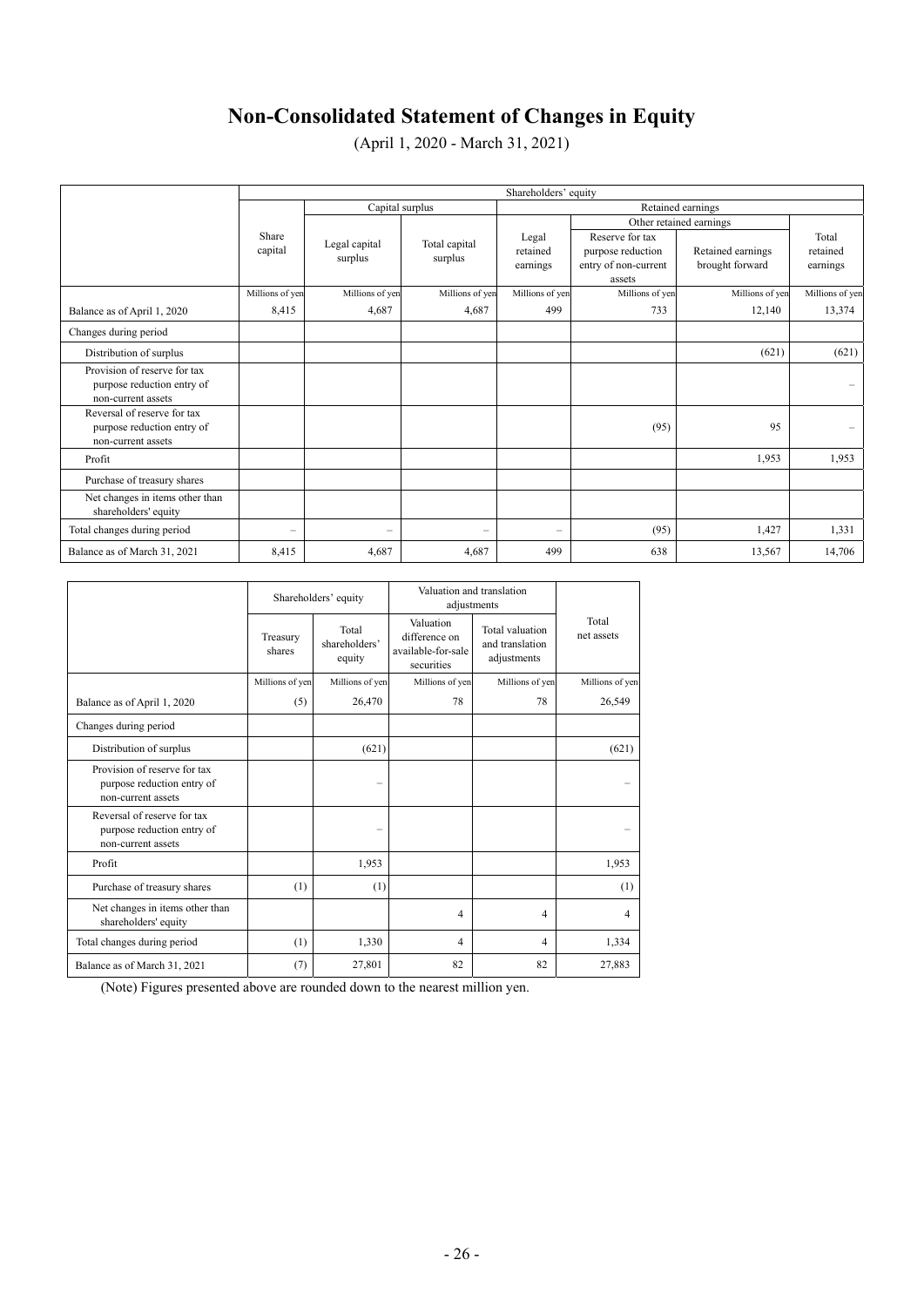### **Notes to Non-Consolidated Financial Statements**

### **1. Notes to Significant Accounting Policies**

- (1) Standards and methods of valuation of assets
	- 1) Securities
		- i) Shares of subsidiaries and associates
			- Stated at cost using the moving-average method
		- ii) Available-for-sale securities
			- Securities with market quotations

Stated at fair value based on the market price, etc., as of the fiscal year-end. (Valuation difference is reported as a component of net assets. The cost of sales is calculated using the moving average method.)

- Securities without market quotations
- Stated at cost using the moving-average method
- 2) Inventories

Raw materials and supplies are stated at cost using the moving-average method (book value is written down according to decline in profitability).

- (2) Depreciation method for non-current assets
	- 1) Property, plant and equipment
	- Straight-line method
	- 2) Intangible assets

Straight-line method. Provided, software used by the Company is amortized by the straight-line method based on the estimated useful life within the Company (five years).

(3) Standards of accounting for reserves

1) Allowance for doubtful accounts

In order to prepare for losses due to bad debts, allowance for doubtful accounts is provided based on the historical write-off rate for ordinary receivables, and the estimated amount of irrecoverable debt based on recoverability of individual cases for specified receivables such as doubtful accounts.

As for the current fiscal year-end, the Company has not recorded allowance for doubtful accounts because there is no historical write-off or balance of receivables that are expected to be irrecoverable. 2) Provision for bonuses

- To prepare for the payment of bonuses to employees, provision for bonuses is provided based on the estimated amount of payment.
- 3) Provision for bonuses for directors (and other officers)

To prepare for the payment of bonuses for directors (and other officers), provision for bonuses for directors (and other officers) is provided based on the estimated amount of payment.

4) Provision for retirement benefits

In order to provide for retirement benefits for employees, the Company records an amount recognized to be incurred at the end of the fiscal year based on projected benefit obligation and plan assets at the end of the fiscal year. Projected benefit obligation is calculated using the benefit formula method to attribute projected retirement benefits to the period up to the end of the fiscal year.

Actuarial differences are recognized as expenses starting from the fiscal year following the year they were incurred, and amortized in the straight-line method by allocation over a period (13 years) within the average remaining service period of employees at the time of incurrence.

Prior service cost is recognized as expenses in the straight-line method over a period (13 years) within the average remaining service period of employees at the time of incurrence.

5) Provision for special repairs

In order to provide for the costs of inspections and repairs relating to oil tanks subject to mandatory regular open inspections under the Fire Service Act, the Company estimates the costs for open inspection and repair based on historical payments, and records an amount recognized to be incurred at the end of the fiscal year.

6) Provision for periodic repairs

In order to provide for the costs for periodic repairs on machinery and equipment, the Company estimates costs for periodic repairs based on historical payments, and records an amount recognized to be incurred at the end of the fiscal year.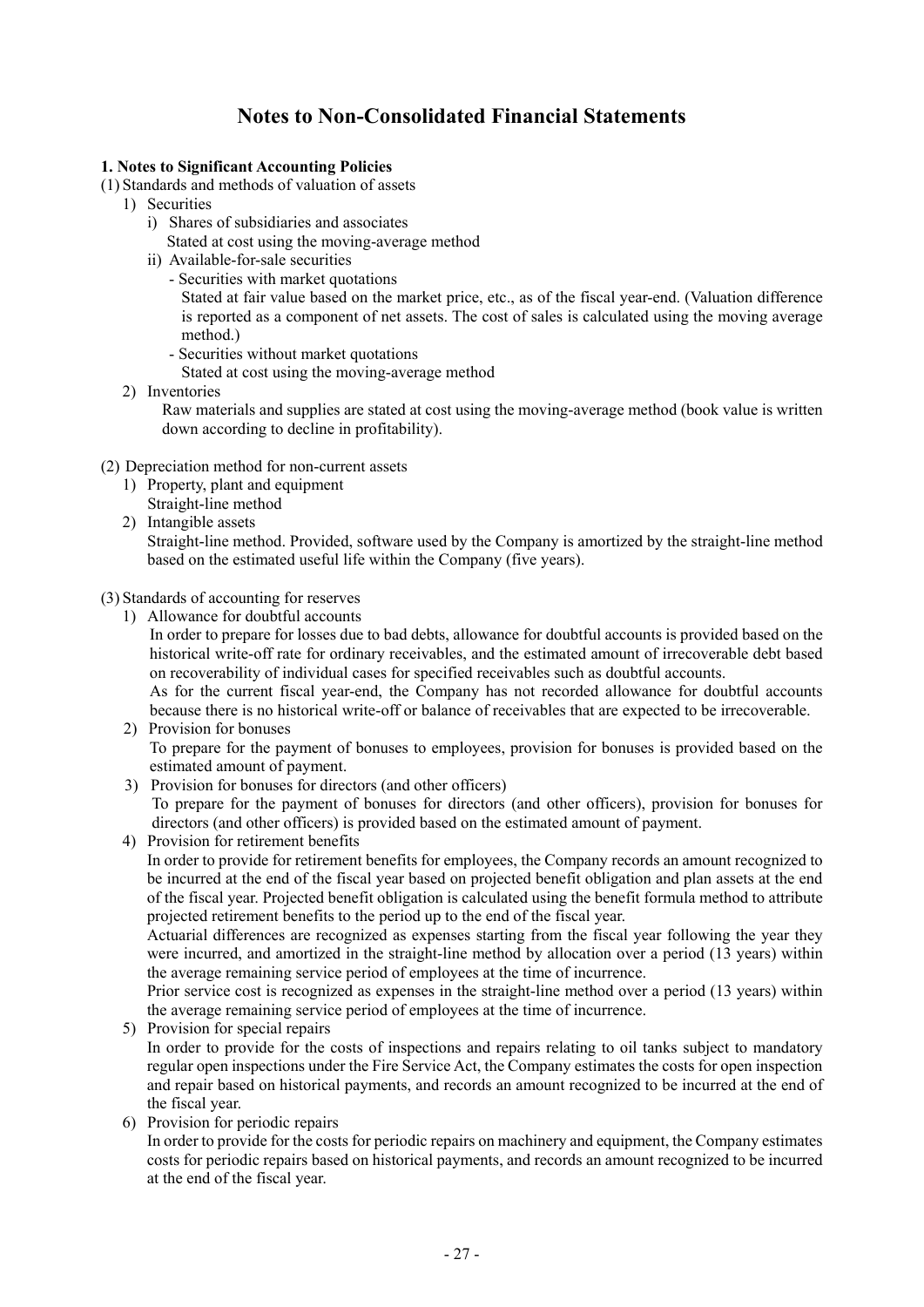(4) Other basis for preparation of non-consolidated financial statements Accounting method of consumption taxes, etc.

Amounts are accounted for exclusive of consumption tax and local consumption tax.

### **2. Notes to Changes on Presentation**

(1) Application of the Accounting Standard for Disclosure of Accounting Estimates

The "Accounting Standard for Disclosure of Accounting Estimates" (ASBJ Statement No. 31, March 31, 2020) has been applied from the non-consolidated financial statements as of the end of the fiscal year under review, and therefore a note regarding accounting estimates is provided.

### **3. Notes to Accounting Estimates**

Items with amounts based on accounting estimates recorded in the non-consolidated financial statements for the fiscal year that may have a significant impact on the non-consolidated financial statements for the following fiscal year are as described below. Notes are omitted for information that is identical to that on the notes to the consolidated financial statements.

(1) Provision for periodic repairs 4,257 million yen (2) Provision for special repairs 2,863 million yen

### **4. Notes to Non-Consolidated Balance Sheet**

(1) Assets pledged as collateral and secured liabilities

|      | Assets pledged as collateral                                    |                       | Amount of secured liabilities                       |                                                           |  |
|------|-----------------------------------------------------------------|-----------------------|-----------------------------------------------------|-----------------------------------------------------------|--|
| Type | Book value at<br>end of the fiscal<br>year<br>(Millions of yen) | Type of<br>collateral | Contents                                            | Balance at end of the<br>fiscal year<br>(Millions of yen) |  |
| Land | 13,884                                                          | Mortgage              | Guarantee of<br>deferred payment<br>of gasoline tax | 14,182                                                    |  |

### (2) Accumulated depreciation of assets

Accumulated depreciation of property, plant and equipment 226,512 million yen

(3) Monetary claims and obligations to subsidiaries and associates

| Short-term monetary claims      | 32,424 million yen |
|---------------------------------|--------------------|
| Short-term monetary obligations | 20,481 million yen |
| Long-term monetary obligations  | 81 million yen     |

### **5. Notes to Non-Consolidated Statement of Income**

| (1) Transactions with subsidiaries and associates |                    |
|---------------------------------------------------|--------------------|
| Operating transactions                            |                    |
| Net sales                                         | 26,319 million yen |
| Operating expenses                                | 2,791 million yen  |
| Transactions other than operating transactions    | 276 million yen    |
|                                                   |                    |

### **6. Notes to Non-Consolidated Statement of Changes in Net Assets**

### (1) Number of treasury shares as of the fiscal year-end

| Class of stock           | Beginning of the<br>fiscal vear |     | Decrease | End of the fiscal<br>vear |
|--------------------------|---------------------------------|-----|----------|---------------------------|
| Common stock<br>(shares) | 3,514                           | 549 |          | 4.063                     |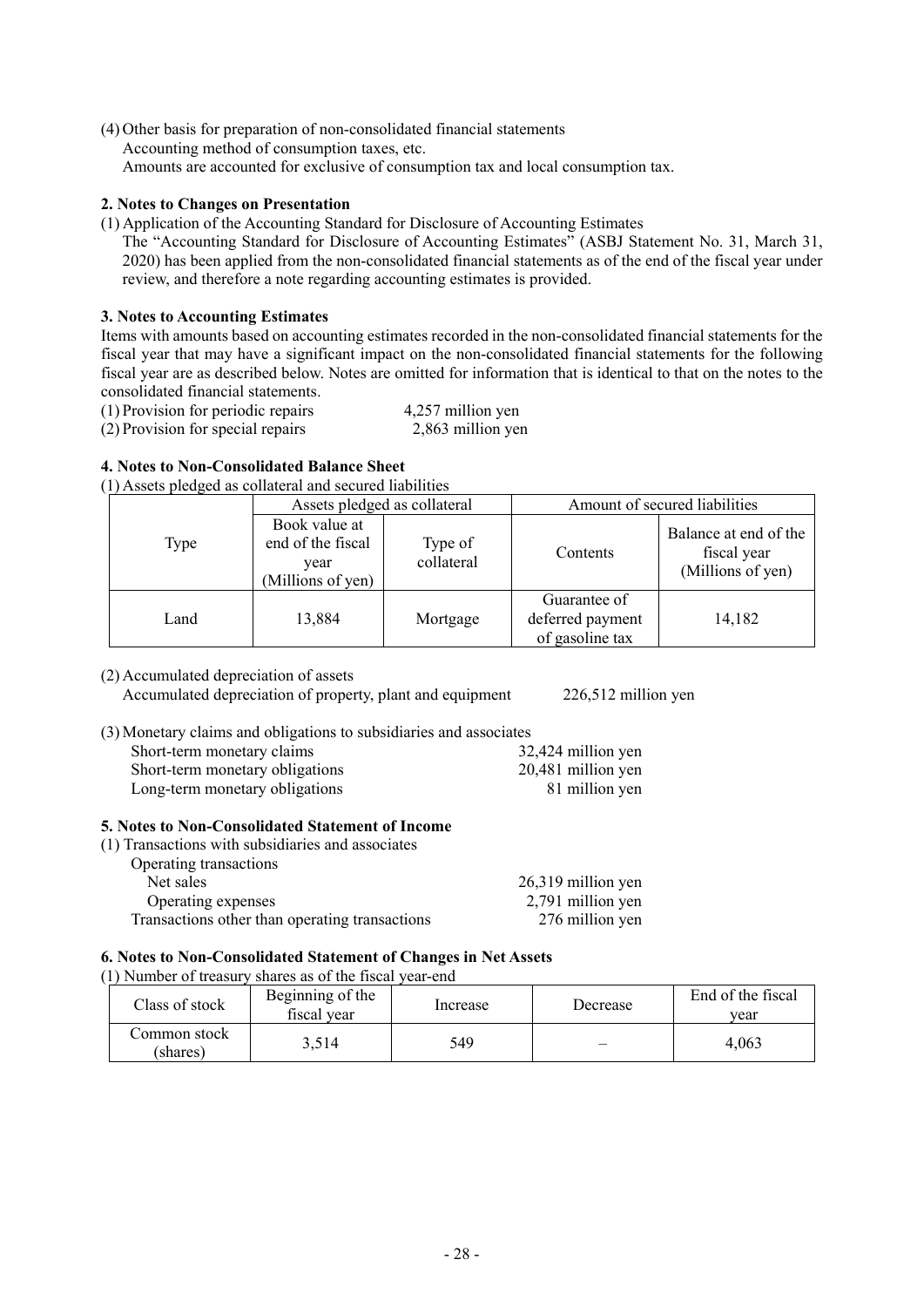### **7. Notes to Tax Effect Accounting**

(1) Breakdown of major components of deferred tax assets and deferred tax liabilities

| Deferred tax assets                                           |                     |
|---------------------------------------------------------------|---------------------|
| Loss brought forward                                          | 1,343 million yen   |
| Accrued enterprise tax                                        | 70 million yen      |
| Accrued business office tax                                   | 7 million yen       |
| Provision for bonuses                                         | 139 million yen     |
| Provision for special repairs                                 | 875 million yen     |
| Provision for retirement benefits                             | 474 million yen     |
| Provision for periodic repairs                                | 1,301 million yen   |
| Long-term maintenance contract expenses                       | 193 million yen     |
| Other                                                         | 261 million yen     |
| Deferred tax assets - Subtotal                                | 4,668 million yen   |
| Valuation allowance                                           | $(91)$ million yen  |
| Deferred tax assets - Total                                   | 4,577 million yen   |
| Deferred tax liabilities                                      |                     |
| Valuation difference on available-for-sale securities         | $(36)$ million yen  |
| Reserve for tax purpose reduction entry of non-current assets | (288) million yen   |
| Insurance claim income                                        | (422) million yen   |
| Deferred tax liabilities - Total                              | $(747)$ million yen |
| Net deferred tax assets                                       | 3,829 million yen   |

### **8. Notes to Transactions with Related Parties**

(1) Parent company, major shareholders (limited to companies, etc.), etc.

| Type              | Name of<br>company,<br>etc. | Percentage of<br>ownership (or<br>owned) of<br>voting rights,<br>etc. | Relationship<br>with related<br>party | Transaction details                    | Transaction<br>amount<br>(Millions)<br>of yen) | Description                         | Balance at<br>end of the<br>fiscal year<br>(Millions)<br>of yen) |
|-------------------|-----------------------------|-----------------------------------------------------------------------|---------------------------------------|----------------------------------------|------------------------------------------------|-------------------------------------|------------------------------------------------------------------|
|                   |                             |                                                                       | Contracted                            | Contracted refining fee<br>(1)         | 22,863                                         | Accounts<br>receivable-trade        | 2,775                                                            |
|                   |                             |                                                                       | oil refining;<br>contracted           | Contracted power<br>generation fee (2) | 3,456                                          | Accounts payable -<br>trade         | 136                                                              |
|                   | Idemitsu                    | Held                                                                  | power                                 | Power purchase (3)                     | 1,477                                          | Accrued expenses                    | 18                                                               |
| Parent<br>company | Kosan<br>Co., Ltd.          | Directly:<br>50.15%                                                   | supply;<br>power                      | Rent $(4)$                             | 294                                            | Advances paid for<br>gasoline taxes | 29,292                                                           |
|                   |                             |                                                                       | interchange;<br>borrowing             | Gasoline taxes (5)                     | 95,033                                         | Short-term<br>borrowings            | 19,999                                                           |
|                   |                             |                                                                       | of funds                              | Borrowing of funds (6)                 | (5,400)                                        |                                     |                                                                  |
|                   |                             |                                                                       |                                       | Interest expenses $(6)$                | 86                                             |                                     |                                                                  |

### (2)Subsidiaries and associates, etc.

| Type      | Name of<br>company,<br>etc. | Percentage of<br>ownership (or<br>owned) of<br>voting rights,<br>etc. | Relationship<br>with related<br>party | Transaction details    | Transaction<br>amount<br>(Millions<br>of yen) | Description                    | Balance at<br>end of the<br>fiscal year<br>(Millions)<br>of yen) |
|-----------|-----------------------------|-----------------------------------------------------------------------|---------------------------------------|------------------------|-----------------------------------------------|--------------------------------|------------------------------------------------------------------|
|           |                             |                                                                       |                                       | Terminal usage fee (7) | 19                                            | Accrued expenses               |                                                                  |
|           | Ogishima<br>Oil             | Holding                                                               | Lending of                            | Lending of funds (8)   |                                               | Short-term loans<br>receivable | 130                                                              |
| Associate | Terminal                    | Directly:<br>50%                                                      | funds                                 | Interest income (8)    |                                               | Accrued interest               |                                                                  |
|           | Co., Ltd.                   |                                                                       |                                       | Facility removal       |                                               | Long-term accounts             | 81                                                               |
|           |                             |                                                                       |                                       | expenses $(9)$         |                                               | payable - other                |                                                                  |

Policies for determining terms and conditions of transactions, etc.

1) The Company has concluded a mutual oil refining outsourcing contract with Idemitsu Kosan Co., Ltd., with contract fees reasonably determined through consultation taking into account market prices, etc.

2) The Company has concluded a mutual power generation outsourcing contract with Idemitsu Kosan Co., Ltd., with contract fees reasonably determined through consultation taking into account market prices, etc.

3) The Company purchases electric power from Idemitsu Kosan Co., Ltd. for delivery to TEPCO Energy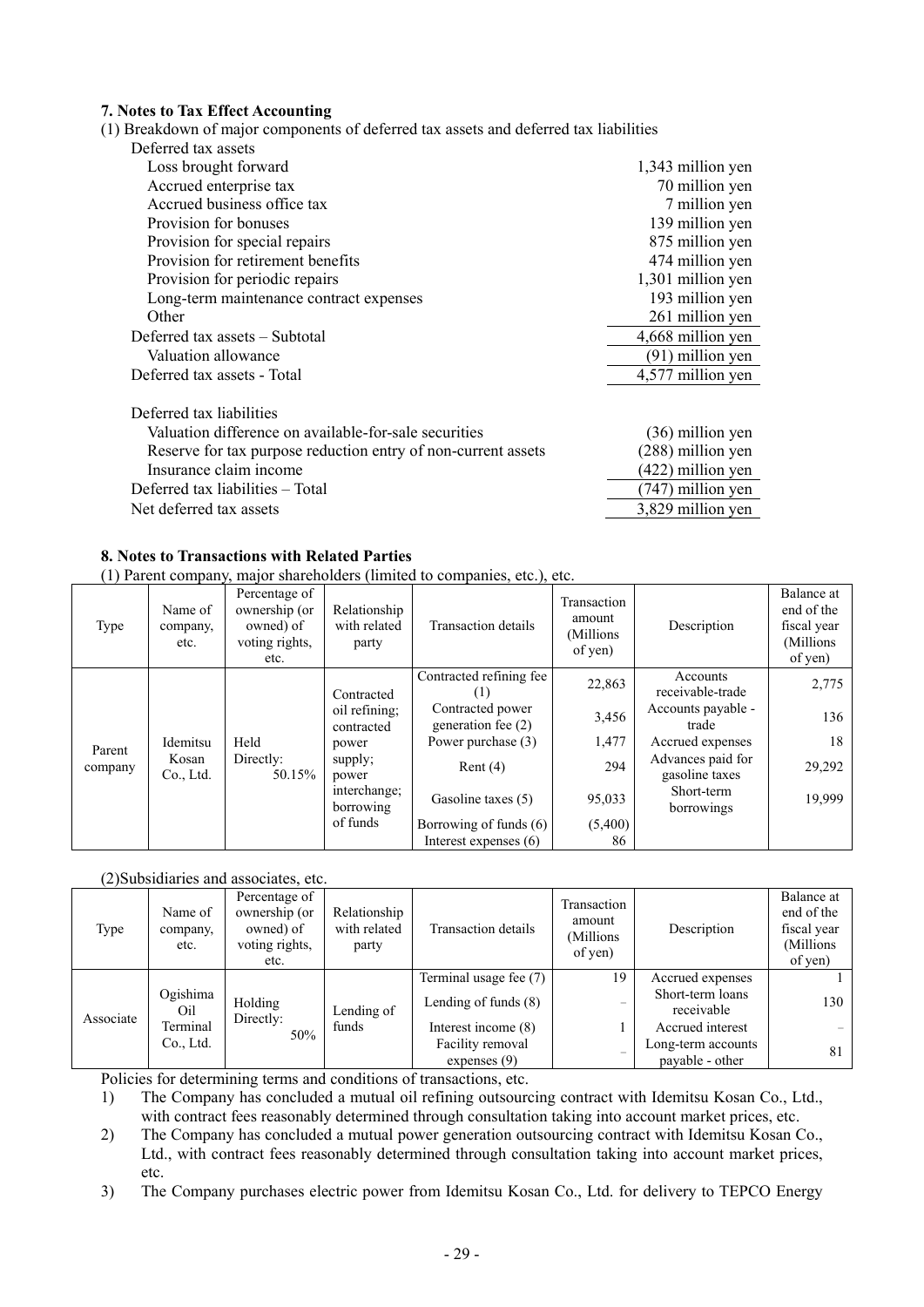Partner, Incorporated, with contract-based transaction prices taking into account fuel expenses for power generation.

- 4) The Company has concluded a rental contract with Idemitsu Kosan Co., Ltd. to rent facilities, and rental fees are decided through annual consultation taking into account depreciation and other expenses.
- 5) Advances paid for gasoline taxes consist of advance tax payments for petroleum products delivered by the Company and marketed by Idemitsu Kosan Co., Ltd., in the same payment terms as those under the Gasoline Tax Act.
- 6) The Company participates in cash-management services operated by Idemitsu Kosan Co., Ltd., and engages in cash-lending transactions. The interest rates on such transactions are reasonably determined by taking into account market interest rates.
- 7) The Company holds facility usage rights corresponding to equity held, and usage fees are determined through annual consultation taking into account applicable taxes and levies, and other expenses.
- 8) Interest income on loans is reasonably determined by taking into account market interest rates.
- 9) The accumulated amount of facility removal expenses is determined corresponding to equity held.

Of the above amounts, the transaction amount of Idemitsu Kosan Co., Ltd. does not include consumption taxes, etc., while the balance at end of the fiscal year includes consumption taxes, etc.

The transaction amount and balance at end of the fiscal year of Ogishima Oil Terminal Co., Ltd. do not include consumption taxes, etc.

### **9. Notes to Per Share Information**

| Net assets per share     | 2,241.58 yen |
|--------------------------|--------------|
| Basic earnings per share | 157.05 yen   |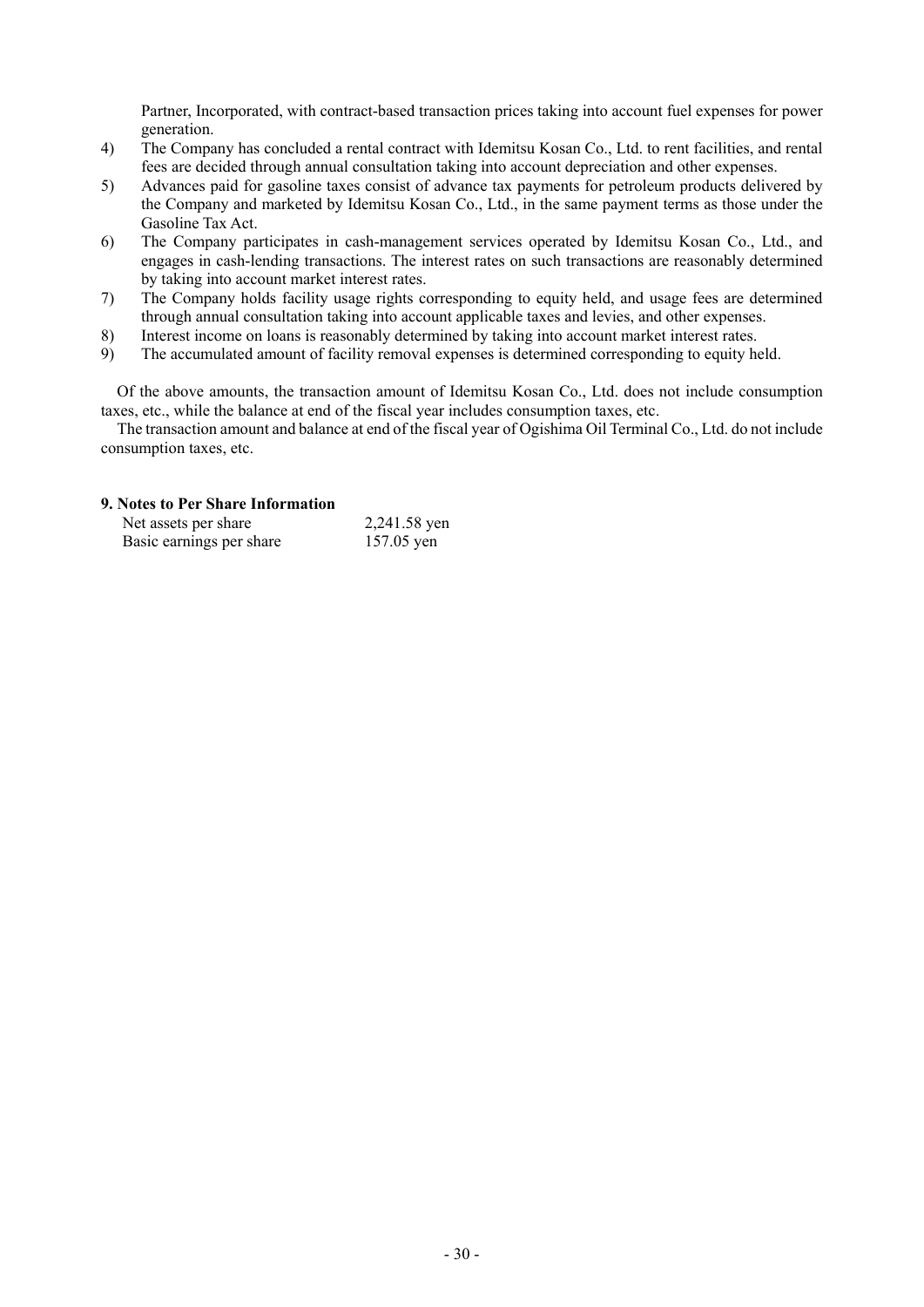Account Auditor's Audit Report on the Consolidated Financial Statements (duplicated copy)

### **Independent Auditor's Report**

(English Translation)

May 10, 2021

To the Board of Directors TOA Oil Co., Ltd.

> Deloitte Touche Tohmatsu LLC Tokyo office Designated Engagement Partner, Certified Public Accountant: Dai Yamamoto Designated Engagement Partner, Certified Public Accountant: Minoru Takashima

### **Opinion**

Pursuant to the fourth paragraph of Article 444, Paragraph 4 of the Companies Act, we have audited the consolidated financial statements of TOA Oil Co., Ltd. and its consolidated subsidiaries (the "Group"), namely, the consolidated balance sheet as of March 31, 2021, and the consolidated statement of income and the related notes to consolidated financial statements.

In our opinion, the accompanying consolidated financial statements present fairly, in all material respects, the consolidated financial position of the Group as of March 31, 2021, and its consolidated financial performance for the year then ended in accordance with accounting principles generally accepted in Japan.

### **Basis for Opinion**

We conducted our audit in accordance with auditing standards generally accepted in Japan. Our responsibilities under those standards are further described in the Auditor's Responsibilities for the Audit of the Consolidated Financial Statements section of our report. We are independent of the Group in accordance with the provisions of the Code of Professional Ethics in Japan, and we have fulfilled our other ethical responsibilities as auditors. We believe that the audit evidence we have obtained is sufficient and appropriate to provide a basis for our opinion.

### **Responsibilities of Management and the Audit and Supervisory Committee for the Consolidated Financial Statements**

Management is responsible for the preparation and fair presentation of the consolidated financial statements in accordance with accounting principles generally accepted in Japan, and for such internal control as management determines is necessary to enable the preparation of consolidated financial statements that are free from material misstatement, whether due to fraud or error.

In preparing the consolidated financial statements, management is responsible for assessing the Group's ability to continue as a going concern, disclosing, as applicable, matters related to going concern in accordance with accounting principles generally accepted in Japan.

The Audit and Supervisory Committee is responsible for overseeing the Directors' execution of duties relating to the design and operating effectiveness of the controls over the Group's financial reporting process.

### **Auditor's Responsibilities for the Audit of the Consolidated Financial Statements**

Our objectives are to obtain reasonable assurance about whether the consolidated financial statements as a whole are free from material misstatement, whether due to fraud or error, and to issue an auditor's report that includes our opinion. Misstatements can arise from fraud or error and are considered material if, individually or in the aggregate, they could reasonably be expected to influence the economic decisions of users taken on the basis of these consolidated financial statements.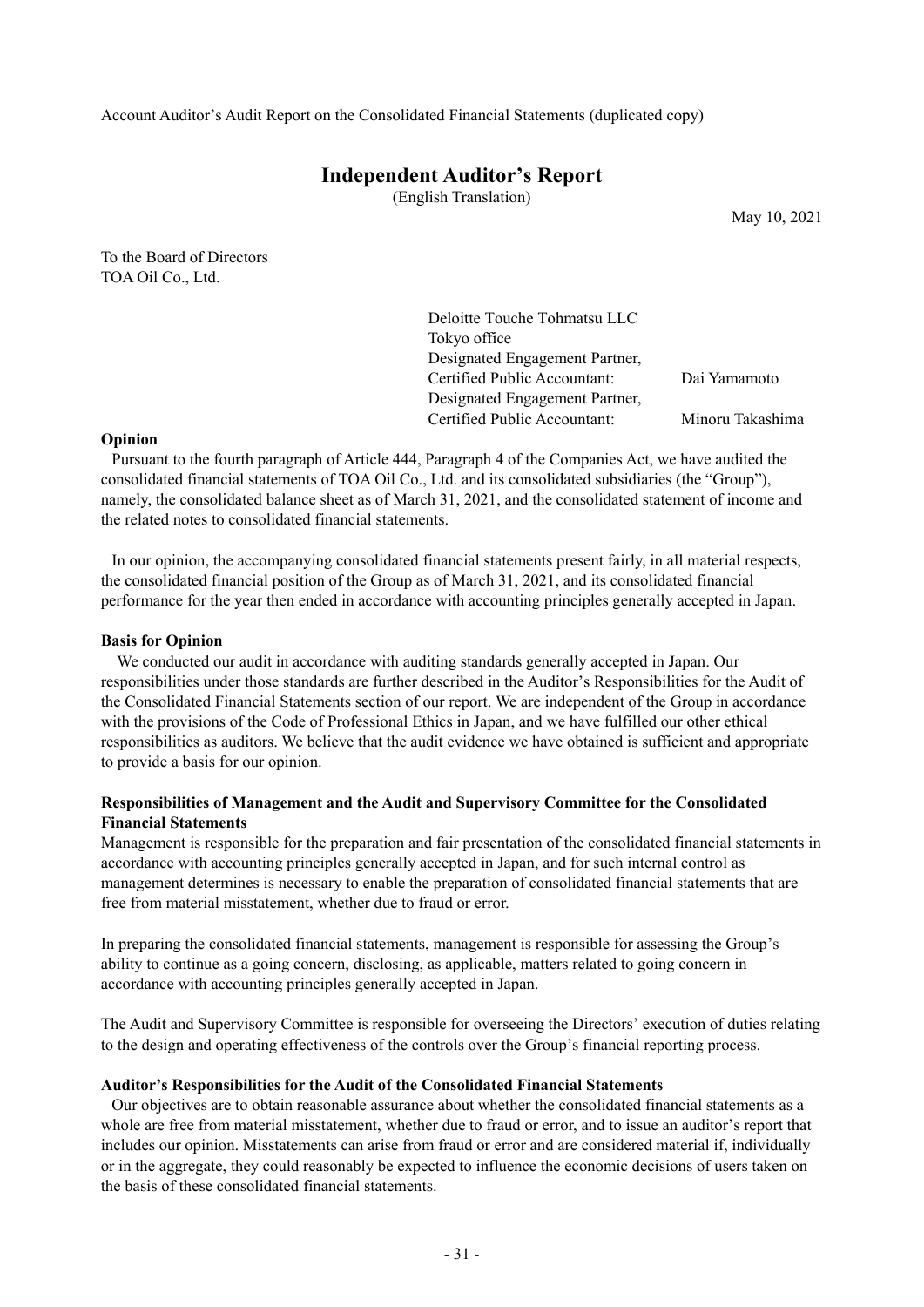As part of an audit in accordance with auditing standards generally accepted in Japan, we exercise professional judgment and maintain professional skepticism throughout the audit. We also:

- Identify and assess the risks of material misstatement of the consolidated financial statements, whether due to fraud or error, design and perform audit procedures responsive to those risks. The procedures selected depend on the auditor's judgment. In addition, we obtain audit evidence that is sufficient and appropriate to provide a basis for our opinion.
- Obtain, when performing risk assessment procedures, an understanding of internal control relevant to the audit in order to design audit procedures that are appropriate in the circumstances, but not for the purpose of expressing an opinion on the effectiveness of the Group's internal control.
- Evaluate the appropriateness of accounting policies used and the reasonableness of accounting estimates and related disclosures made by management.
- Conclude on the appropriateness of management's use of the going concern basis of accounting and, based on the audit evidence obtained, whether a material uncertainty exists related to events or conditions that may cast significant doubt on the Group's ability to continue as a going concern. If we conclude that a material uncertainty exists, we are required to draw attention in our auditor's report to the related disclosures in the consolidated financial statements or, if such disclosures are inadequate, to modify our opinion. Our conclusions are based on the audit evidence obtained up to the date of our auditor's report. However, future events or conditions may cause the Group to cease to continue as a going concern.
- Evaluate whether the overall presentation and disclosures of the consolidated financial statements are in accordance with accounting principles generally accepted in Japan, as well as the overall presentation, structure and content of the consolidated financial statements, including the disclosures, and whether the consolidated financial statements represent the underlying transactions and events in a manner that achieves fair presentation.
- Obtain sufficient appropriate audit evidence regarding the financial information of the entities or business activities within the Group to express an opinion on the consolidated financial statements. We are responsible for the direction, supervision and performance of the group audit. We remain solely responsible for our audit opinion.

We communicate with the Audit and Supervisory Committee regarding, among other matters, the planned scope and timing of the audit and significant audit findings, including any significant deficiencies in internal control that we identify during our audit.

We also provide the Audit and Supervisory Committee with a statement that we have complied with relevant ethical requirements regarding independence, and communicate with them all relationships and other matters that may reasonably be thought to bear on our independence, and where applicable, related safeguards.

### **Interest Required to Be Disclosed by the Certified Public Accountants Act of Japan**

Our firm and its designated engagement partners do not have any interest in the Group which is required to be disclosed pursuant to the provisions of the Certified Public Accountants Act of Japan.

### **Notes to the Readers of Independent Auditor's Report**

This is an English translation of the independent auditor's report as required by the Companies Act of Japan for the conveniences of the reader.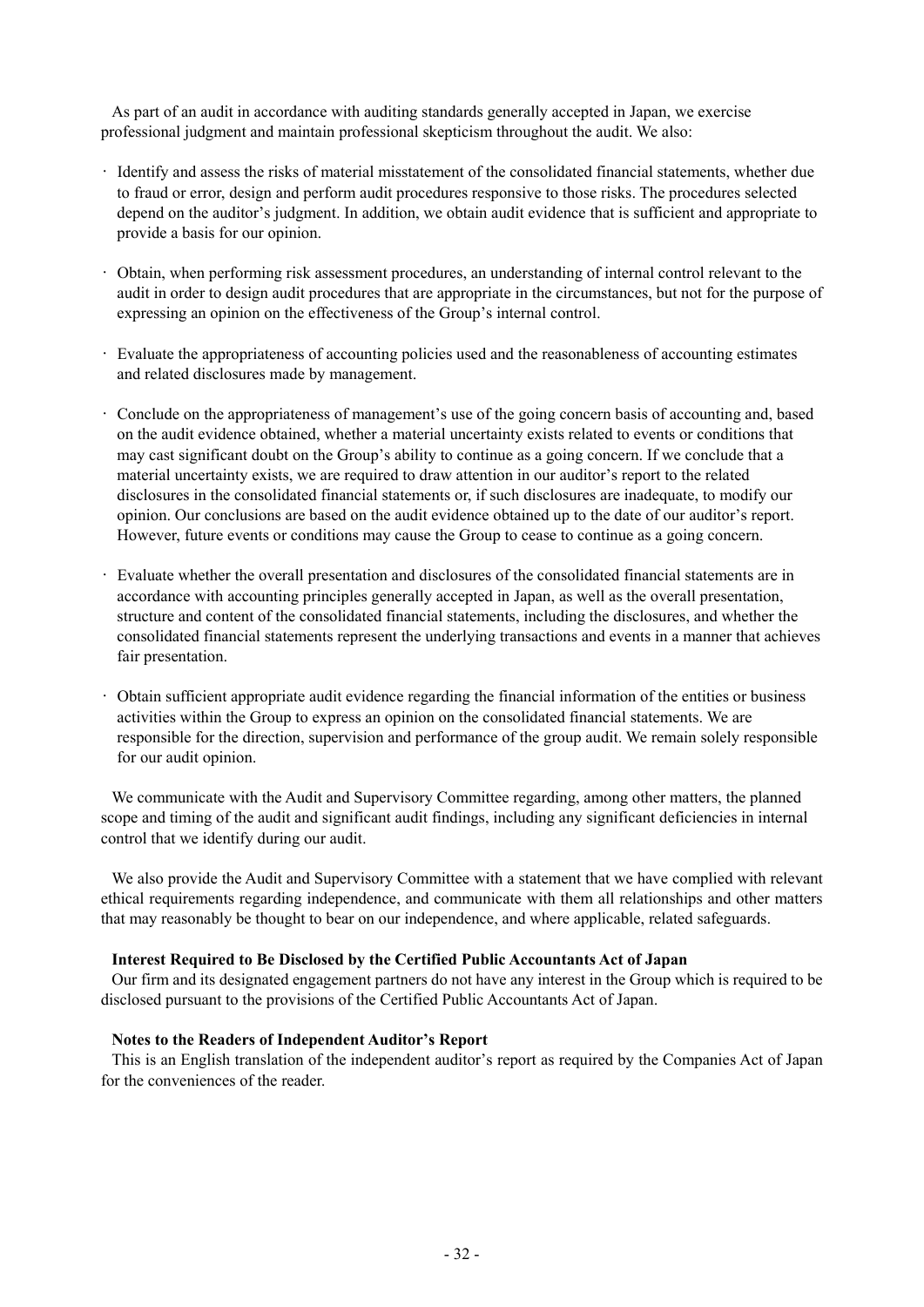Account Auditor's Audit Report on the Non-Consolidated Financial Statements (duplicated copy)

### **Independent Auditor's Report**

(English Translation)

May 10, 2021

To the Board of Directors TOA Oil Co., Ltd.

> Deloitte Touche Tohmatsu LLC Tokyo office Designated Engagement Partner, Certified Public Accountant: Dai Yamamoto Designated Engagement Partner, Certified Public Accountant: Minoru Takashima

### **Opinion**

Pursuant to the first item, second paragraph of Article 436 of the Companies Act, we have audited the non-consolidated financial statements of TOA Oil Co., Ltd. (the "Company"), namely, the nonconsolidated balance sheet as of March 31, 2021, and the non-consolidated statement of income and nonconsolidated statement of changes in net assets for the 148th fiscal year from April 1, 2020 to March 31, 2021, and the related notes to non-consolidated financial statements, and the accompanying supplemental schedules.

In our opinion, the accompanying non-consolidated financial statements present fairly, in all material respects, the financial position of the Company as of March 31, 2021, and its financial performance for the year then ended in accordance with accounting principles generally accepted in Japan.

#### **Basis for Opinion**

We conducted our audit in accordance with auditing standards generally accepted in Japan. Our responsibilities under those standards are further described in the Auditor's Responsibilities for the Audit of the Non-Consolidated Financial Statements section of our report. We are independent of the Company in accordance with the provisions of the Code of Professional Ethics in Japan, and we have fulfilled our other ethical responsibilities as auditors. We believe that the audit evidence we have obtained is sufficient and appropriate to provide a basis for our opinion.

### **Responsibilities of Management and the Audit and Supervisory Committee for the Non-Consolidated Financial Statements**

Management is responsible for the preparation and fair presentation of the non-consolidated financial statements in accordance with accounting principles generally accepted in Japan, and for such internal control as management determines is necessary to enable the preparation of non-consolidated financial statements that are free from material misstatement, whether due to fraud or error.

In preparing the non-consolidated financial statements, management is responsible for assessing the Company's ability to continue as a going concern, disclosing, as applicable, matters related to going concern in accordance with accounting principles generally accepted in Japan.

The Audit and Supervisory Committee are responsible for overseeing the Directors' execution of duties relating to the design and operating effectiveness of the controls over the Company's financial reporting process.

#### **Auditor's Responsibilities for the Audit of the Non-Consolidated Financial Statements**

Our objectives are to obtain reasonable assurance about whether the non-consolidated financial statements as a whole are free from material misstatement, whether due to fraud or error, and to issue an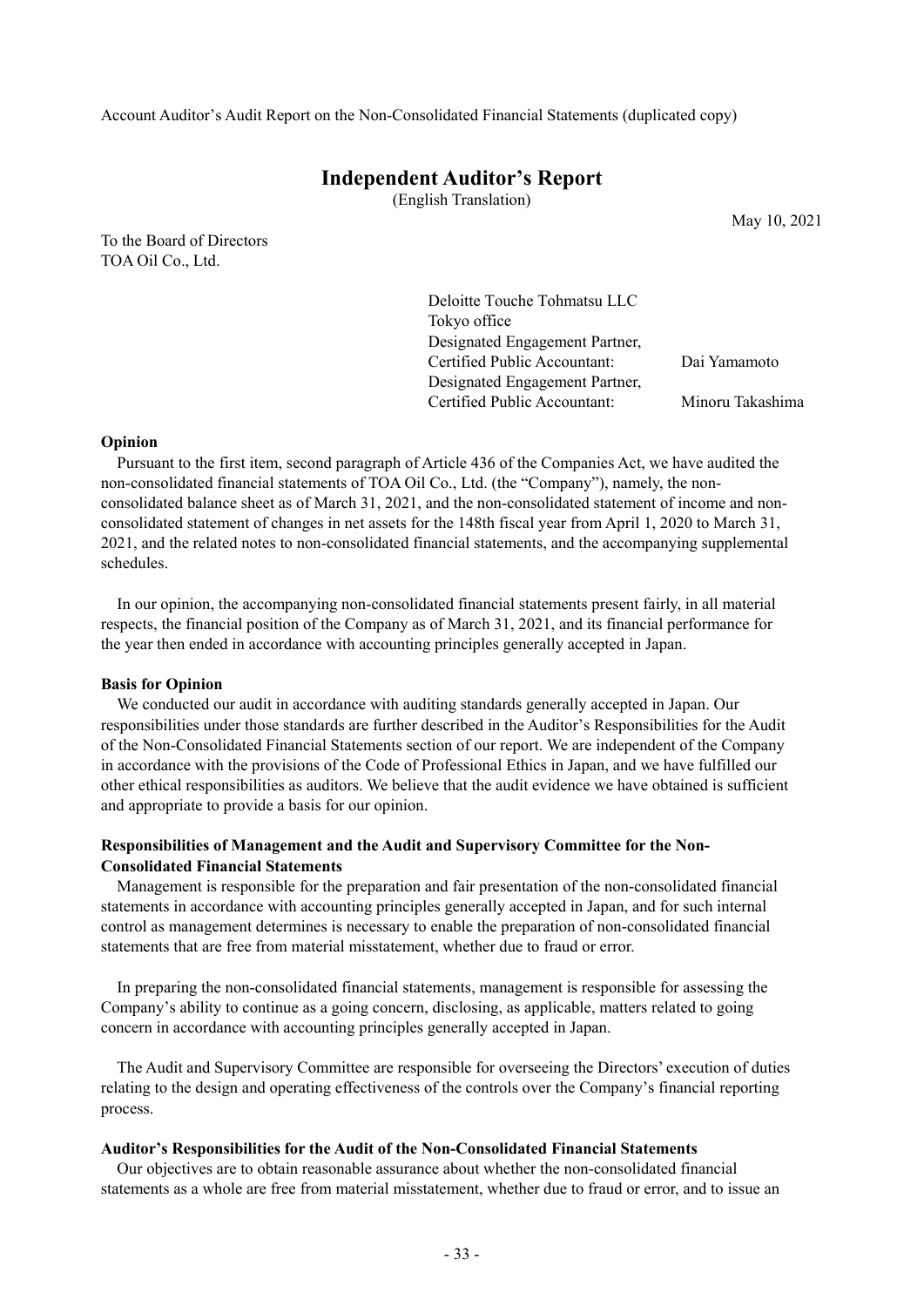auditor's report that includes our opinion. Misstatements can arise from fraud or error and are considered material if, individually or in the aggregate, they could reasonably be expected to influence the economic decisions of users taken on the basis of these non-consolidated financial statements.

As part of an audit in accordance with auditing standards generally accepted in Japan, we exercise professional judgment and maintain professional skepticism throughout the audit. We also:

- Identify and assess the risks of material misstatement of the non-consolidated financial statements, whether due to fraud or error, design and perform audit procedures responsive to those risks. The procedures selected depend on the auditor's judgment. In addition, we obtain audit evidence that is sufficient and appropriate to provide a basis for our opinion.
- Obtain, when performing risk assessment procedures, an understanding of internal control relevant to the audit in order to design audit procedures that are appropriate in the circumstances, but not for the purpose of expressing an opinion on the effectiveness of the Company's internal control.
- Evaluate the appropriateness of accounting policies used and the reasonableness of accounting estimates and related disclosures made by management.
- Conclude on the appropriateness of management's use of the going concern basis of accounting and, based on the audit evidence obtained, whether a material uncertainty exists related to events or conditions that may cast significant doubt on the Company's ability to continue as a going concern. If we conclude that a material uncertainty exists, we are required to draw attention in our auditor's report to the related disclosures in the non-consolidated financial statements or, if such disclosures are inadequate, to modify our opinion. Our conclusions are based on the audit evidence obtained up to the date of our auditor's report. However, future events or conditions may cause the Company to cease to continue as a going concern.
- Evaluate whether the overall presentation and disclosures of the non-consolidated financial statements are in accordance with accounting principles generally accepted in Japan, as well as the overall presentation, structure and content of the non-consolidated financial statements, including the disclosures, and whether the non-consolidated financial statements represent the underlying transactions and events in a manner that achieves fair presentation.

We communicate with the Audit and Supervisory Committee regarding, among other matters, the planned scope and timing of the audit and significant audit findings, including any significant deficiencies in internal control that we identify during our audit.

We also provide the Audit and Supervisory Committee with a statement that we have complied with relevant ethical requirements regarding independence, and communicate with them all relationships and other matters that may reasonably be thought to bear on our independence, and where applicable, related safeguards.

### **Interest Required to Be Disclosed by the Certified Public Accountants Act of Japan**

Our firm and its designated engagement partners do not have any interest in the Company which is required to be disclosed pursuant to the provisions of the Certified Public Accountants Act of Japan.

### **Notes to the Readers of Independent Auditor's Report**

This is an English translation of the independent auditor's report as required by the Companies Act of Japan for the conveniences of the reader. "The accompanying supplemental schedules" referred to in this report are not included in the attached financial documents.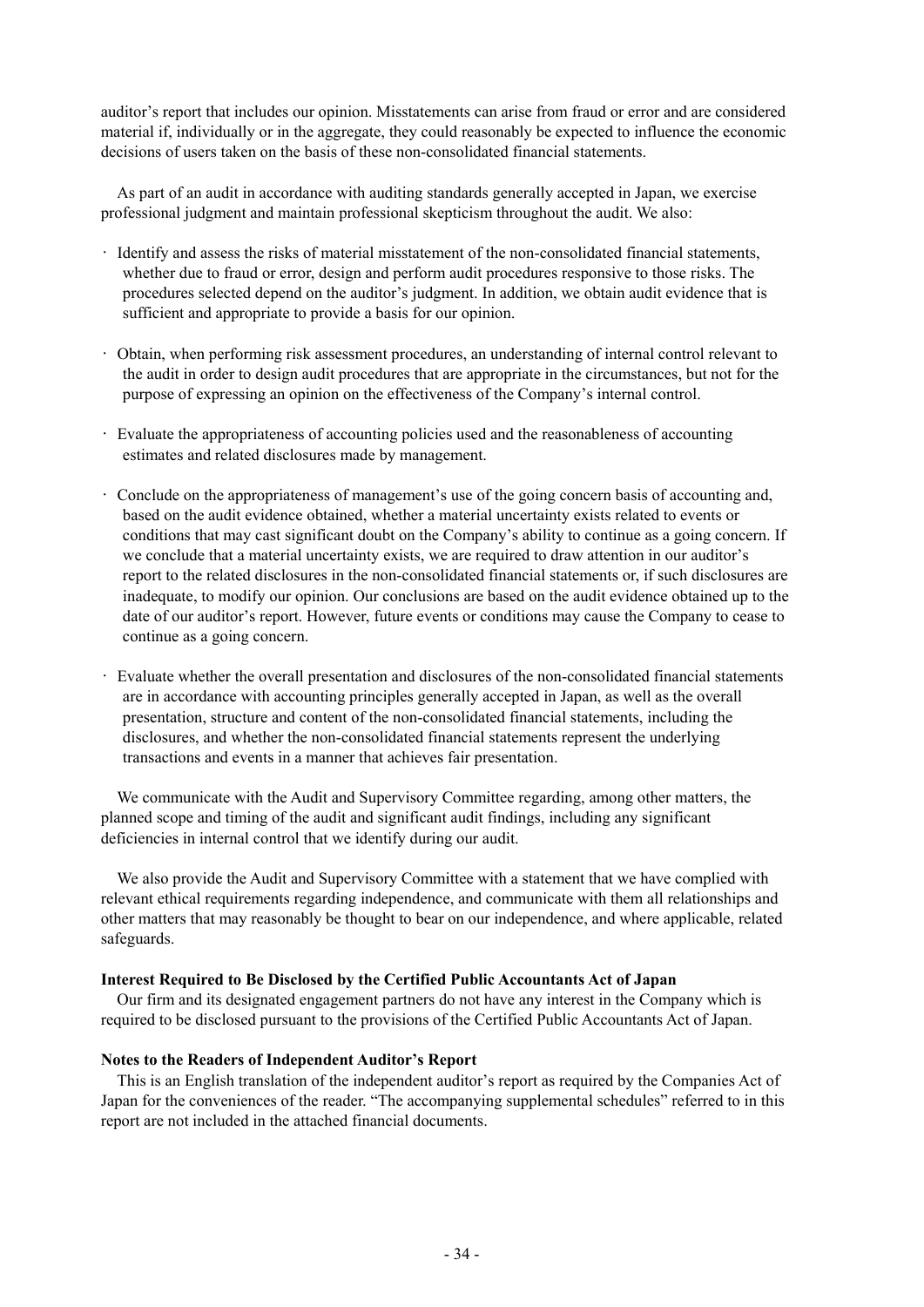Audit and Supervisory Committee's Audit Report (duplicated copy)

### **Audit Report**

(English Translation)

The Audit and Supervisory Committee audited the performance of duties by the Directors for the 148th fiscal year from April 1, 2020 to March 31, 2021, and hereby reports the method and results of the audit.

1. Method and Content of Audit

The Audit and Supervisory Committee received reports periodically from Directors, employees and other relevant personnel about the details of the Board of Directors resolution concerning the matters set forth in Article 399-13, Paragraph 1, Item 1 (b) and (c) of the Companies Act, as well as the establishment and operation of the system based on such resolution (the internal control system), sought explanations as necessary, expressed opinions and conducted the audit through the methods described below.

- (1) Pursuant to the Audit Regulations of the Audit and Supervisory Committee established by the Audit and Supervisory Committee, and in accordance with our audit policy, audit plan and job responsibilities for the current fiscal year, we communicated with Directors, the internal audit division and other employees, attended the Board of Directors meetings and other important meetings taking advantage of online conference tools as well, received reports from Directors and employees on the status of performance of their duties, requested explanations as necessary, reviewed important approval documents, and examined business operations and financial conditions at the head office and other principal business locations. With respect to subsidiaries, we communicated and exchanged information with directors, corporate auditors and other relevant personnel of subsidiaries as well as received reports from subsidiaries on their business as necessary.
- (2) We examined the details of the particulars to be given due consideration pursuant to Article 118, Item 5 (a) of the Regulation for Enforcement of the Companies Act and the judgment and the reason therefor pursuant to Item 5 (b) of the same paragraph stated in the Business Report, based on the status of deliberations at the meetings of the Board of Directors and others.
- (3) We monitored and verified whether the Account Auditor maintained its independence and implemented appropriate audits, as well as received reports from the Account Auditor regarding the performance of its duties and sought explanations as necessary. In addition, we received notice from the Account Auditor that the "systems for ensuring that the performance of duties is being carried out correctly" (matters set forth in each item of Article 131 of the Regulation on Corporate Accounting) had been prepared in accordance with the "Standards on Quality Control for Audits" (issued by the Business Accounting Council on October 28, 2005) and other relevant standards, and sought explanations as necessary.

Based on the above methods, we examined the Business Report and its supplementary schedules, the non-consolidated financial statements (non-consolidated balance sheet, non-consolidated statement of income, non-consolidated statement of changes in equity, and notes to the non-consolidated financial statements) and their supplementary schedules, as well as the consolidated financial statements (consolidated balance sheet, consolidated statement of income, consolidated statement of changes in equity and notes to the consolidated financial statements) for the relevant fiscal year.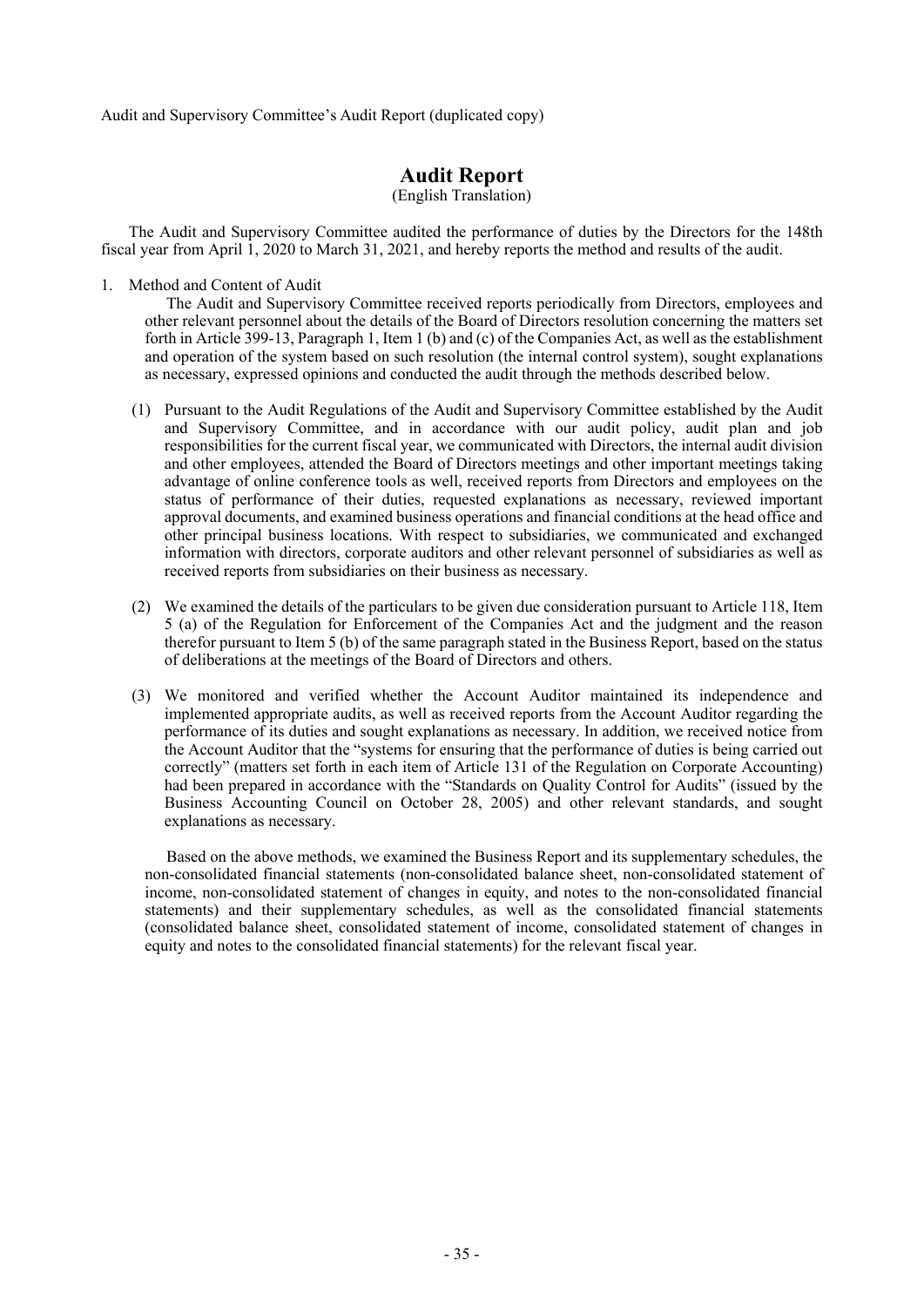### 2. Results of Audit

- (1) Results of Audit of Business Report and Other Relevant Documents
	- 1) In our opinion, the business report and its supplementary schedules are in accordance with laws, regulations and the Articles of Incorporation, and fairly represent the Company's condition.
	- 2) We have found no material facts of wrongful action or violation of laws, regulations or the Articles of Incorporation in the performance of duties by the Directors.
	- 3) In our opinion, the contents of the resolutions of the Board of Directors related to the internal control system are fair and reasonable. In addition, we have found no matters to be reported regarding the description in the Business Report and the performance of duties by the Directors related to such internal control system.
	- 4) With regard to transactions with the Company's parent company, etc. stated in the Business Report, we have found no matters to be reported about considerations made at the time of the transaction so as not to damage the interests of the Company and about judgement of the Board of Directors whether the transaction will not damage the interests of the Company as well as the reason for the judgement.
- (2) Results of Audit of Non-Consolidated Financial Statements and Supplementary Schedules

In our opinion, the methods and results employed and rendered by Deloitte Touche Tohmatsu LLC are fair and reasonable.

(3) Results of Audit of Consolidated Financial Statements

In our opinion, the methods and results employed and rendered by Deloitte Touche Tohmatsu LLC are fair and reasonable.

May 11, 2021

Audit and Supervisory Committee, TOA Oil Co., Ltd.

Audit and Supervisory Committee Member Masanori Kumasaka Audit and Supervisory Committee Member Shigeru Kimura Audit and Supervisory Committee Member Arata Nakamura Audit and Supervisory Committee Member Keiichi Kubo

(Note) Audit and Supervisory Committee Members, Mr. Shigeru Kimura, Mr. Arata Nakamura and Mr. Keiichi Kubo are Outside Directors as stipulated in Article 2, Item 15 and Article 331, Paragraph 6 of the Companies Act.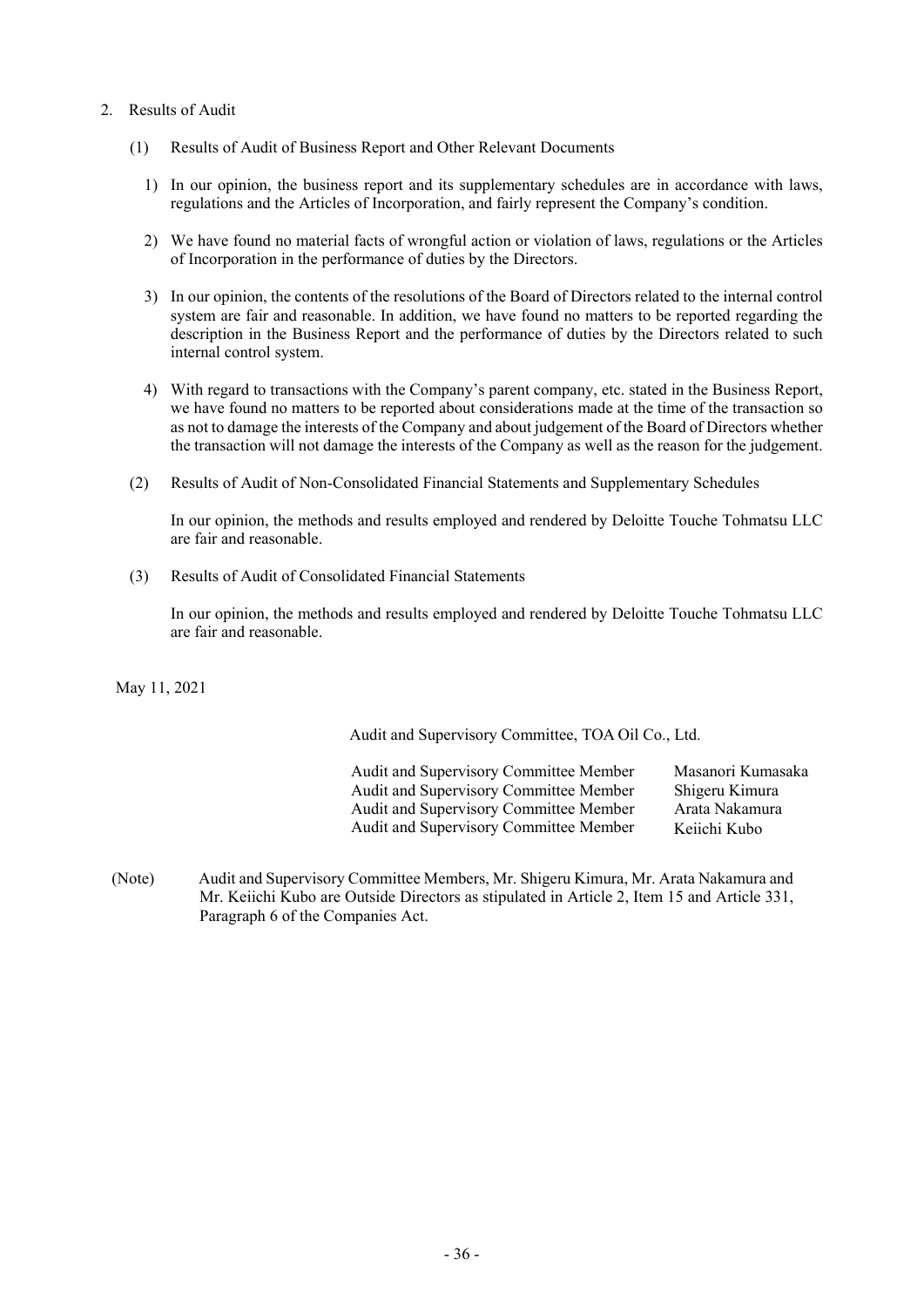# **Reference Documents for the General Meeting of Shareholders**

### **Proposals and References**

### **Proposal 1:** Distribution of Surplus

It is the Company's basic policy to continue to provide stable dividends to shareholders. Payment of the year-end dividend for the fiscal year under review is proposed as follows, from the perspective of providing a continuing, stable dividend.

- 1. Matters concerning year-end dividend
	- (1) Matters concerning the allotment of dividend property to shareholders and the total amount ¥40 per common stock of the Company Total amount: ¥497,577,480
	- (2) Effective date of distribution of surplus June 25, 2021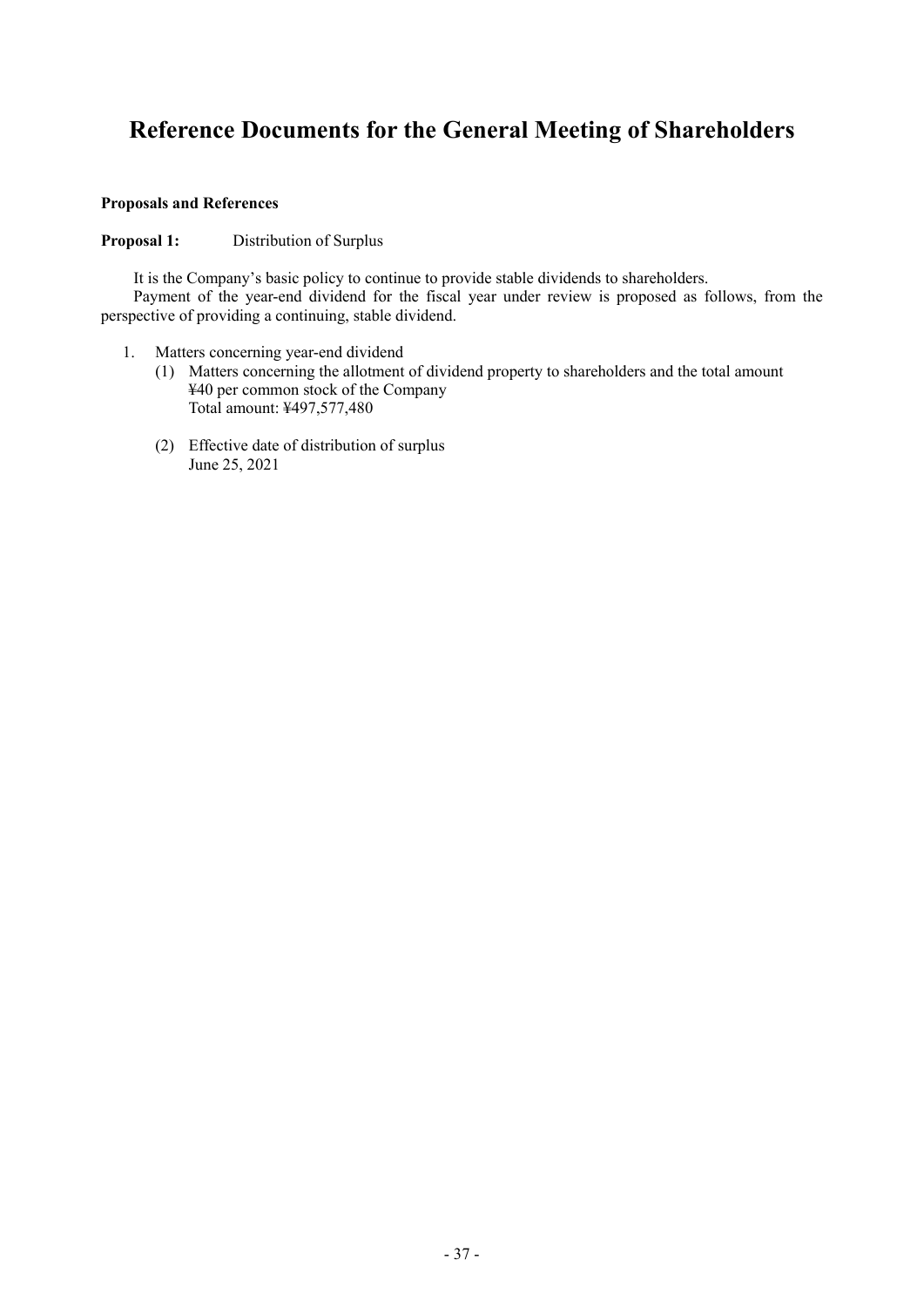### **Proposal 2:** Election of 5 Directors (Excluding Directors Serving as Audit and Supervisory Committee Members)

The terms of office of all 5 Directors (excluding Directors Serving as Audit and Supervisory Committee Members) will expire at the conclusion of this year's Annual General Meeting of Shareholders. Accordingly, the election of 5 Directors is proposed.

The candidates are as follows:

|                | Name                                                                                                                                                                                                                                                                                                                              |                                                                                                                   | Past experience, positions, responsibilities,                                                                                                                                                                                                                                                                                                                                                                                                                                                                                                                                                                                                                                                                                                                                              | Number of     |  |  |  |  |
|----------------|-----------------------------------------------------------------------------------------------------------------------------------------------------------------------------------------------------------------------------------------------------------------------------------------------------------------------------------|-------------------------------------------------------------------------------------------------------------------|--------------------------------------------------------------------------------------------------------------------------------------------------------------------------------------------------------------------------------------------------------------------------------------------------------------------------------------------------------------------------------------------------------------------------------------------------------------------------------------------------------------------------------------------------------------------------------------------------------------------------------------------------------------------------------------------------------------------------------------------------------------------------------------------|---------------|--|--|--|--|
| No.            | (Date of birth)                                                                                                                                                                                                                                                                                                                   |                                                                                                                   | and significant concurrent positions                                                                                                                                                                                                                                                                                                                                                                                                                                                                                                                                                                                                                                                                                                                                                       | shares of the |  |  |  |  |
|                |                                                                                                                                                                                                                                                                                                                                   |                                                                                                                   |                                                                                                                                                                                                                                                                                                                                                                                                                                                                                                                                                                                                                                                                                                                                                                                            | Company held  |  |  |  |  |
| 1              | Kazuhisa Harada<br>(July 19, 1961)                                                                                                                                                                                                                                                                                                | April 1984<br><b>July 2008</b><br>April 2011<br>April 2012<br>April 2014<br>June 2017<br>April 2019<br>April 2020 | Joined Idemitsu Kosan Co., Ltd.<br>Deputy General Manager, Hokkaido Refinery, Idemitsu Kosan<br>Co., Ltd.<br>Manager of Structural Reform Administration, Corporate<br>Planning Department, Idemitsu Kosan Co., Ltd.<br>General Manager, Corporate Strategy Department, Corporate<br>Planning Department, Idemitsu Kosan Co., Ltd.<br>Executive Officer, General Manager, Human Resources<br>Department, Idemitsu Kosan Co., Ltd.<br>Senior Executive Officer, General Affairs, Human Resources,<br>General Manager, Human Resources Department, Idemitsu<br>Kosan Co., Ltd.<br>Senior Executive Officer, General Manager, Human Resources<br>Department 1, Idemitsu Kosan Co., Ltd.<br>Senior Executive Officer, General Manager, Human Resources<br>Department, Idemitsu Kosan Co., Ltd. | 553           |  |  |  |  |
|                | [Reason for nomination]<br>Resources Department of Idemitsu Kosan Co., Ltd.                                                                                                                                                                                                                                                       | June 2020                                                                                                         | President and Representative Director of the Company (to<br>present)<br>The Company believes that Mr. Kazuhisa Harada is capable of continuing to perform his duties as Director of the Company<br>in an appropriate manner, due to his outstanding management judgement, based on his extensive experience including<br>service as General Manager, Strategy Department, Corporate Planning Department, and General Manager, Human                                                                                                                                                                                                                                                                                                                                                        |               |  |  |  |  |
| $\overline{2}$ | Kaoru Shiraki<br>(March 24, 1958)<br>[Reason for nomination]                                                                                                                                                                                                                                                                      | April 1981<br>June 2002<br>April 2005<br>September 2007<br>March 2009<br>March 2011<br>March 2016<br>March 2019   | Joined Showa Oil Co., Ltd.<br>Tokyo Area Service Manager, Showa Shell Sekiyu K.K.<br>Tohoku Area Manager, Showa Shell Sekiyu K.K.<br>Kanto Area Manager, Showa Shell Sekiyu K.K.<br>Executive Officer, Showa Shell Sekiyu K.K.<br>Director of the Company<br>Managing Director<br>Vice President and Representative Director (to present)<br>The Company believes that Mr. Kaoru Shiraki is capable of continuing to perform his duties as Director of the Company in                                                                                                                                                                                                                                                                                                                      | 8,084         |  |  |  |  |
|                |                                                                                                                                                                                                                                                                                                                                   |                                                                                                                   | an appropriate manner, based on his extensive business experience including service as Managing Director, and Vice<br>President and Representative Director, as well as knowledge of overall management.                                                                                                                                                                                                                                                                                                                                                                                                                                                                                                                                                                                   |               |  |  |  |  |
| 3              | Akihiko Hashi<br>(December 14, 1960)                                                                                                                                                                                                                                                                                              | April 1984<br>April 2009<br>October 2011<br>March 2016                                                            | Joined Showa Oil Co., Ltd.<br>Deputy General Manager, Manufacturing Management Division,<br>Keihin Refinery of the Company<br>General Manager, Administrative Division, Keihin Refinery<br>Director, Manager, Keihin Refinery (to present)                                                                                                                                                                                                                                                                                                                                                                                                                                                                                                                                                 | 2,677         |  |  |  |  |
|                | [Reason for nomination]<br>The Company believes that Mr. Akihiko Hashi is capable of continuing to perform his duties as Director of the Company in<br>an appropriate manner, based on his extensive business experience including service as Manager of Keihin Refinery of the<br>Company, as well as a high level of expertise. |                                                                                                                   |                                                                                                                                                                                                                                                                                                                                                                                                                                                                                                                                                                                                                                                                                                                                                                                            |               |  |  |  |  |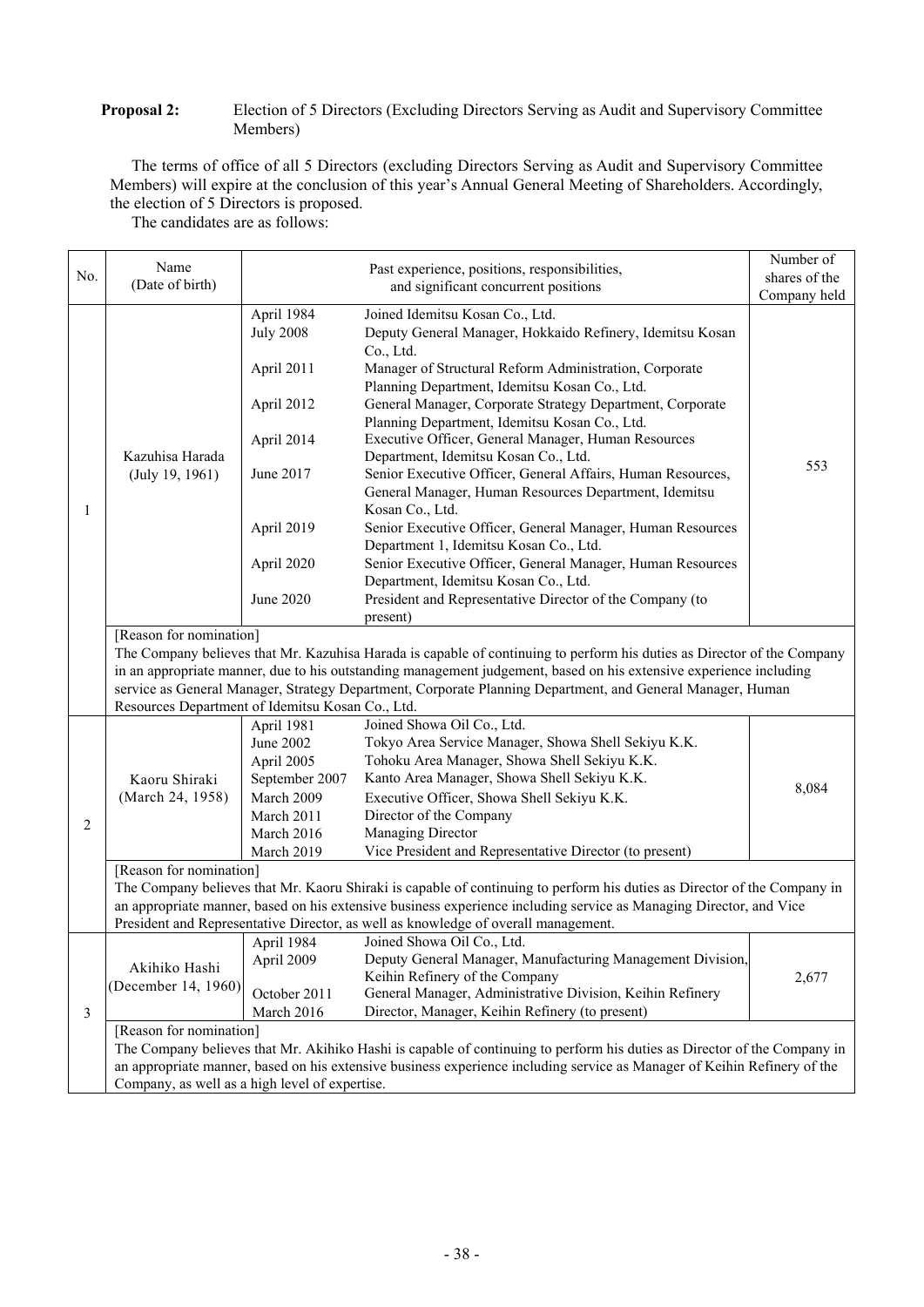| No. | Name<br>(Date of birth)                                                                                                                                                                                                                                                                                                                                                                                                                                                 |                                                          | Past experience, positions, responsibilities,<br>and significant concurrent positions                                                                                                                                                                                                                 | Number of<br>shares of the<br>Company held |
|-----|-------------------------------------------------------------------------------------------------------------------------------------------------------------------------------------------------------------------------------------------------------------------------------------------------------------------------------------------------------------------------------------------------------------------------------------------------------------------------|----------------------------------------------------------|-------------------------------------------------------------------------------------------------------------------------------------------------------------------------------------------------------------------------------------------------------------------------------------------------------|--------------------------------------------|
| 4   | Yasuyuki Shishido<br>(January 23, 1967)                                                                                                                                                                                                                                                                                                                                                                                                                                 | April 1992<br>September 2009<br>March 2016<br>March 2019 | Joined the Company<br>General Manager, Management Planning Office<br>General Manager, Management Planning Office and General<br>Manager, Accounting and Finance Division<br>Director (to present)                                                                                                     | 2,399                                      |
|     | [Reason for nomination]<br>The Company believes that Mr. Yasuyuki Shishido is capable of continuing to perform his duties as Director of the<br>Company in an appropriate manner, based on his extensive business experience including supervising personnel and<br>general affairs, accounting and finance, management planning, information systems, and environmental safety divisions at<br>the Company's headquarters, as well as knowledge of overall management. |                                                          |                                                                                                                                                                                                                                                                                                       |                                            |
| 5   | Masahiko Sawa<br>(July 11, 1962)                                                                                                                                                                                                                                                                                                                                                                                                                                        | April 1990<br>April 2013<br>June 2017<br>April 2019      | Joined Idemitsu Kosan Co., Ltd.<br>Deputy General Manager, Gas Business Department, Idemitsu<br>Kosan Co., Ltd.<br>General Manager, Technology & Engineering Center, Idemitsu<br>Kosan Co., Ltd.<br>Executive Officer, General Manager of Hokkaido Refinery,<br>Idemitsu Kosan Co., Ltd. (to present) | $^{\circ}$                                 |
|     | [Reason for nomination]<br>The Company has nominated Mr. Masahiko Sawa for the position of Director because it believes that he is capable of<br>providing suggestions from practical and diverse perspectives, based on his extensive business experience including service<br>as General Manager of Technology & Engineering Center and General Manager of a refinery of Idemitsu Kosan Co., Ltd.,<br>as well as a high level of expertise.<br>(Notes)                |                                                          |                                                                                                                                                                                                                                                                                                       |                                            |

1. There are no special interests between each candidate and the Company.

2. The positions and responsibilities at the Company of each candidate who is currently serving as Director of the Company are as described in "4. (1) Directors" of the Business Report."

- 3. The positions and responsibilities of each candidate as executive personnel for the past ten years at Idemitsu Kosan Co., Ltd., the current parent company of the Company, are as described in "Past experience, positions, responsibilities, and significant concurrent positions."
- 4. In the event that Mr. Masahiko Sawa is elected as Director, the Company will enter into an agreement with him, in accordance with Article 427, Paragraph 1 of the Companies Act to limit his liability pursuant to Article 423, Paragraph 1 of the same Act. The maximum amount of liability pursuant to the agreement is the amount stipulated by laws and regulations.
- 5. The Company has concluded a directors and officers liability insurance agreement with all Directors as the insured. If each candidate is appointed as Director, he or she will be insured under the said insurance agreement. The insurance agreement will be renewed in April 2022. The outline of the contents of the said insurance agreement is shown in "4. (5) Outline, etc. of the Directors and Officers Liability Insurance Agreement" in the Business Report (page 12).
- 6. The number of shares of the Company held by each candidate is the number of shares as of the end of the current fiscal year (March 31, 2021). The number of shares of the Company held by each candidate includes the candidate's shares in the Officer's Shareholding Association.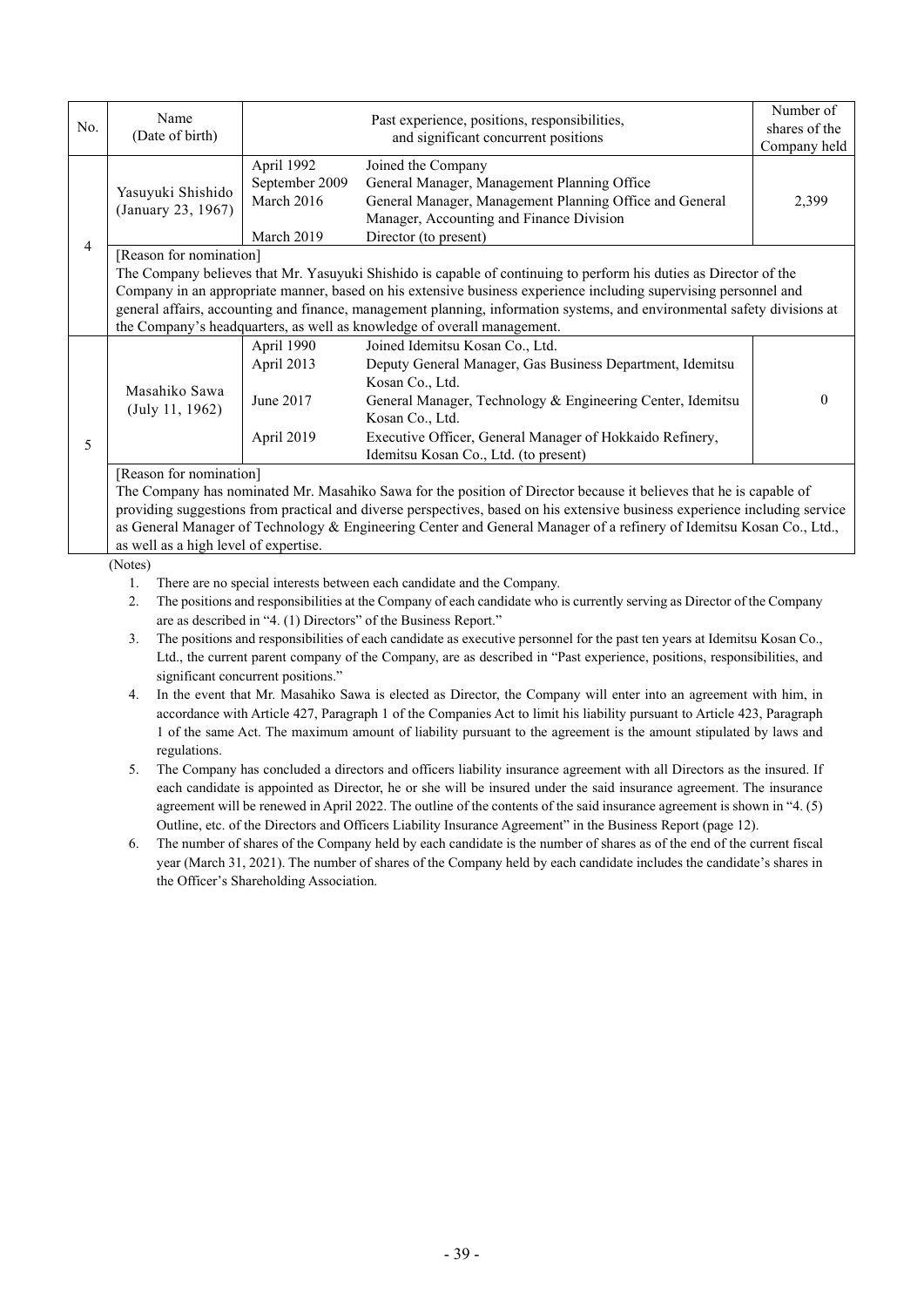### **Proposal 3:** Election of 1 Director Serving as Audit and Supervisory Committee Member

Mr. Masanori Kumasaka, who is Director serving as Audit and Supervisory Committee Member, will resign at the conclusion of this year's Annual General Meeting of Shareholders. Accordingly, the election of 1 Director serving as Audit and Supervisory Committee Member is proposed.

Since this candidate for Director serving as Audit and Supervisory Committee Member will be elected as a substitute for Mr. Masanori Kumasaka, who is Director serving as Audit and Supervisory Committee Member, the candidate's term of office will expire at the expiration of the term of office of the retiring Director serving as Audit and Supervisory Committee Member, in accordance with the provisions of the Company's Articles of Incorporation.

The Company has obtained the consent of Audit and Supervisory Committee for this proposal. The candidate for Director serving as Audit and Supervisory Committee Member is as follows:

| Name<br>(Date of birth)         |                                                           | Past experience, positions, responsibilities<br>and significant concurrent positions                                                                                                                                                         | Number of<br>shares of the<br>Company held |
|---------------------------------|-----------------------------------------------------------|----------------------------------------------------------------------------------------------------------------------------------------------------------------------------------------------------------------------------------------------|--------------------------------------------|
| Soichi Ogawa<br>(July 10, 1961) | April 1985<br>April 2013<br>February 2015<br>October 2017 | Joined the Company<br>Deputy General Manager, Administrative Division, Keihin<br>Refinery<br>General Manager, Environmental Safety Division, Keihin<br>Refinery<br>President and Representative Director, TOA TECS CO., LTD.<br>(to present) | 478                                        |

### [Reason for nomination]

Mr. Soichi Ogawa has extensive knowledge and experience in the Company's operations, including serving as General Manager of the Environmental Safety Division of the Company. The Company has nominated him as a candidate for Director serving as Audit and Supervisory Committee Member, because it believes that he is capable of fully performing an audit function aimed at the Company's business development by utilizing his knowledge of overall management as Representative Director of TOA TECS CO., LTD.

(Notes)

- 1. There are no special interests between the candidate and the Company.
- 2. The Company plans to enter into agreement with Mr. Soichi Ogawa, who is a candidate for Director serving as Audit and Supervisory Committee Member, in accordance with Article 427, Paragraph 1 of the Companies Act to limit his liability pursuant to Article 423, Paragraph 1 of the same Act. The maximum amount of liability pursuant to the agreement is the amount stipulated by laws and regulations.
- 3. The Company has concluded a directors and officers liability insurance agreement with all Directors as the insured. If Mr. Soichi Ogawa, who is a candidate for Director serving as Audit and Supervisory Committee Member, is appointed as Director serving as Audit and Supervisory Committee Member, he will be insured under the said insurance agreement. The insurance agreement will be renewed in April 2022. The outline of the contents of the said insurance contract is shown in "4. (5) Outline, etc. of the Directors and Officers Liability Insurance agreement" in the Business Report (page 12).
- 4. The number of shares of the Company held by the candidate is the number of shares as of the end of the current fiscal year (March 31, 2021). The number of shares of the Company held by the candidate includes the candidate's shares in the Employee Shareholding Association.